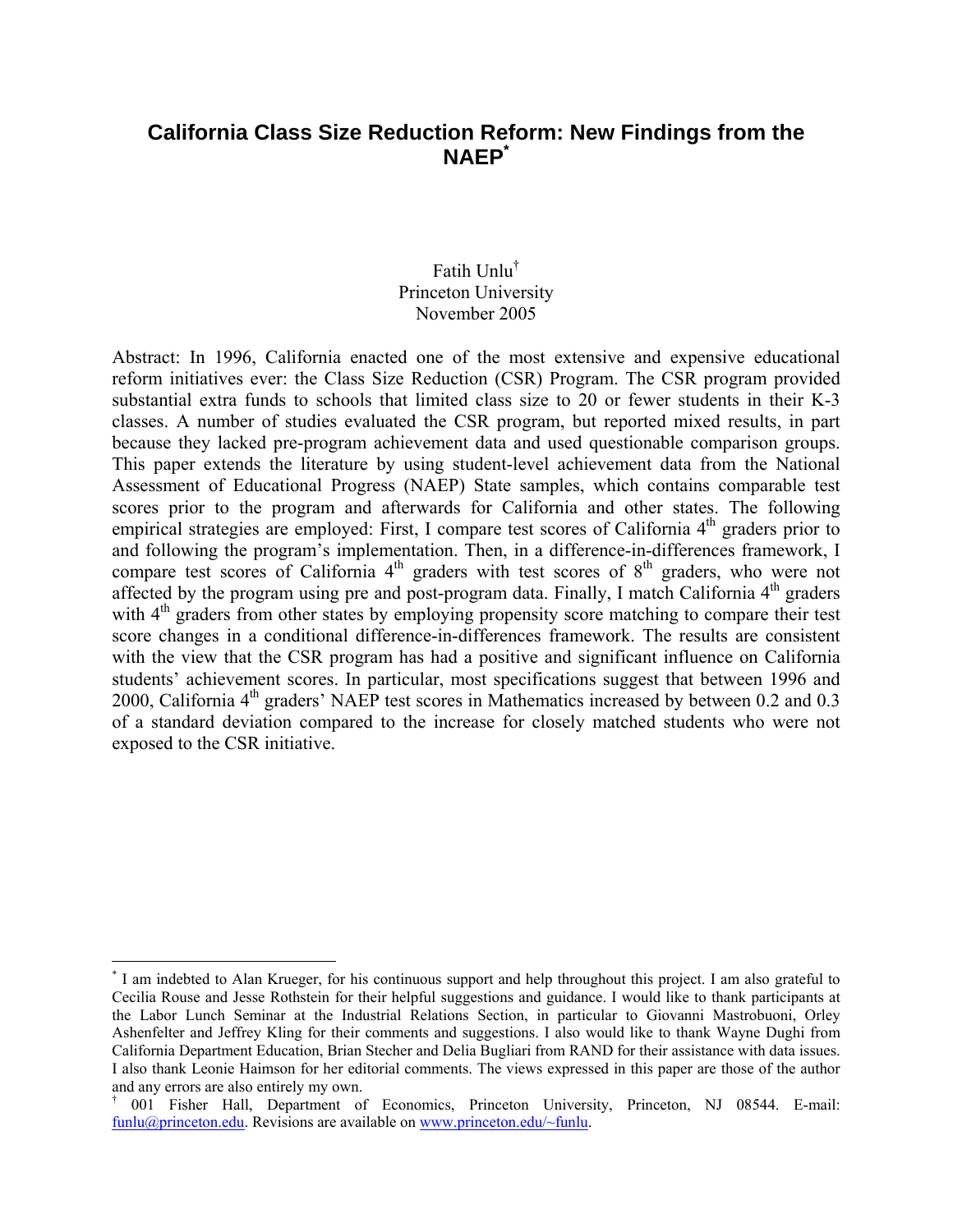# **1. Introduction**

In 1996, California enacted an ambitious and expensive educational policy to improve student achievement, the California Class Size Reduction (CSR) program. The CSR reform promised extra state funds to schools that enrolled 20 or fewer students in their K-3 classes. Although the reform program was voluntary, participation was extensive. Since the program was introduced, almost ten million K-3 students in California have received education in smaller classes.

The effectiveness of class size reduction as a policy instrument is controversial. In his surveys of the research literature, Hanushek (1981, 1986, 1996, 2002 and 2003) has claimed that there is no systematic positive association between smaller classes and better academic performance. Instead of reducing class sizes, he maintains that other reform alternatives are less costly and more effective. Contrary to those arguments, Krueger (2003) has challenged Hanushek's methodology and reanalyzed the same studies that Hanushek used in his meta-level analyses. Krueger found that reductions in class sizes are systematically linked with improved performance.

A number of studies have attempted to determine whether California's CSR program was successful in meeting its goal of better academic achievement. However, apparently inconsistent results reported in these studies have prevented firm conclusions, in part due to the lack of baseline data as there was no state-wide testing program in California prior to the introduction of CSR. One of these studies, Jepsen and Rivkin (2002) highlights this fact: "A number of factors hinder an analysis of the overall effect of CSR. Because California did not administer statewide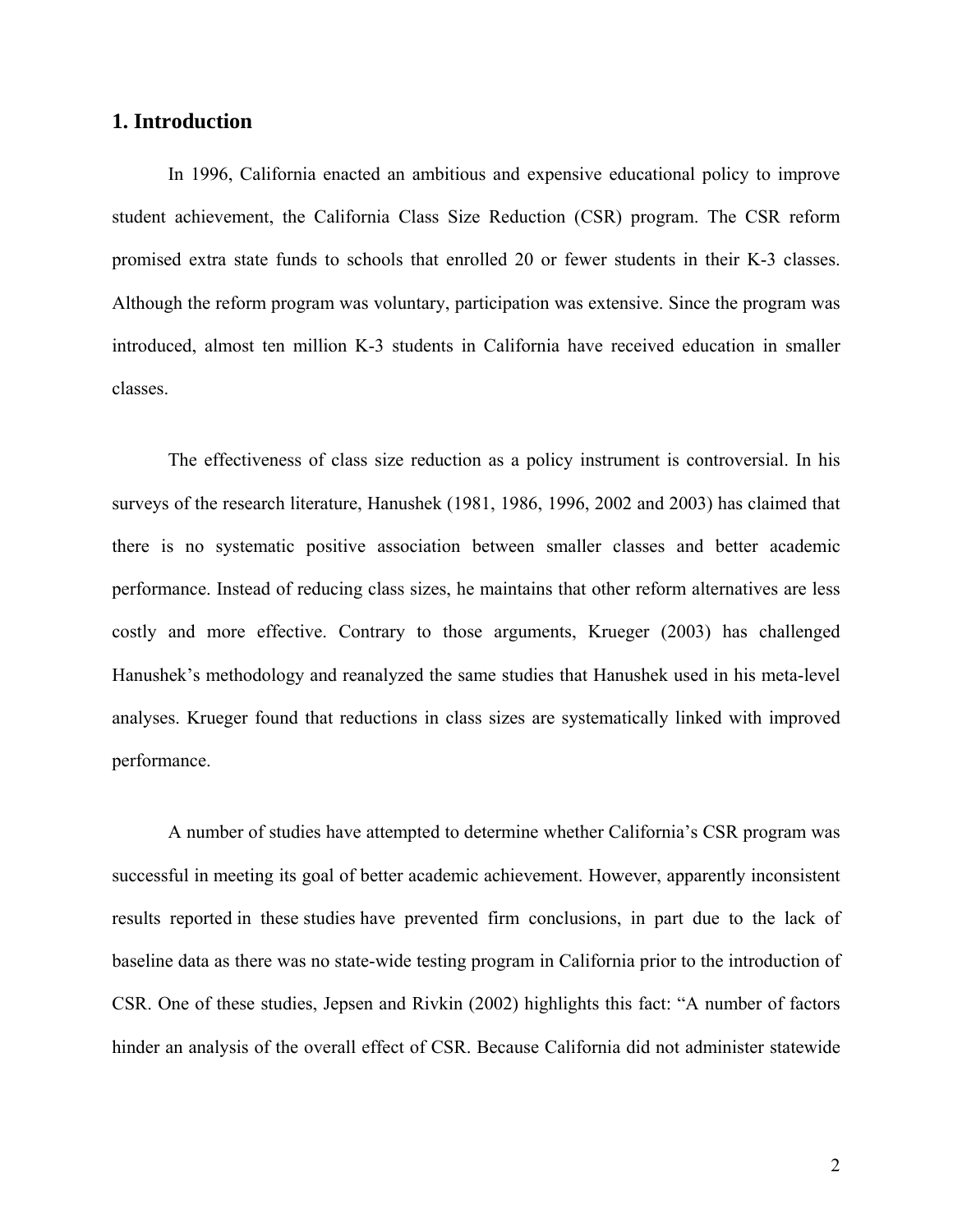examinations until the1997-1998 school year, no baseline measure of achievement prior to CSR is available."

This paper extends the literature by using National Assessment of Educational Progress (NAEP) State Samples to solve the data problems encountered by previous studies. This rich dataset allows one to control for pre-program achievement levels as California students have been assessed by the NAEP since 1990. This paper also improves on the methodologies of previous analyses by employing statistical methods that rely on more plausible assumptions. I employ the following strategies: First, I compare test scores of California  $4<sup>th</sup>$  graders prior to and following the program's implementation. Then, in a difference-in-differences framework, I compare test scores of California  $4<sup>th</sup>$  graders to the test scores of California  $8<sup>th</sup>$  graders who were unaffected by the program, using pre and post-program data. Finally, I match California  $4<sup>th</sup>$ graders with 4<sup>th</sup> graders from other states using propensity score matching to compare test scores in a conditional difference-in-differences framework.

The results of these analyses suggest that the CSR program has had a positive and significant influence on student achievement in California. In particular, results show that between 1996 and 2000, California 4<sup>th</sup> graders' NAEP test scores in Mathematics increased by between 0.2 and 0.3 of a standard deviation. Although the evidence is less clear as to whether there were differential effects by race, ethnicity and free lunch status; black students seem to have benefited from the CSR program more than any other racial or ethnic group. Finally, these results are robust in many of the analyses performed.

The organization of this paper is as follows: Section 2 examines prior class size reduction programs introduced by other states and summarizes their results. It describes California's CSR program in detail and provides a review of previous evaluations. Section 3 introduces and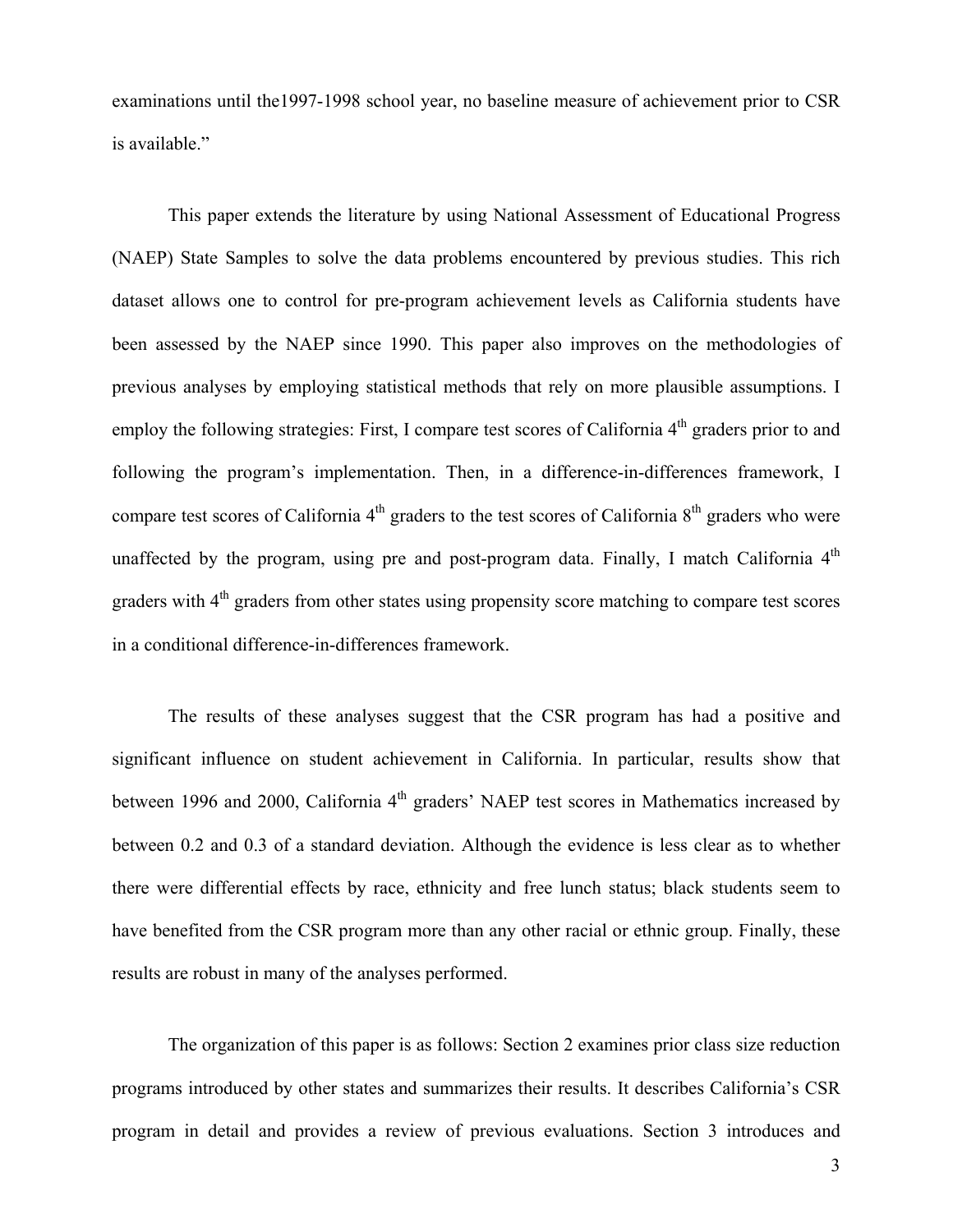describes the state NAEP data-set. Section 4 outlines the empirical strategies employed in this paper and reports corresponding estimation results. Section 5 summarizes the findings of this study. Finally, Section 6 presents conclusions and proposes additional topics for further investigation.

# **2. Background**

## *2.1 Class Size vs. Academic Achievement in the literature*

Numerous studies have analyzed the effect of class size on academic achievement. Their findings have generated heated debate in the economics literature. A comprehensive review of the extant literature is beyond the scope of this paper. Hence, I limit my discussion to some of the research related directly to the effects of state enacted class size reduction programs on academic achievement.

#### *2.2 Class Size Reduction Programs in the US*

Though when enacted, the California CSR program was one of the most ambitious state CSR programs, California was not the first state to pursue such a policy. Tennessee, Texas, Wisconsin and Nevada are among many states that have enacted CSR policies.

Tennessee's Student/Teacher Achievement Ratio (STAR) study is the most influential, as it was the first and only class size reduction program to employ an experimental design. Tennessee's STAR experiment randomly assigned the students who were entering kindergarten in 79 participating schools to one of the following types of classes: a small class (13-17 students), a regular class (22-25 students) and a regular class with a full-time teacher's aide. Teachers were also randomly assigned to one of the class types. Studies analyzing the effects of the program have found that students who were assigned to smaller classes performed better in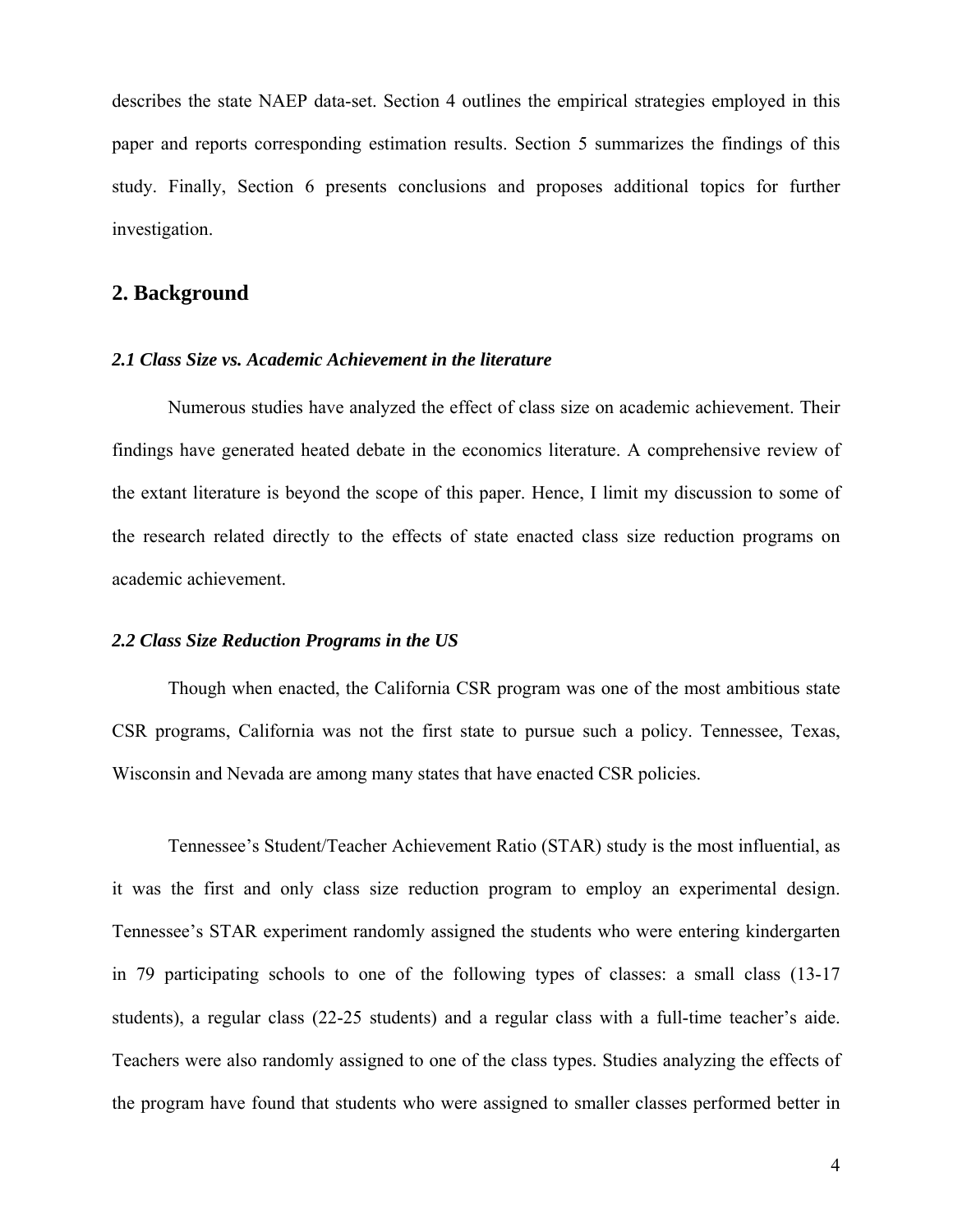standardized tests during the program (Word et al. (1990), Finn and Achilles (1990)). Krueger (1999) re-analyzed the STAR data, considering whether the experiment deviated from randomassignment and concluded that students of smaller classes enjoyed performance gains, especially in first year they joined the program.

A long term assessment of the students who participated in the STAR experiment was also conducted. Pate-Bain et al. (1997) reported that students who were in smaller classes during the experiment and returned to regular classes in the  $4<sup>th</sup>$  grade continued to outperform their peers from regular classes through the eighth grade. Krueger and Whitmore (2001) observed the same pattern and they also found that the students who were assigned to smaller classes in the early grades were more likely to take the ACT or SAT exams in the senior year of high school. More recently, Finn et al. (2005) found that students who spent more than three years in smaller class experienced an increase in their high school graduation rates.

Wisconsin's SAGE (Student Achievement Guarantee in Education) initiative was the next noteworthy implementation of K-3 class size reduction. The program began in 1996 and implemented smaller Kindergarten and  $1<sup>st</sup>$  grade classes (15 at most) in 45 of the low-income schools in the state. Smith et al. (2003) evaluated the program and found that the SAGE students experienced performance gains when compared with students from similar comparison schools.

Nevada enacted a class size reduction program in 1989, which reduced K-3 class sizes of selected schools to 16. Most of the studies evaluating Nevada's program (Snow (1993), Peterson and Rehault (1995), Sturm (1997)) found that the reductions in class sizes had little effect on student achievement.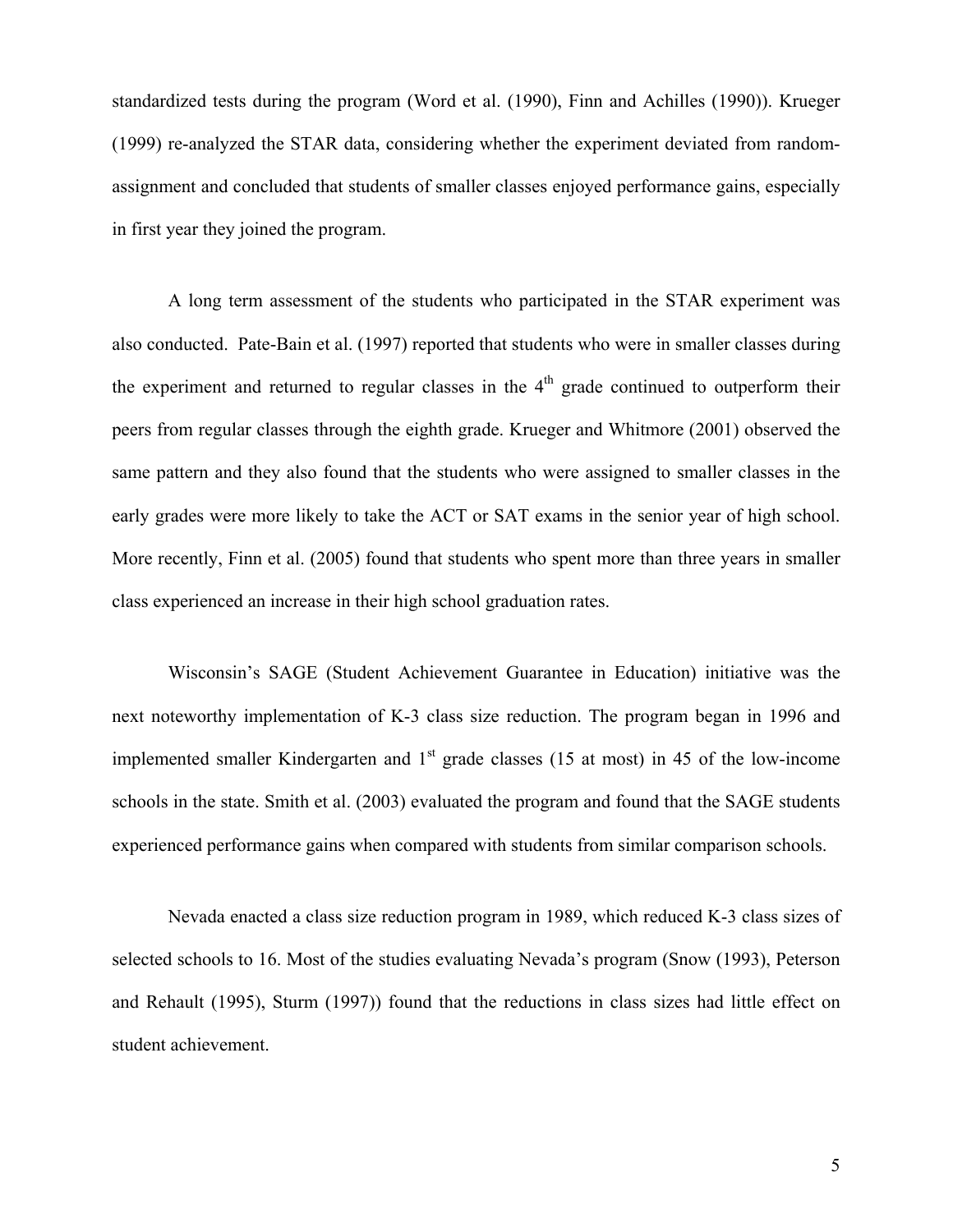## *2.3 California Class Size Reduction Reform*

 $\overline{a}$ 

In 1996, then-Governor Pete Wilson proposed channeling the budget surplus into an initiative aimed at reducing class size in the early grades. At the same time, average class size in the state's elementary schools was almost 30, the largest in the nation. In July 1996, California lawmakers, inspired by the Tennessee STAR experiment, authorized the class size reduction reform as a remedy to these problems.

Unlike some other CSR initiatives, the California program is voluntary. The legislation provides additional funding to the districts that participate, with the amount of extra state funding determined by the number of K-3 students placed in classes of 20 or fewer.<sup>3</sup> The additional funding is substantial: In the first year of the program (1996-1997), school districts received \$650 for every student in smaller classes. In 2004-2005, the supplementary funding was \$928.<sup>4</sup> The California Department of Education reported that the overall cost of the program was \$971 million in 1996-1997 and \$1.6 billion in 2003-2004.

Although constrained by limited classroom space and increasing enrollment, most California schools were lured by the sizeable opportunities promised by the CSR program. Bohrnstedt and Stecher (2002) reported that some 18,000 new classrooms were created; libraries, computer clusters, labs and auditoriums were also converted into classrooms, especially in the first year. Even though the CSR bill was signed only 6 weeks before the beginning of the 1996- 1997 school year, as Table I shows, 88% of California first graders were placed in smaller classes in the first year of the reform. Table I also demonstrates that the implementation of the

 $3$  The law also specifies an order for participation; schools initially have to reduce first grade class sizes, then second grade class sizes and then they may choose to reduce kindergarten and/or third grade classes.

Per-pupil state expenditure in California before the program was about \$6,000. In addition to the per-pupil funds, CSR schools received a one-time facilities grant of \$25,000 in 1996-1997 and \$40,000 in 1997-1998 and 1998-1999 for each new classroom they created.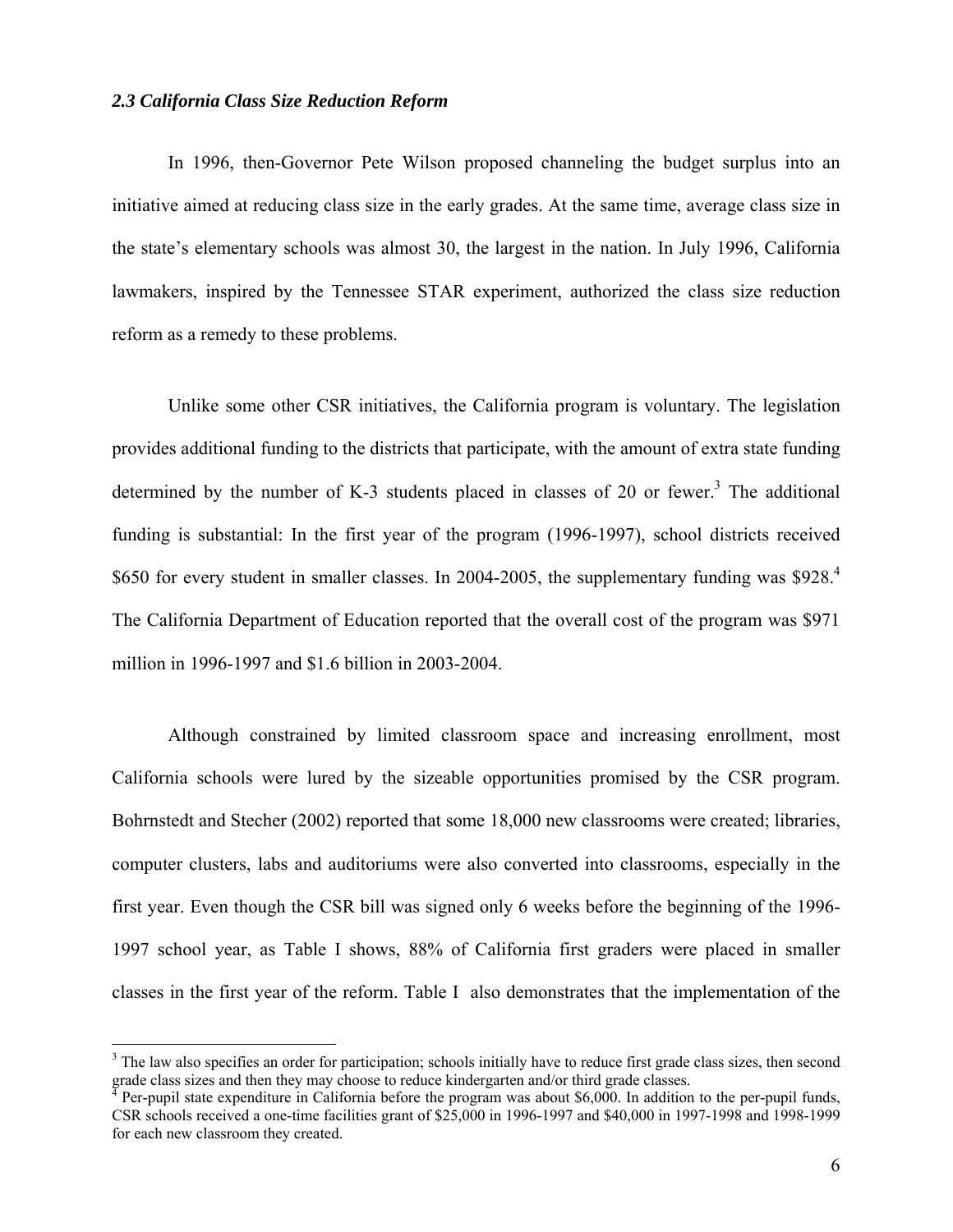CSR reform was almost complete by the 1997-1998 school year for the first and second grades, and by 2000, at least 90 % of all K-3 students were in smaller classes throughout the state. As is also apparent from Table I, CSR participation has recently started to decline somewhat, because for some schools, the cost of keeping class sizes below 20 has exceeded the extra funding provided by the state. Smaller classes, however, continue to be extremely popular among students, parents, and teachers.

## *2.4 Prior Research on the effects of the CSR Reform*

To what extent has the CSR reform fulfilled its goal of increasing academic achievement of K-3 students in California? The California Department of Education assembled a number of major research organizations into a consortium to examine this question.<sup>5</sup> The Consortium conducted an extensive evaluation of the CSR program and published their findings in four reports (Bohrnstedt and Stecher (1999, 2002), Stecher and Bohrnstedt (2000, 2002)).

As there were no state-wide standardized tests given in California to students before the program began, the Consortium used the variation in the CSR participation rates of schools in an attempt to identify the program's effects with just post-implementation data.<sup>6</sup> Bohrnstedt and Stecher (1999) and Stecher and Bohrnstedt (2000), for example, compared test scores of third graders in those schools that implemented smaller classes with the scores of third graders who were in schools that had not implemented the program. In an effort to control for any differences between CSR adopter and non-adopter schools, Stecher and Bohrnstedt (2000) subtracted the difference in fifth graders' test scores between both sets of schools, assuming that fifth-graders

 $\overline{a}$ 

 $<sup>5</sup>$  The CSR Consortium was made up by American Institutes for Research (AIR), RAND, WestEd, Policy Analysis</sup> for California Education and Edsource. The consortium conducted research about various aspects of the CSR reform from May 1998 until June 2002. They not only investigated how the reform initiative affected students' achievement, but also analyzed the implementation of the program and its effects on the state-wide distribution of qualified teachers, distribution of resources, parental involvement and the way teachers teach. For more information about the CSR consortium and their findings, please visit www.classize.com. 6

 $6$  Only after program's initiation, in 1998, was the SAT-9 test first administered in California.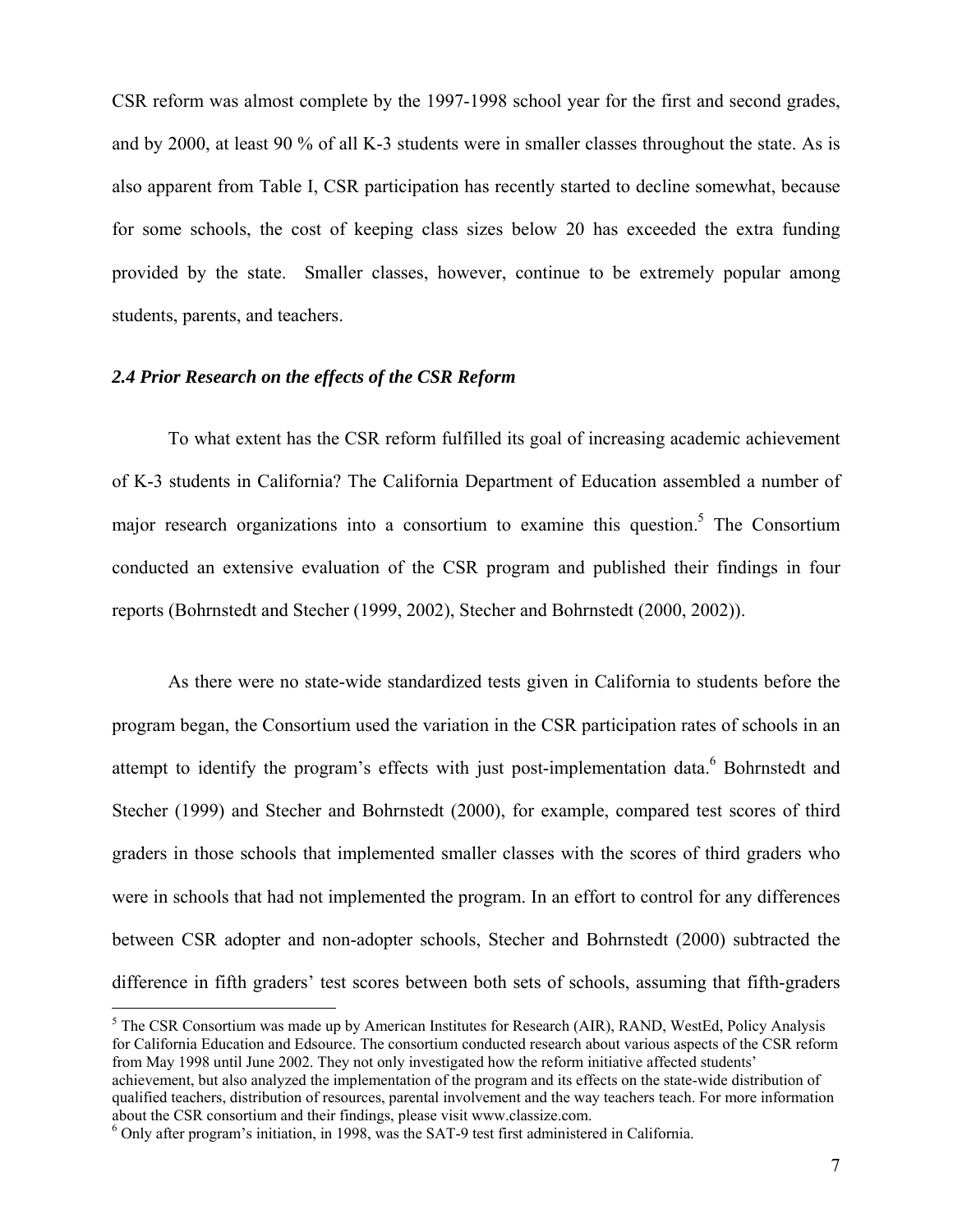were unaffected by the program. As a result, their analysis documented a positive association between being in smaller classes in the third grade and third grade academic achievement, but the effect was small.<sup>7</sup> In a subsequent study, Bohrnstedt and Stecher (2002) conducted an additional analysis, comparing students who were in smaller classes in the first, second and third grades with those who were in smaller classes only in the second and third grades. The results failed to show a significant effect of spending one more year in smaller classes.

Two widely cited concerns about the CSR program were that schools might not be able to hire qualified teachers for new classes and that the initiative might induce experienced teachers to migrate from schools with large numbers of low-income students to work in wealthier districts. The CSR consortium found that some of the newly appointed teachers were without full credentials and inexperienced, but they did not find evidence of a teacher mobility effect.<sup>8</sup> They also reported that teachers of reduced size classes provided more individual attention to students than did teachers of larger classes. Instructional methods and curriculum, however, did not differ between CSR adopters and non-adopters.

There are two other major studies that investigate the impact of the CSR program. Jepsen and Rivkin (2002) also used the variation in class sizes created by the uneven implementation rate of the program to identify the achievement effects of the reform. They found that students in smaller classes performed better than students in larger classes, with more substantial effects among lower-income and minority students. They also emphasized that qualifications of California elementary school teachers declined as a result of the CSR reform, and argued that

 $\overline{a}$ 

<sup>&</sup>lt;sup>7</sup> For Reading, Mathematics, Language and Spelling, Stecher and Stecher and Bohrnstedt (2000) report that the "adjusted" effect of 3rd grade CSR participation are: 0.05, 0.1, 0.1 and .04 (in standard deviation units) but they are all statistically significant at the 5% level. They also noted that, in the following school year, fourth graders who had been in smaller classes in the previous year showed better performance than the fourth graders who were in regular sized classes in the third grade.

 $8$  Bohrnstedt and Stecher (2002) also noted that emergency certified teachers did just as well as the certified ones.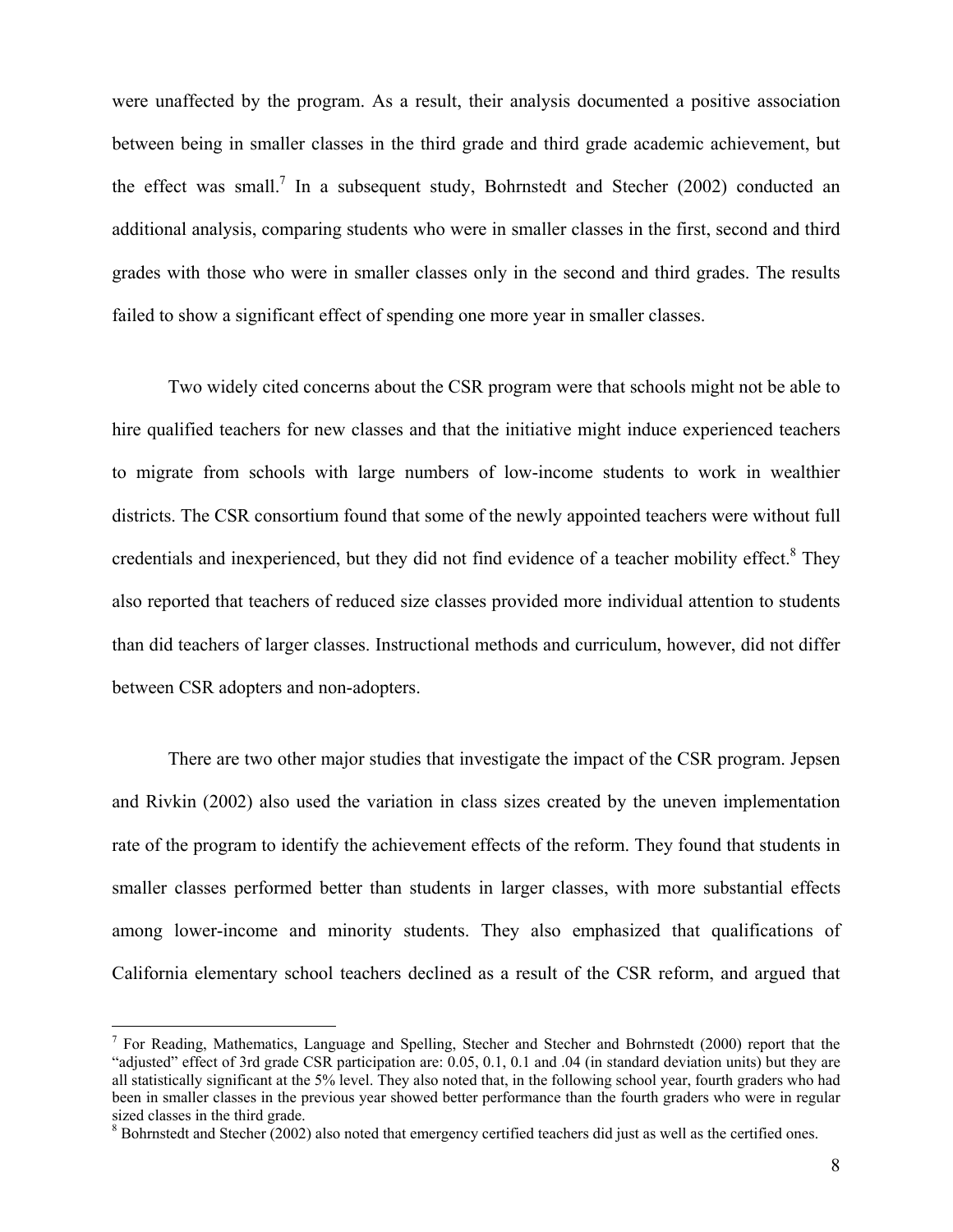this decline was more alarming in lower income and minority schools, where it partially, and in some cases fully, offset benefits of smaller classes.

Another investigation of the achievement effects of the CSR program was conducted by Sims (2003). Sims argued that the size-20 threshold introduced by the CSR program created an incentive for schools to become eligible to receive funds by assigning students from different grades into combination classes. Sims performed a school level analysis<sup>9</sup> and found that where combination classes were implemented, they significantly decreased achievement levels of second and third graders counteracting the potential benefits of smaller classes.

The analyses undertaken by the CSR Consortium, Jepsen and Rivkin (2002) and Sims (2003) relied on comparing student achievement in schools that implemented CSR to those that did not. This approach, however, may lead to biased results, because these two sets of schools may have unobserved characteristics that affected student achievement in other ways. As Stecher and Bohrnstedt (2000) acknowledged, implementation of the program was slower in inner-city schools, and those with larger numbers of minority and low-income students.

In order to investigate this issue further, I examine the characteristics of CSR participant and non-participant schools whose students were used in these studies. Stecher and Bohrnstedt (2000) used  $3<sup>rd</sup>$  graders from the 1998-1999 school year in their sample while Jepsen and Rivkin used 3<sup>rd</sup> graders from the 1997-1998 and 1999-2000 school years and Sims used 2<sup>nd</sup> graders from 1997 through 2000 and 3<sup>rd</sup> graders from the 1998-1999 and the 1999-2000 school years. Table II tabulates characteristics of schools of these students using the CSR Consortium's Classification

 9 In this analysis, Sims creates instruments for the variables *average class size* and *percentage of students in combination classes* that he use in his regression models by using the fact that schools are expected to use combination classes more when their enrollments in grades K-3 are far from being a natural multiple of twenty.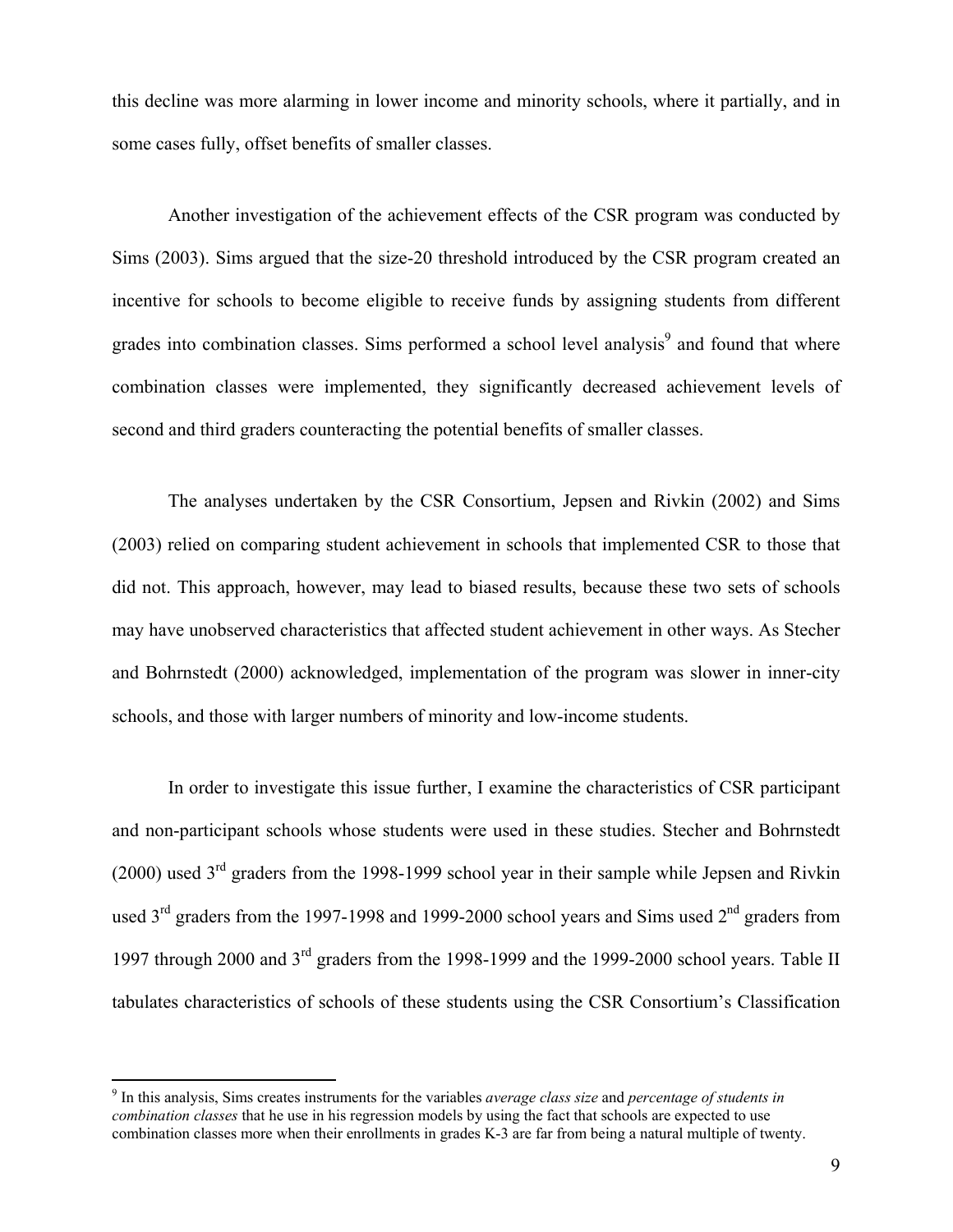of CSR participant and non-participant schools using data collected from the Common Core of Data (CCD) and the Demographics Office of the California Department of Education.<sup>10</sup>

Table II shows that in some years, nearly every school implemented the program. It is apparent from Table II that CSR adopter and non-adopters were systematically different in many respects, including racial composition and location. In some years, teachers of CSR adopter schools are more experienced and more highly educated than are teachers of non-adopters. These figures altogether suggest that there were very few schools that did not implement CSR in some of the samples used by previous studies and it is highly likely that CSR adopter and non-adopter schools have observable and unobservable differences. Hence, comparing the achievement levels of these two sets schools (i.e. using the variation in the CSR participation rates) to evaluate the effects of the CSR program may not be the best strategy.

The CSR Consortium's analysis used  $5<sup>th</sup>$  graders' test scores in an attempt to account for the differences between the CSR participant and non-participant schools as this approach implicitly assumes that  $5<sup>th</sup>$  graders were completely unaffected by the CSR program. However, this assumption doesn't hold because the students used by Stecher and Bohrnstedt (2000) were in the  $5<sup>th</sup>$  grade in the 1998-1999 school year and they were in the third grade in 1996-1997, when CSR was first adopted. Table I indicates that 18% of the third graders were actually in smaller classes in 1996-1997. If the CSR program had positive effects, adjusting the test score

 $\overline{a}$ 

 $10$  The CSR Consortium kindly shared this data with me (I specifically thank Brian Stecher and Delia Bugliari from RAND for all their help and interest.) Nevertheless, the data that I received includes participation classifications for only 2389 California schools, since the Consortium couldn't determine the participation indicators more than half of California schools. That is one of the reasons why there are only 2350 schools in Table II. CSR participation information was missing for the schools of 1997-1998 third graders, who were used in Bohrnstedt & Stecher (1999) and Jepsen & Rivkin t (2002) so these schools are excluded from Table II.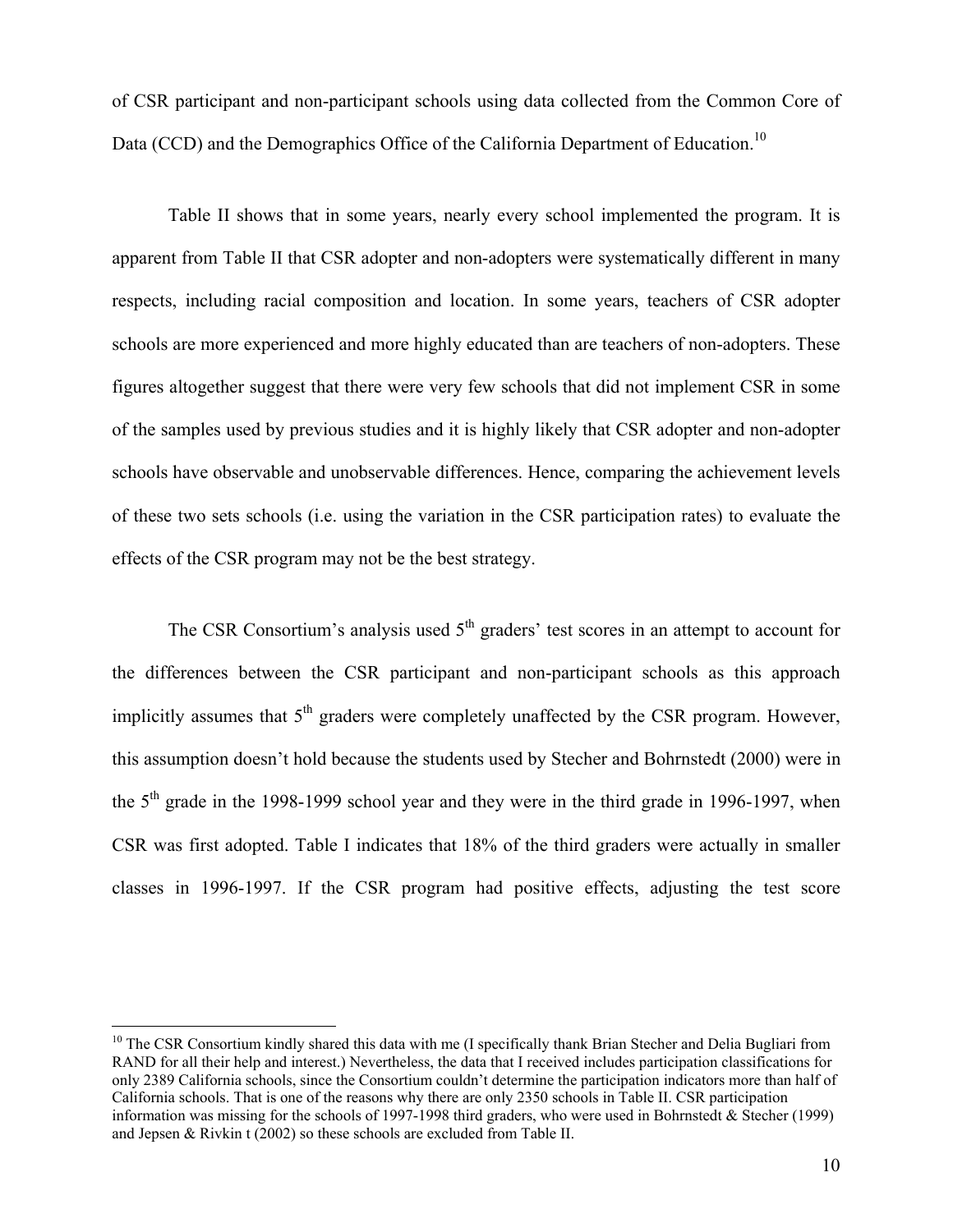differences of the third grade CSR participants and non-participants by the test scores of the  $5<sup>th</sup>$ graders likely attenuates the estimated CSR effect. $^{11}$ 

By utilizing the NAEP State Samples and more appropriate difference-in-differences strategies, this paper aims to overcome some of the data difficulties and methodological limitations of earlier evaluations of California CSR. The next section describes how the dataset can be employed in this manner.

## **3. Data Sources**

 $\overline{a}$ 

#### *3.1 State NAEP Assessments*

The primary data sources used in this study are the 1996 and 2000 assessments of the State NAEP in Mathematics.<sup>12</sup> I chose the 1996 and 2000 NAEP State Assessments in Mathematics for a couple of reasons. First, almost all previous evaluations utilized students from this period. Second, assessments in other subjects in this period were not as suitable as the math assessment to investigate the effects of the CSR program. In particular, Reading State NAEP was only assessed in 1998 in the first six years of the program and this sample includes very few students exposed to CSR. I did not use the Science NAEP because it was not given to fourth graders in 1996.

California participated in the State NAEP Assessment in Mathematics in the  $4<sup>th</sup>$  and  $8<sup>th</sup>$ grades in Spring 1996 and Spring 2000. Hence, test scores of the California  $4<sup>th</sup>$  graders from 2000 can be used to measure the achievement levels of the students exposed to the CSR

<sup>&</sup>lt;sup>11</sup> Note that schools have to implement the CSR in the 1<sup>st</sup> and  $2<sup>nd</sup>$  grade before implementing it in the 3<sup>rd</sup> grade and kindergarten classes. Hence,  $5<sup>th</sup>$  graders from the  $3<sup>rd</sup>$  grade CSR participating schools in the 1998-1999 school year are more likely to have been exposed to the program in the 1996-1997 school year when they were third graders.

<sup>&</sup>lt;sup>12</sup> Initiated in 1969, NAEP was designed as an annual national survey to measure and follow academic achievements of American students of ages 9, 13 and 17. State NAEP assessments were introduced to have representative samples of each state and have been carried out on a regular basis since 1996.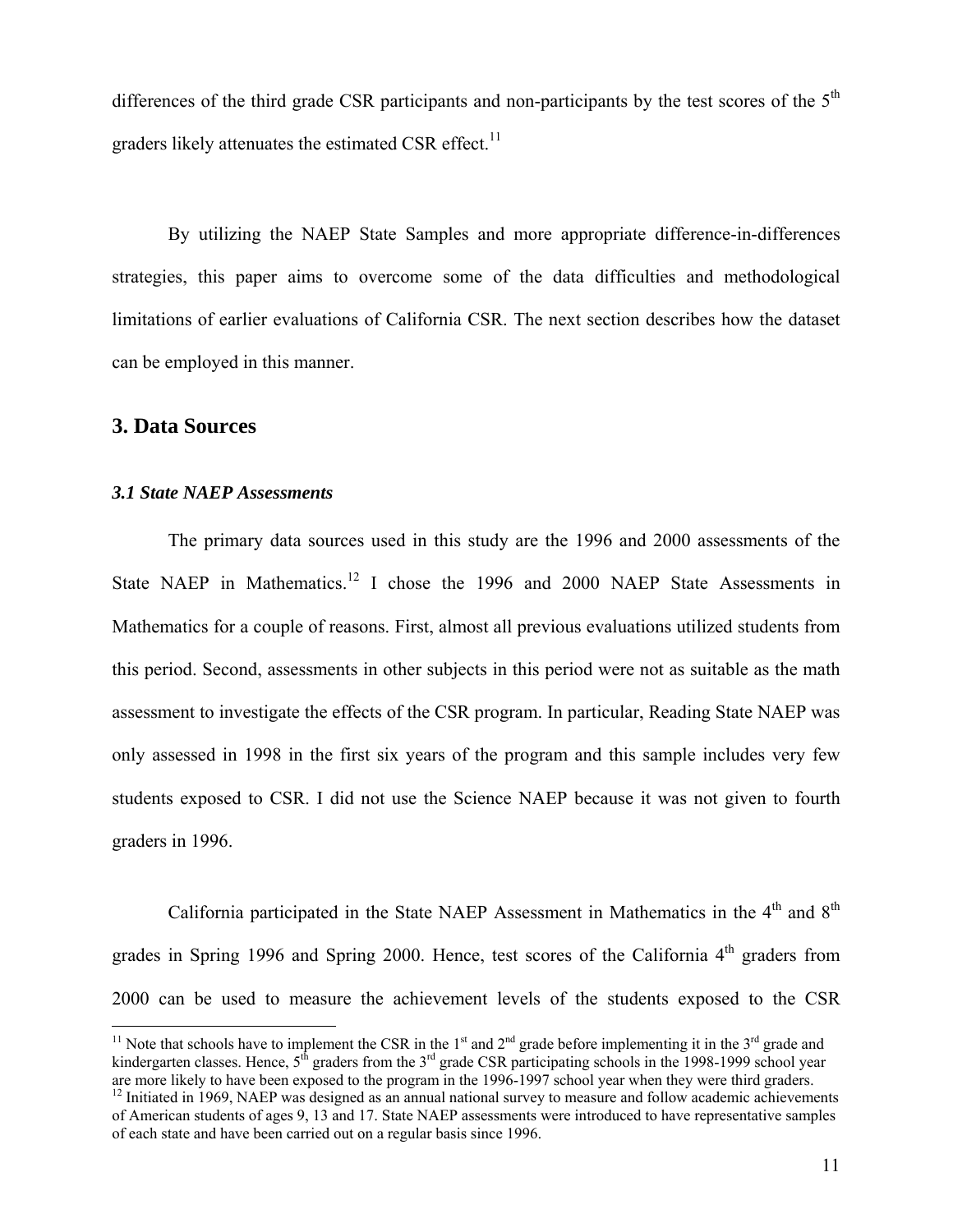program. Fourth graders' test scores from 1996 can be employed to assess the pre-program achievement levels of students, as this cohort was never exposed to the program. In addition, NAEP test scores for the 8<sup>th</sup> graders in California and 4<sup>th</sup> graders from other states can be utilized in a Difference-in-Differences (DID) framework to examine the possible effects of the CSR program.

Another advantage of the NAEP is that it is a rich micro-level dataset. A particular State NAEP dataset not only contains information about how each student has performed on the test, but also includes responses to detailed questionnaires given to students, teachers and school administrators.<sup>13</sup> Therefore, NAEP samples facilitate micro-level (student-level) empirical analyses, which have many benefits over school-level analyses. Note that all the previously described evaluations of the CSR reform were conducted at the school-level.<sup>14</sup>

Yet, using State NAEP to evaluate the CSR reform has a few notable drawbacks as well. First, it is not possible to follow individual students' achievement levels over time since the actual students sampled by State NAEP in 1996 and 2000 were different. Nevertheless, it is still possible to compare the results of student groups and schools over time, by selecting those with similar background characteristics. Second, the  $4<sup>th</sup>$  grade California students who were exposed to the CSR program in earlier grades were no longer in smaller classes when they were given the NAEP in the spring of 2000 in the fourth grade, but had been placed in larger classes for about six months. $^{15}$ 

 $\overline{a}$ 

<sup>&</sup>lt;sup>13</sup> See O'Reilly et al (1999) for a complete description of the contents of NAEP student, teacher and school surveys.<br><sup>14</sup> This was partly due to the fact that California Department of Education does not give access to t data referring to confidentiality issues. Also, although the CSR Consortium had access to the student-level data, they preferred conducting school level analyses in most cases because the student data cannot be linked over <sup>15</sup> If the CSR program had positive effects, but those effects declined somewhat over six months, the estimates

presented in this paper could be regarded as lower-bound estimates of the true effects of the program.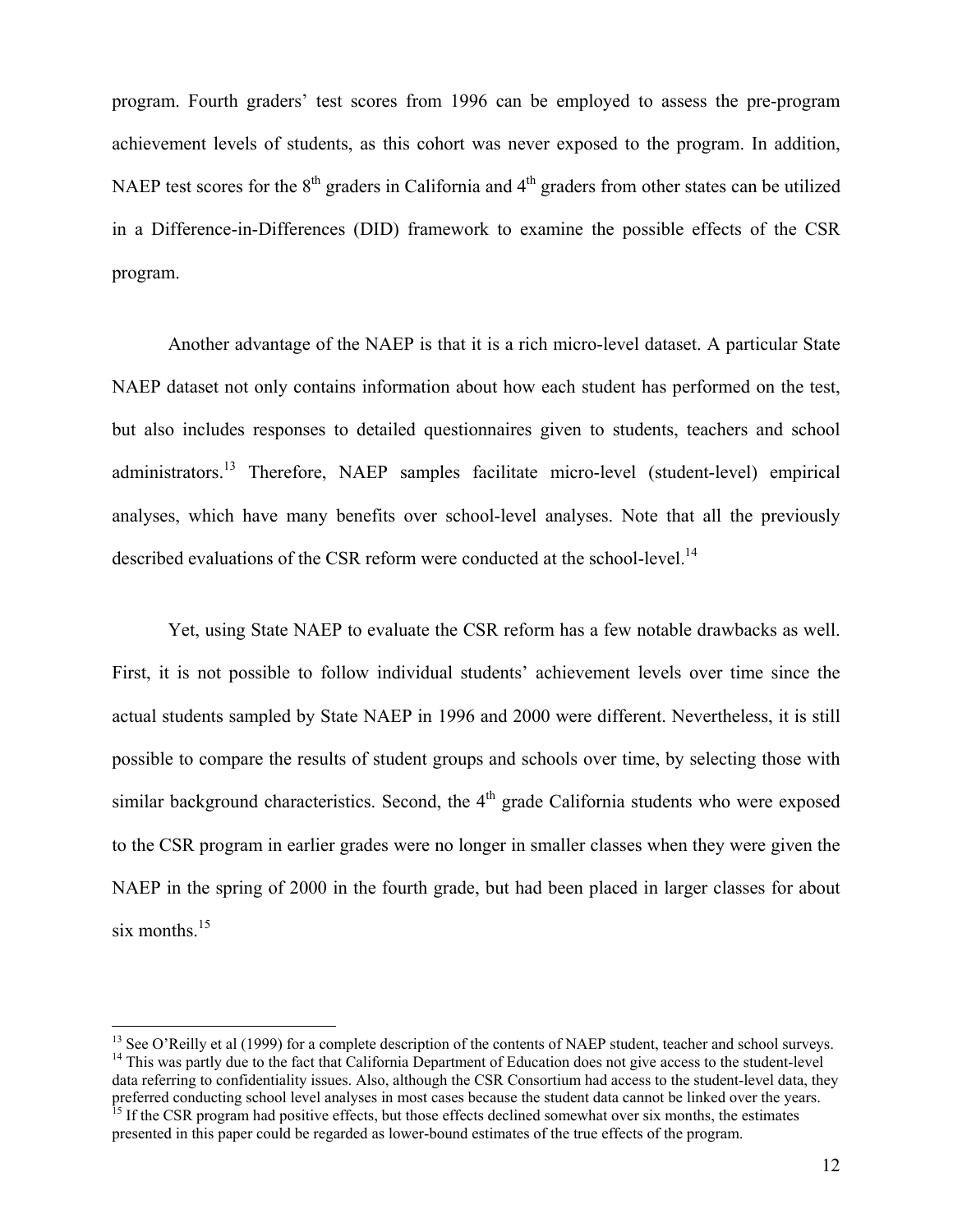There are a few other points requiring special attention when working the NAEP data. First of all, the NAEP State sample is a stratified sample and not every student has the same probability of being selected. Therefore, when analyzing the student sample, sampling weights should be used to account for the different probabilities of selection.

Another feature of the NAEP dataset is its use of a "Balanced Incomplete Block Spiral Method," meaning that students are administered hour-long portions of the entire test, in order to increase their motivation to answer the questions asked. One disadvantage of this method is that the content of the test that each particular student is given is limited, and her performance is not sufficient to reveal her true proficiency in the subject. To tackle this, following the methods proposed by Rubin (1987) and Mislevy (1991), the NAEP data set provides a set of estimates for each student's proficiency levels called "plausible values."<sup>16</sup> Plausible values are used as measures of academic achievement in this analysis, as in many others.

## *3.2 Other Data Sources:*

1

The NAEP data set contains class size information only for the year in which it was administered. For the other years of interest, the California Department of Education provided me with data containing the average class sizes of those schools sampled by the NAEP in 1996 and 2000. I also utilized the Common Core of Data to obtain more information about these schools, for the propensity score matching procedures.<sup>17</sup>

<sup>&</sup>lt;sup>16</sup> Plausible values are estimated using a student's answers to the test questions and his/her survey responses. A posterior distribution for each student's true achievement is computed and for each student 5 plausible values are drawn from this posterior distribution. 5 set of plausible values are highly correlated with each other.

 $\frac{17}{17}$  The Common Core of Data (CCD) is maintained by the National Center for Education Statistics. The information I received from CCD includes pre-treatment characteristics of 2000 NAEP schools such as racial composition, percentage of students who were eligible for reduced price lunch and total enrollment and pupil-to-teacher ratio. For some schools in the NAEP, school data was missing. I used the CCD to determine characteristics of such schools.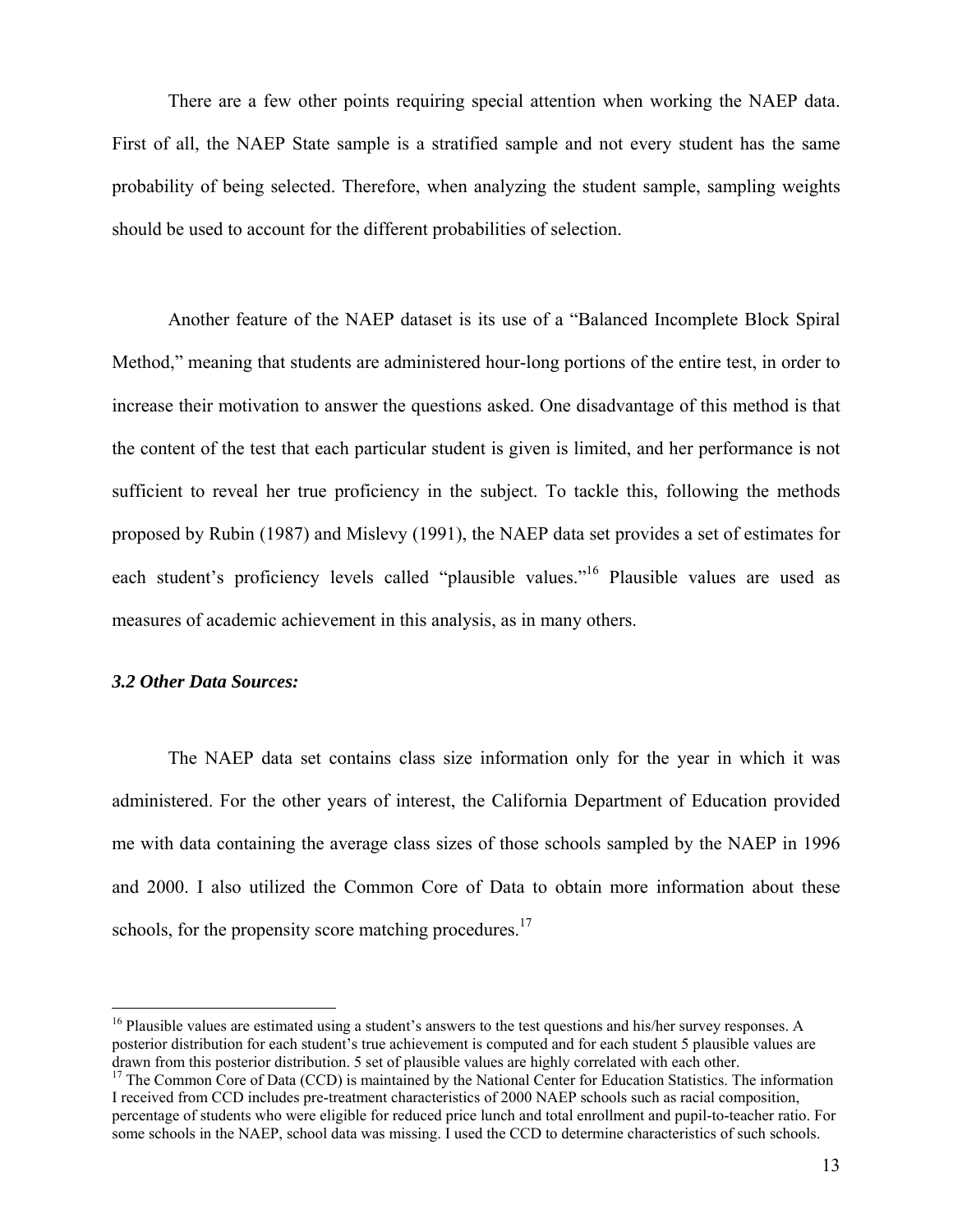Table III reports the descriptive statistics of the NAEP samples of California 4<sup>th</sup> graders,  $4<sup>th</sup>$  graders from all other states, and California  $8<sup>th</sup>$  graders. Table III also tabulates school and teacher characteristics of the corresponding samples. Note that although characteristics of 1996 and 2000 California  $4<sup>th</sup>$  graders are quite similar, there are major differences between socioeconomic attributes of California  $4<sup>th</sup>$  graders and  $4<sup>th</sup>$  graders of other states. Similarly, elementary schools in California and other states also differ substantially (see enrollment, locations of schools and teacher-to-pupil ratio). Effects of the CSR Reform on the teacher population can also be observed by the changes in the characteristics of teachers of  $4<sup>th</sup>$  grade California students. Note the increase in the proportion of  $4<sup>th</sup>$  grade California teachers who have less than 10 years of teaching experience (from 40.3 % to 56.5 %) and the proportion of the teachers without any certification (from 9.1% to 21.2%) between 1996 and 2000.  $8<sup>th</sup>$  graders, on the other hand, doesn't seem to be affected by the CSR program.

## **4. Empirical Models and Estimation Results:**

Consider the following framework to estimate the average effect of the program on the 'treated' students: Let  $Y_{1i}$  denote the achievement level of a student i if she participated in the CSR program and  $Y_{0i}$  be her achievement level without CSR. In addition, let  $T_i$  be 1 if student i is a CSR participant and be zero if she is not a program participant. Then the effect of the program on student i (TE<sub>i</sub>) and the average effect of treatment on the treated (ATT) is given by:

$$
TE_{i} = Y_{1i} - Y_{0i}
$$
(1)  

$$
ATT = E[TE_{i} | T_{i} = 1] = E[Y_{1i} | T_{i} = 1] - E[Y_{0i} | T_{i} = 1]
$$
(2)

The strategies presented in this paper apply this framework and employ the NAEP Mathematics scores of the  $4<sup>th</sup>$  graders of California in 2000, who were exposed to the program to estimate the first term of (2). Under several assumptions, test scores of other groups of students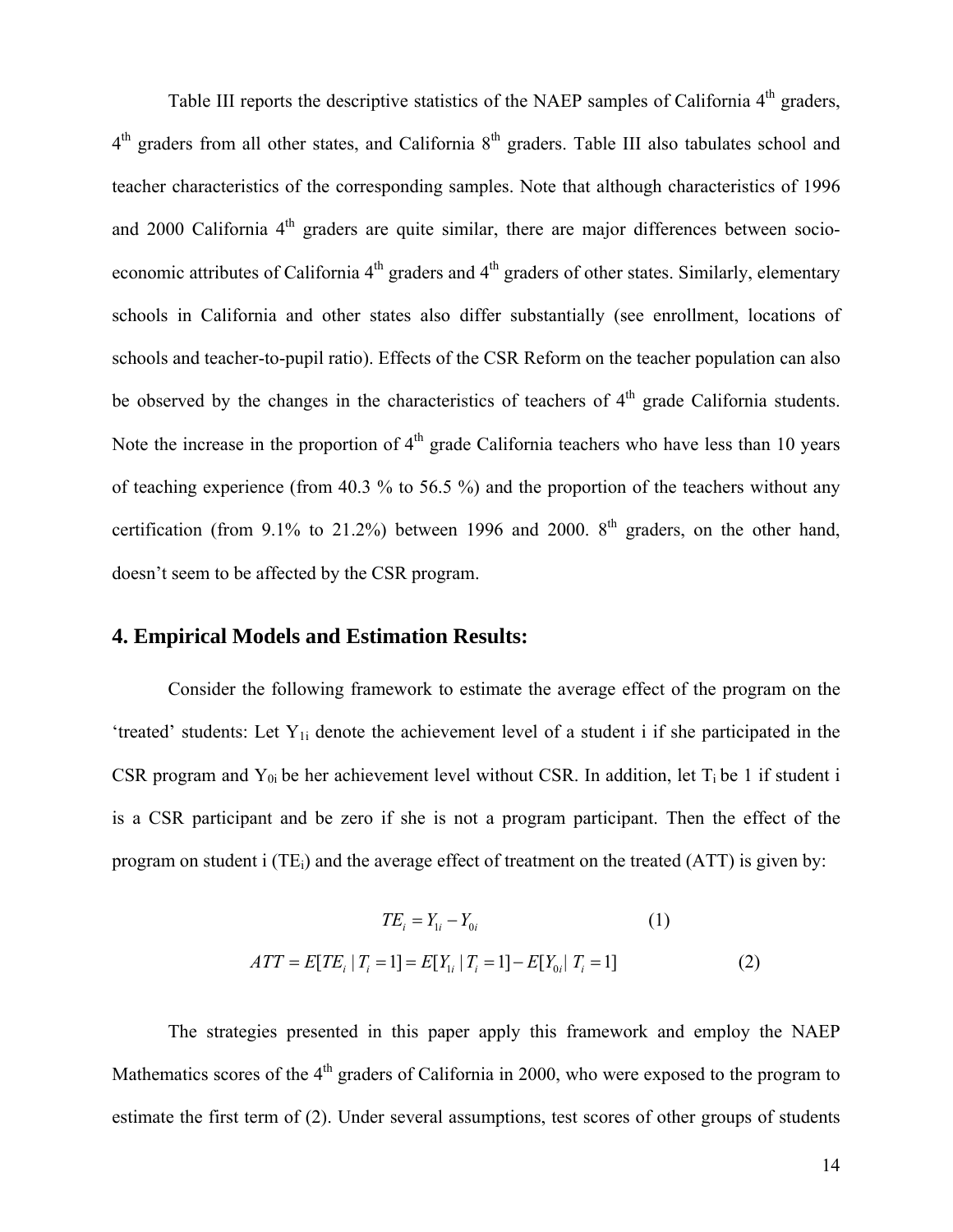in the NAEP samples can be employed to estimate the second term of (2), the counterfactual scores, that treated students would have obtained had they not been treated.

Figure I displays NAEP math and reading scores for California and all other states. Here, one can observe that California  $4<sup>th</sup>$  graders were performing far below the national average before CSR, though by 2003, they had narrowed the gap substantially in math, and by 1998, in reading by a lesser degree. The growth in the  $4<sup>th</sup>$  grade Math NAEP test score observed in California between 1996 and 2003 is the largest seen among all other states in the same period. Another interesting observation is that the gap between California and other states in the  $8<sup>th</sup>$ grade Math NAEP scores had been growing for 10 years until 2003, when the first cohort of California students who were exposed to the CSR program in earlier years were assessed as  $8<sup>th</sup>$ graders. Following sections will investigate whether the same patterns can be seen in more sophisticated analyses. Corresponding estimation results will be presented as well.

# *4.1: Comparing California 4th graders in 1996 and 2000*

 $\overline{a}$ 

As using variation in the program participation rates of California schools to identify CSR effects is potentially problematic and invariably provides a small sample, this paper does not employ this strategy. Instead, first, the variation in the average class sizes of schools between 1996 and 2000 is utilized when test scores of California  $4<sup>th</sup>$  graders in 1996 and 2000 are compared. This strategy assumes the CSR program was the main factor that created the variation in the K-3 class sizes in this period.<sup>18</sup> Consider the following framework:

$$
Y_{ijt} = X_{ijt} \beta + Z_{jt} \delta + \theta C S_{jt} + \pi D_t + \varepsilon_{ijt}
$$
\n(3)

 $18$  As stated previously, California  $4<sup>th</sup>$  graders tested in 2000 were exposed to CSR in the first, second and third grades and 4th graders tested in 1996 were never exposed to the program. Class sizes at the school level are used because it is not possible to determine the size of the classes in which a particular student from NAEP is enrolled.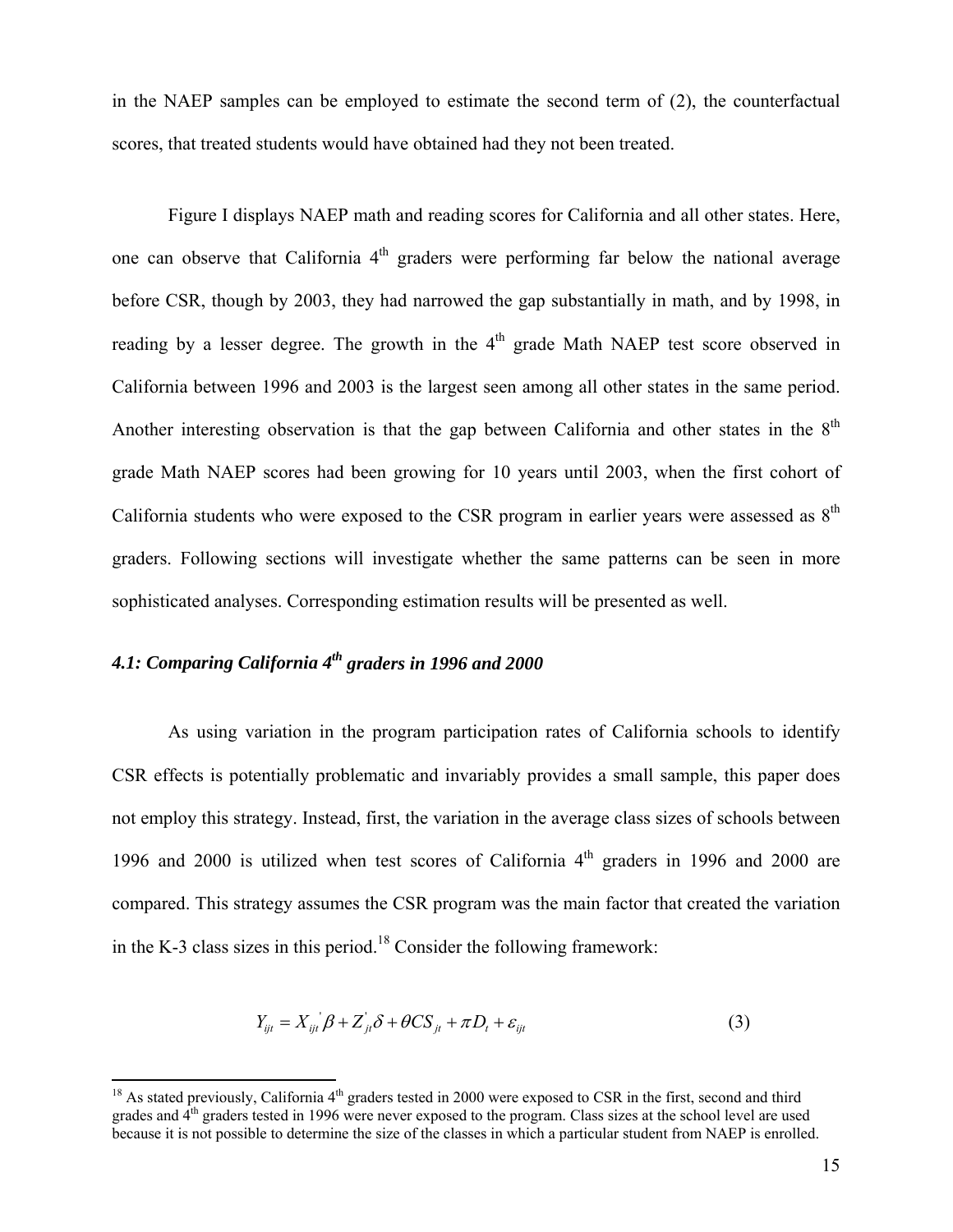where t denotes the year in which student i from school j is tested. ( $t=1996$  or 2000). Then,  $Y_{\text{lit}}$ denotes her test score.<sup>19</sup> The vector  $X_{ijt}$  includes her characteristics and background variables, and the vector  $Z_{jt}$  denotes characteristics of school j.  $D_t$  is a dummy variable which is 1 if the corresponding observation belongs to the 2000 sample.  $CS_{it}$  is the average of the class size of the first, second and third grades of school j in the years of interest.<sup>20</sup> More specifically, if t is 2000, then  $CS_{it}$  is the average of the first, second and third grade class sizes of school j in the 1996-1997, 1997-1998 and 1998-1999 school years respectively.<sup>21</sup> The coefficient θ measures the effect of a one student change in the average class sizes of the first three grades and it can be used to calculate the effect of the CSR program if the program is the only factor causing the variation in class size in the 1996 and 2000 samples.

This model can be problematic as the class size variable is highly correlated with the year dummy; therefore, including these together in the regression equation poses a "multicollinearity" problem and makes the interpretation of the corresponding coefficient estimates difficult. Considering this, two specifications are estimated: one that includes both the class size variable and the cohort dummy (unrestricted specification) and another which only includes the class size variable (restricted specification). Note that coefficients on average class size variable could also absorb the natural variation in the class sizes due to various factors such as enrollment differences between schools.

1

<sup>&</sup>lt;sup>19</sup> In all analyses of this paper, 5 plausible values for each student will be used as test scores. See Appendix I for a detailed presentation of how plausible values are employed to estimate regression coefficients. Appendix I also discusses how standard errors should be calculated when plausible values are used in an analysis.

<sup>&</sup>lt;sup>20</sup> The reason why school-level class sizes are used is because it is impossible to determine the sizes of classes in which a particular student was enrolled previously. Also note that in this model, school j is the school in which student i was enrolled when she was tested by the NAEP in the fourth grade. To control for the effects for student mobility, for students who indicated that they changed schools in the third and fourth grades (by indicating so in a question in the student questionnaire), the class size variable is assigned to the average observed among the students who indicated that they did not change schools in the third and fourth grades.

<sup>&</sup>lt;sup>21</sup> Similarly, if t=1996,  $CS_{jt}$  is the average of the first, second, third grade class sizes of school j in the 1992-1993, 1993-1994 and 1994-1995 school years. In this model, class size of kindergarten is not considered because California 4<sup>th</sup> graders tested in 2000 were not exposed to the CSR program in kindergarten.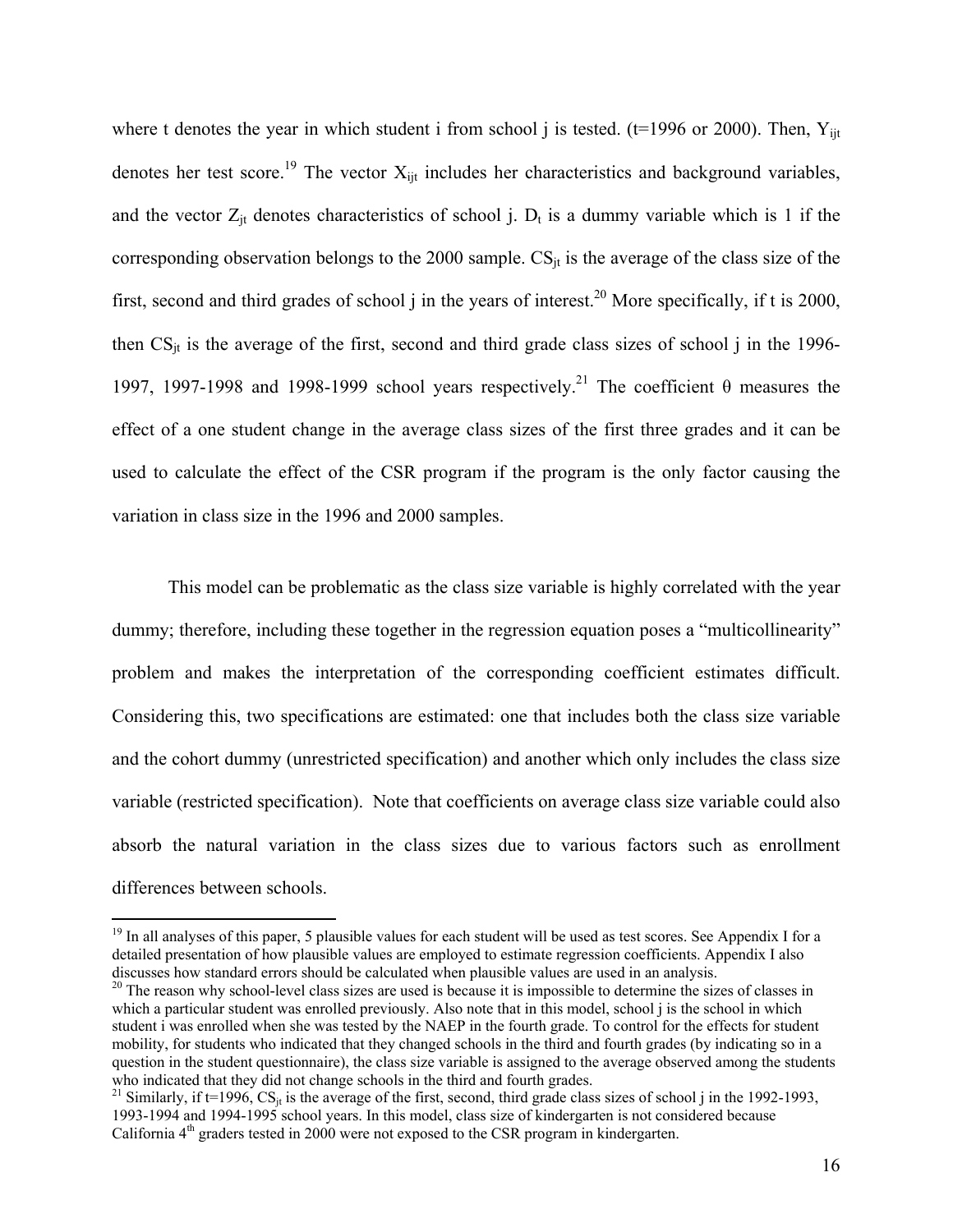Weighted Ordinary Least Squares (OLS) estimates of this model are displayed in Table IV. Test scores (plausible values) are normalized, allowing the effect estimates to be interpreted as effect sizes.<sup>22</sup> Columns 1, 3 and 5 use the unrestricted specification while columns 2, 4 and 6 employ the restricted one. All columns include student and school characteristics.<sup>23</sup> Columns 3 and 4 add teacher characteristics (experience, certification status and highest degree gained), and columns 5 and 6 add both teacher characteristics and the  $4<sup>th</sup>$  grade class size to the independent variables.

Results displayed in Table IV show that the year dummy absorbs all of the differences between the test scores of the two cohorts tested in 1996 and 2000 when controlling for the average class size. The coefficient on the dummy variable is positive and highly significant, showing that in 2000,  $4<sup>th</sup>$  graders indeed scored higher (at least by almost a half of a standard deviation) than those from 1996. On the other hand, the specifications that exclude the 2000 cohort dummy suggest that the higher scores of students in the 2000 NAEP sample resulted from their assignment to smaller classes in previous years. Table IV, for example, shows that a decrease in the average class size of one student in the first three grades could be linked to a test score increase of about 0.03 of a standard deviation. If we assume the CSR program reduced class sizes of the first three grades by 10 students, the effect of the program is estimated to be 0.3 of a standard deviation by this restricted specification

When interpreting estimates from this 'restricted model', one should consider that it is highly likely that other changes occurred in terms of policies and student background

1

 $22$  Plausible values are normalized by the average standard deviation, which is calculated using the variances calculated for each plausible value separately by employing sampling weights. This procedure is also followed in the remainder of the paper.

<sup>&</sup>lt;sup>23</sup> Student characteristics that are controlled for are sex, race, eligibility for reduced priced lunch, Title 1 funding, limited English proficiency and individualized education plan status, and home environment and disability status. School characteristics controlled for in the analysis include racial composition, total enrollment and region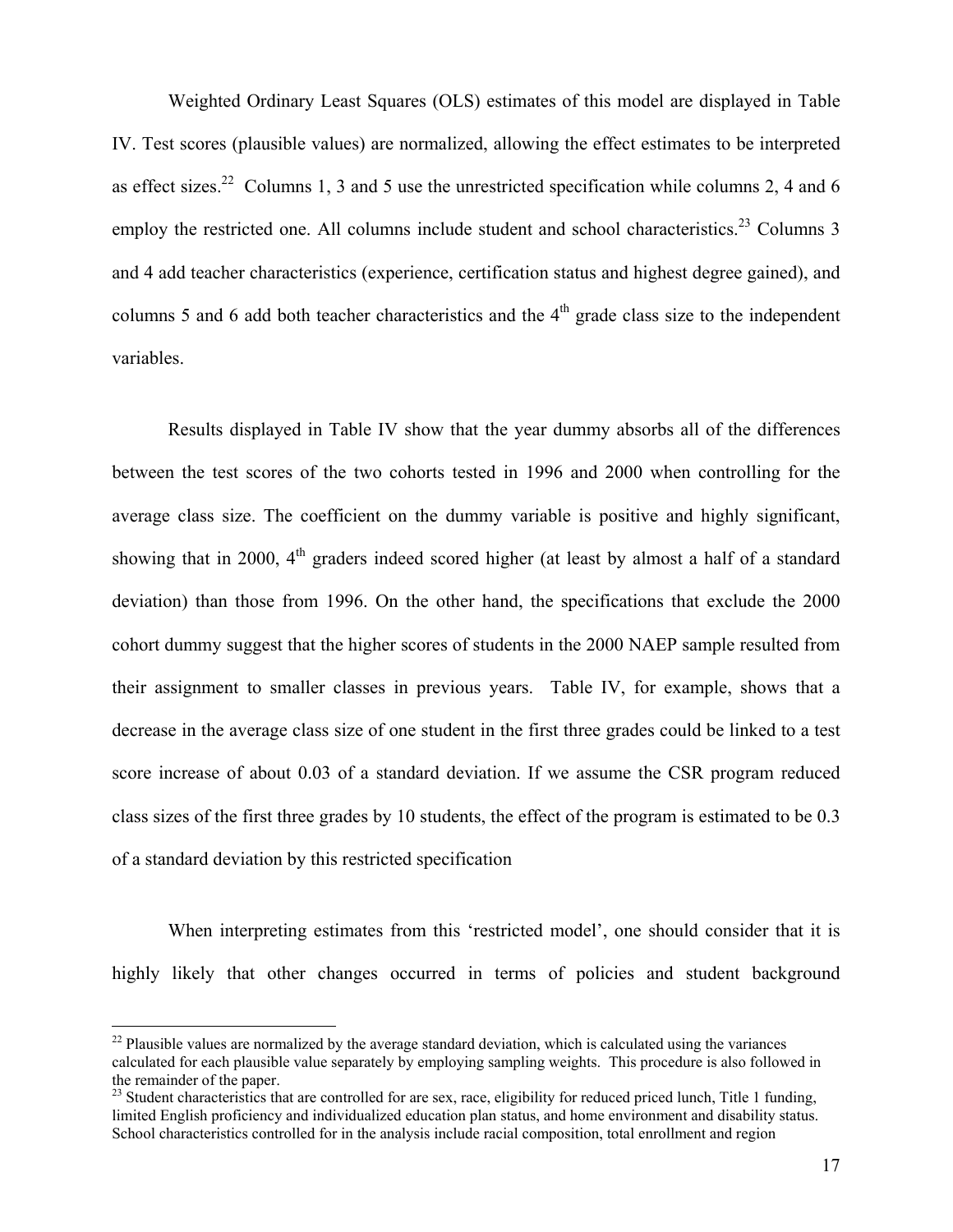characteristics that were unrelated to the implementation of CSR between 1996 and 2000. In this model, effects of such developments would be captured by the class size variable and would confound the estimate of θ. Bohrnstedt and Stecher (1999) discuss other changes in education policies that occurred during this period, including the introduction of state-wide assessments, alterations in bilingual education, and teacher certification procedures. These developments may also have had an effect on students' academic performance. The next section will introduce a framework that attempts to isolate the effects of the CSR reform from other policy changes occurring between 1996 and 2000.

## *4.2 The Difference-in-Differences Estimates:*

 $\overline{a}$ 

If state-wide developments in educational policy other than CSR during 1996-2000 confound the estimates presented so far, one way to overcome this problem is to estimate the influence of these policy changes and remove them from the estimates. By examining the NAEP test scores of  $8<sup>th</sup>$  graders between 1996 and 2000, one can use this group to compare to  $4<sup>th</sup>$ graders in a Difference-in-Differences (DID) framework. Note that it is plausible to assume that 8<sup>th</sup> graders were affected by all the educational policy changes made during this period, except for CSR.<sup>24</sup>

The DID framework divides the population into sub-groups: Members affected by the policy intervention form the "treatment group," and those that are not form the "comparison group". The outcome of interest, by which the effect of the intervention is investigated, is evaluated in each group both before and after the intervention. The change of the outcome

 $24$  In this period, there was no other program than CSR that targeted only K-3 grades. Moreover, to my knowledge, all other initiatives listed by Bohrnstedt and Stecher (1999) were state-wide and thus plausibly affected all students equally.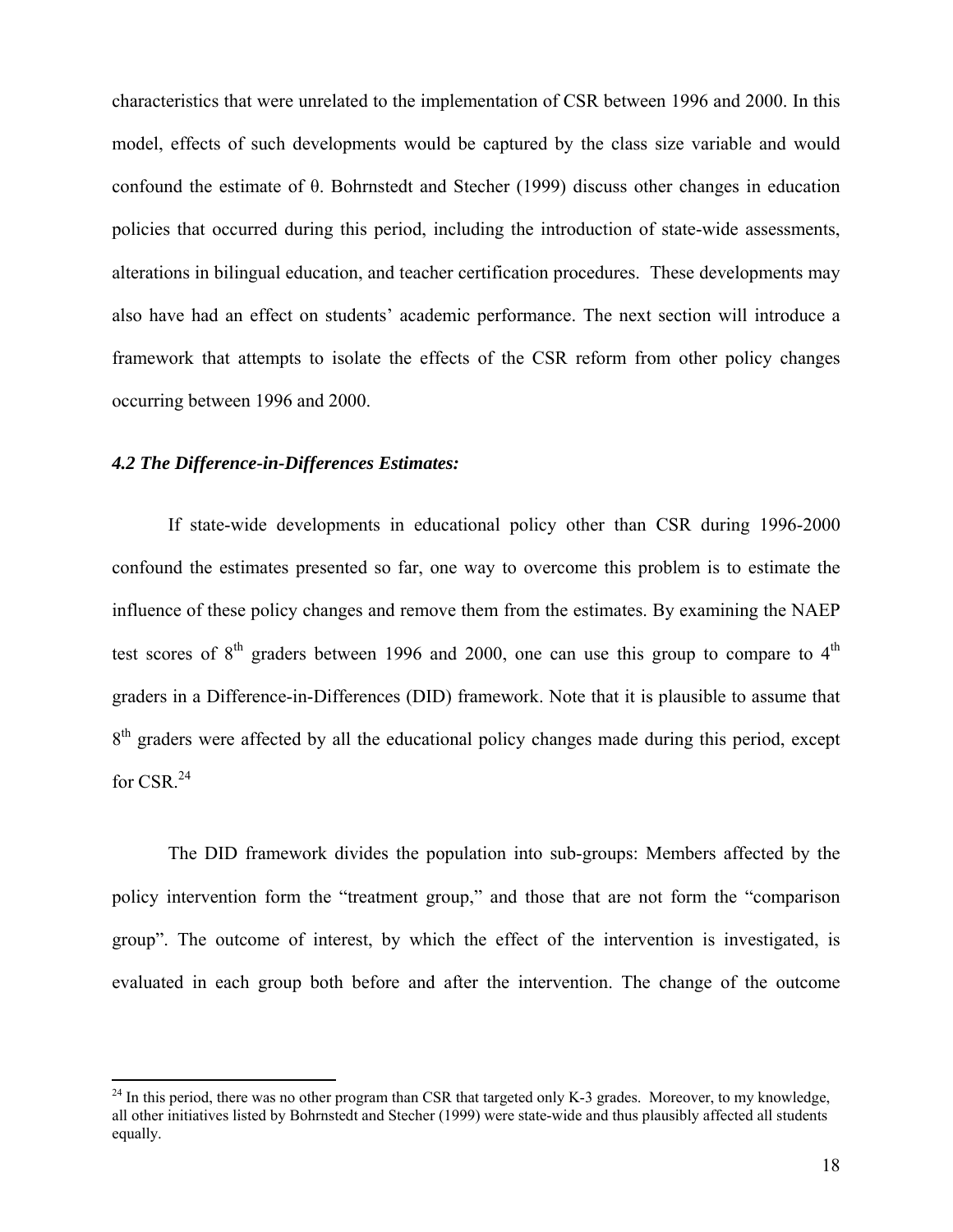observed in the treatment group is then adjusted by the change observed in the comparison group. The adjusted difference is considered as a measure of the effect of the intervention.

Here, California  $8<sup>th</sup>$  graders sampled in 1996 and 2000 can be used as the comparison group and  $4<sup>th</sup>$  graders from the 1996 and 2000 NAEP samples form the treatment group.<sup>25</sup> An investigation of the descriptive statistics of the  $4<sup>th</sup>$  and  $8<sup>th</sup>$  graders in Table III suggest that, overall, these groups are similar, except that  $4<sup>th</sup>$  graders were more likely to be poor, Hispanic or LEP than  $8<sup>th</sup>$  graders in both years. In this setting, the difference in the test scores of  $8<sup>th</sup>$  graders between 1996 and 2000 estimates the effects of all macro-developments but CSR during this period.<sup>26</sup> This difference can then be used to adjust the observed difference between test scores of the 1996 and 2000 4<sup>th</sup> graders, to isolate the effects of CSR. The identifying assumption of this method is the following: had CSR never been put into effect in California, NAEP test scores in the  $4<sup>th</sup>$  and  $8<sup>th</sup>$  grade would have exhibited parallel patterns over the years 1996-2000.

To put these ideas into a more formal framework, consider the following model: The two periods, 1996 and 2000, are represented by t as 0 for the year 1996 and 1 for the year 2000. Let  $T_i$  be equal to 1 if student i is a 4<sup>th</sup> grader, and zero if s/he is an 8<sup>th</sup> grader. In addition, let  $M_i$  be 1 if student i is sampled in 2000, and zero if in 1996.<sup>27</sup> Finally,  $Y_{it}$  denotes the test score of student i, who was sampled in period t. The achievement effect of the CSR program (denoted by $\theta$ ) is then given by:

 $\overline{a}$ 

<sup>&</sup>lt;sup>25</sup> Note that all  $4<sup>th</sup>$  graders assessed in 2000 are considered to be exposed to CSR. This is a plausible assumption because as seen in Table I, CSR participation in this cohort was very high and it is very hard to determine which students were never exposed to the program due to student mobility. Nevertheless, when average class sizes of schools are used to determine CSR indicators, only %2.7 of this cohort can be classified as "never been exposed to CSR". The average exposure calculated in the same manner is 2.2 years.

<sup>&</sup>lt;sup>26</sup> One may think that if the program had any spillover effects (such as changes induced in the teacher population), then this may violate this assumption. Bohrnstedt and Stecher (1999) indicated that the CSR program didn't have<br>any such effects. Descriptive statistics of the  $8<sup>th</sup>$  graders provided in Table III supports this conclu <sup>27</sup> By defining M<sub>i</sub> and  $T_i$  in this manner, I implicitly assume that a 4<sup>th</sup> year grader was not sampled again as an 8<sup>th</sup>

grader. Given that there are over 1 million students in California in a specific grade, this is a plausible assumption.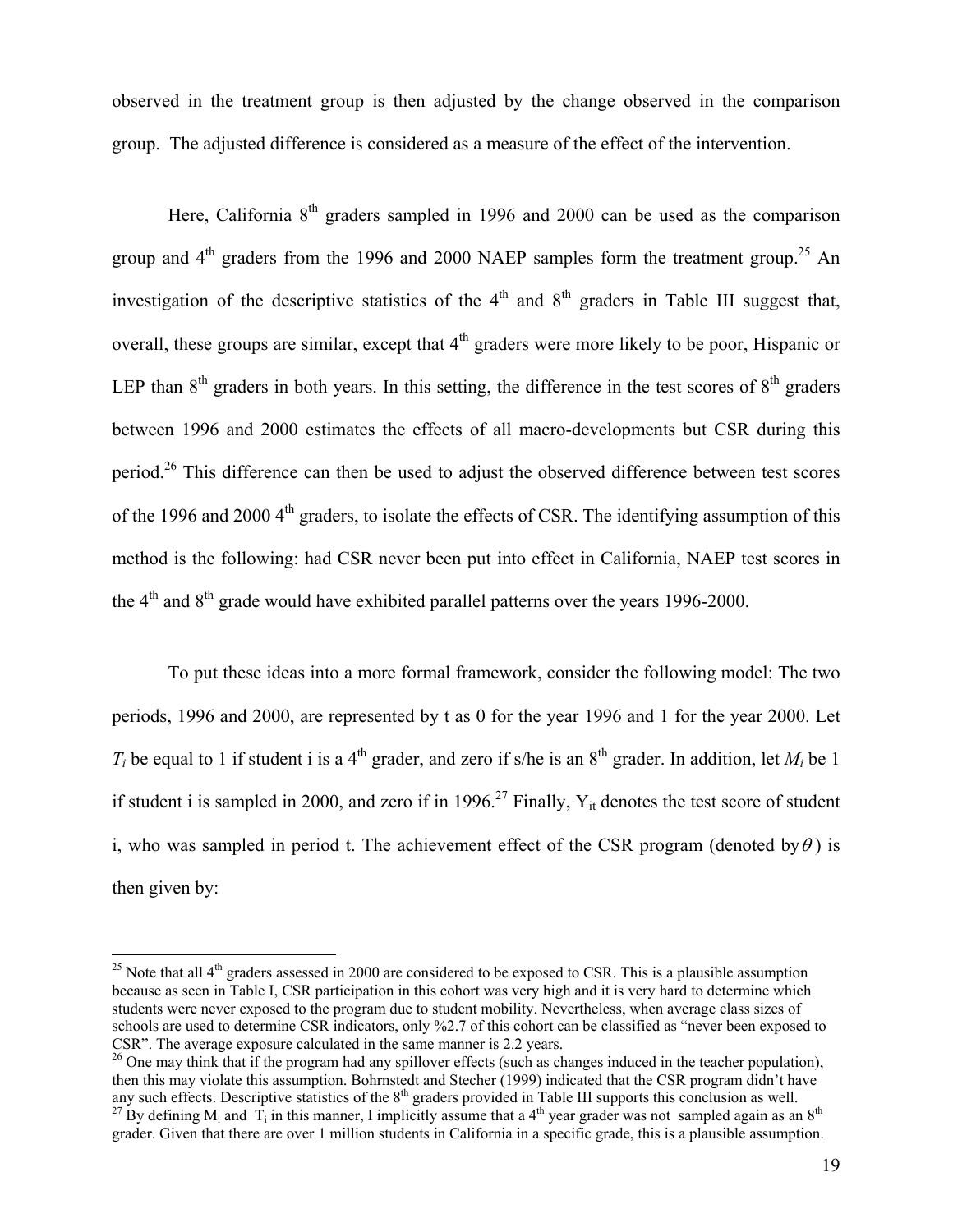$$
\theta = \{E[Y_i | T_i = 1, M_i = 1] - E[Y_i | T_i = 1, M_i = 0]\} - \{E[Y_i | T_i = 0, M_i = 1] - E[Y_i | T_i = 0, M_i = 0]\}
$$
(4)

Equation (4) is a modified version of the equation (2), which estimates the CSR effect in the most general sense. In (4), the change in the test scores of the  $8<sup>th</sup>$  graders between 1996 and 2000 (E  $[Y_i | T_i=0, M_i=1] - E[Y_i | T_i=0, M_i=0]$ ) is the "counterfactual change" that would have been observed in  $4<sup>th</sup>$  grade test scores in the same period if the CSR program had not been introduced. [4] can also be represented by the following regression equation:

$$
Y_{ijt} = X_{ijt} \beta + Z_{jt} \delta + \varphi M_i + \alpha T_i + \theta M_i T_i + \varepsilon_{ijt}
$$
(5)

The coefficient on the interaction of  $M_i$  and  $T_i$  gives the DID estimate of the program effects, θ. Table V presents Weighted OLS estimates of equation (5). Here, the dummy variable  $M_i$  is referred to as "after" and the label "treated" corresponds to the dummy  $T_i$ . As before, three specifications are estimated. The first includes only student and school characteristics and is displayed in column 1. The specification shown in column 2 adds teacher characteristics, and the specification in column 3 includes variables reflecting teacher characteristics and class size in  $4<sup>th</sup>$ grade at the time of the exam. Estimates of the CSR program are displayed in the  $3<sup>rd</sup>$  row.

The results suggest that the CSR program indeed had a positive and statistically significant influence on student test scores. For instance, column 1 shows that the CSR program led to nearly a 0.25 of a standard deviation increase in the test scores of  $4<sup>th</sup>$  graders. Columns 2 and 3 display almost exactly the same pattern, with highly significant effect estimates of .243 and .249 respectively. As before, teacher characteristics and class sizes in 4<sup>th</sup> grade have little explanatory effect.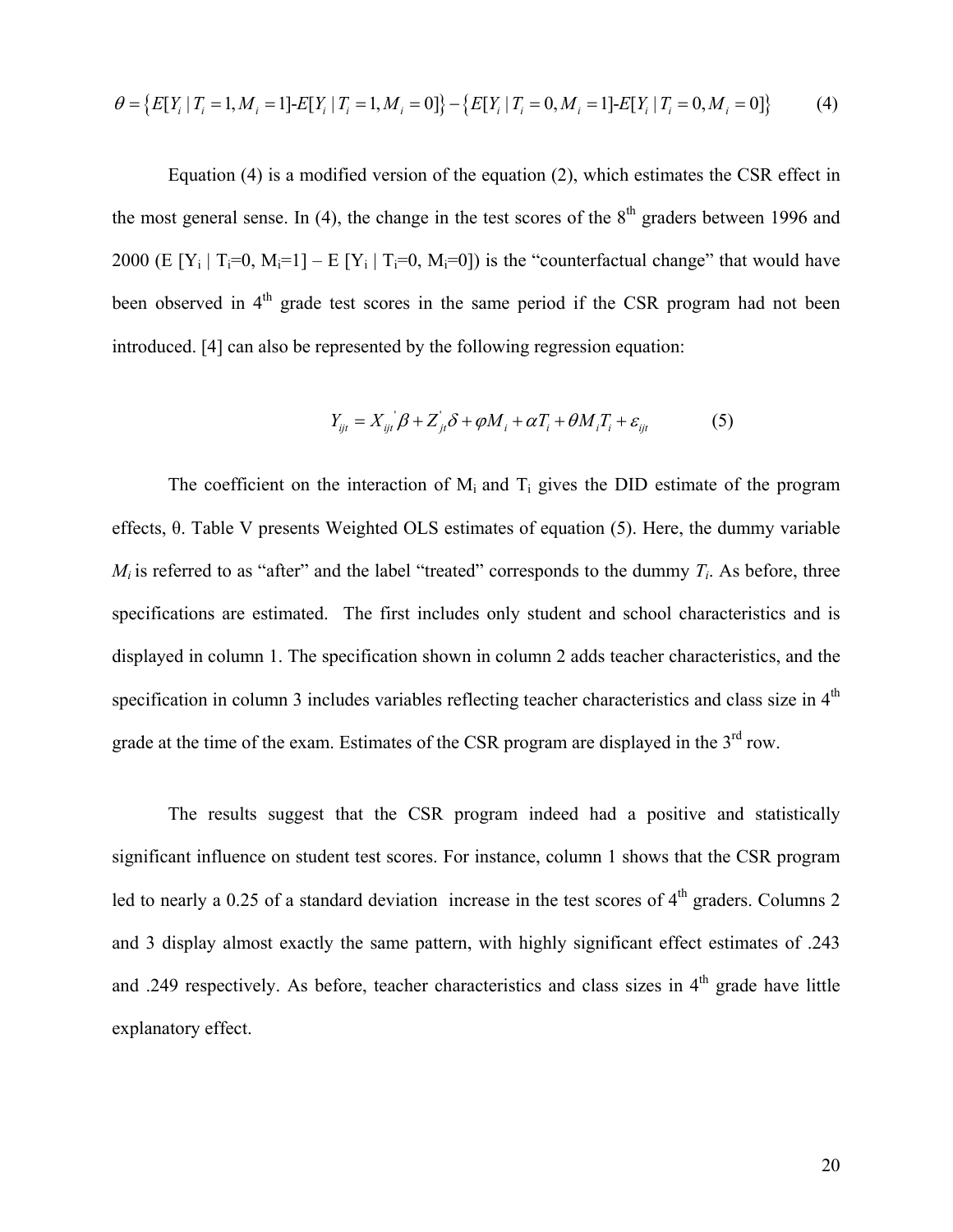#### *4.3 Models Using Propensity Score Matching in the Difference-in-Differences framework:*

## **4.3.1 Matching and Conditional Difference-in-Differences Methods**

To determine what the effects of a program might be, a valid comparison group is required, which is made up of individuals who were unaffected by the program and who otherwise exhibit similar characteristics to those exposed to the program. For this purpose, many studies (such as Dehejia and Wahba (1999, 2002), Agodini and Dynarski (2004), Blundell et. al (2003), Heckman et. al (1998), etc.) have employed matching procedures. For each treated individual, matching identifies a number of individuals with similar pre-treatment characteristics.28

When the average effect of a program on the treated (*ATT*) is of interest, the validity of the matching procedure relies on the following assumption: The outcome that would prevail in the absence of treatment would be the same in both treated and matched comparison populations, once all relevant observable characteristics of both groups are controlled for in the matching process (Abadie and Imbens (2005)). This is the "conditional independence assumption" (CIA), which can be hard to satisfy, especially when there are unobservable characteristics that may affect individuals' treatment status. If these unobservable characteristics do not change over time, matching in the DID framework may offer a solution to this problem.

Since the DID framework does not use actual outcomes, CIA can be relaxed when matching is used within the DID framework. The "relaxed" CIA states that *the change* in the outcome that would prevail in the absence of treatment would be the same in both treated and

<u>.</u>

 $^{28}$  Matching is generally performed along pre-treatment characteristics in order to isolate the matching process from effects of the treatment.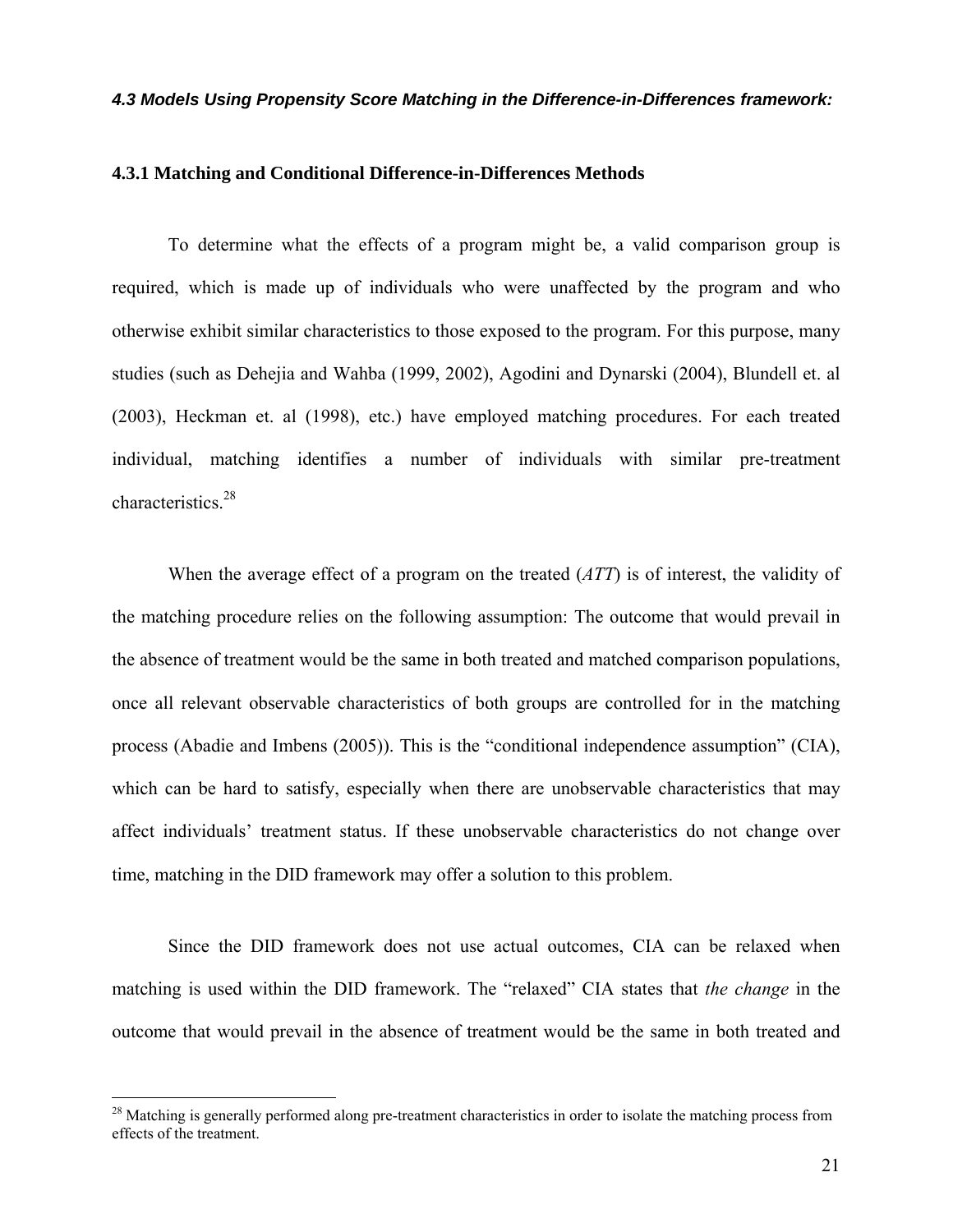matched comparison groups, once the relevant observable characteristics of both groups are controlled for in the matching process. This method of using matching procedures in the DID framework is often referred to as the Conditional Difference-in-Difference method (CDID) (Blundell and Costa Dias (2000), Heckman et. al (1997)).

To address these issues, let us consider the application of CDID to a panel data set to estimate the effects of a general reform program. There are two periods and each period is represented by  $t=0$  and  $t=1$ . Next, let  $Y_{lit}$  be the outcome of student i if she participated in the program at time t. Similarly let *Y0it* be the outcome she would experience at time t in the absence of the program. In addition, *Tit* represents whether she participated in the program at t. We can drop the time index on  $T_{it}$  if the program is introduced after period 0. In this case,  $T_i$  equals one if i is treated, and zero if i is untreated in period 1. Finally let  $X_i$  denote all pre-treatment characteristics of individual i that will be used in the matching. In this framework, *ATT* can be calculated by the following equation:

$$
ATT = E\{E[Y_{11} - Y_{00} | X = x, T = 1] - E[Y_{01} - Y_{00} | X = x, T = 0]|T = 1\}
$$
\n
$$
(6)
$$

See Appendix II for the derivation of this equation. In (6), 'i' is dropped for simplicity. Since the NAEP samples are repeated cross sections, it is not possible to observe the same student both before and after being treated. Hence, (6) should be slightly modified to be used to estimate CSR effects in the CDID framework as:

$$
E\left\{E[Y_{11} \mid X, T=1] - E[Y_{00} \mid X, T=1] + E[Y_{01} \mid X, T=0] - E[Y_{00} \mid X, T=0] \mid T=1\right\}
$$
(6')

The first term of (6'),  $E[Y_{11} | X, T=1]$ , can be estimated by using the 2000 NAEP scores of the California 4<sup>th</sup> graders. Estimating *E*  $[Y_{00} | X, T=1]$  directly is impossible because the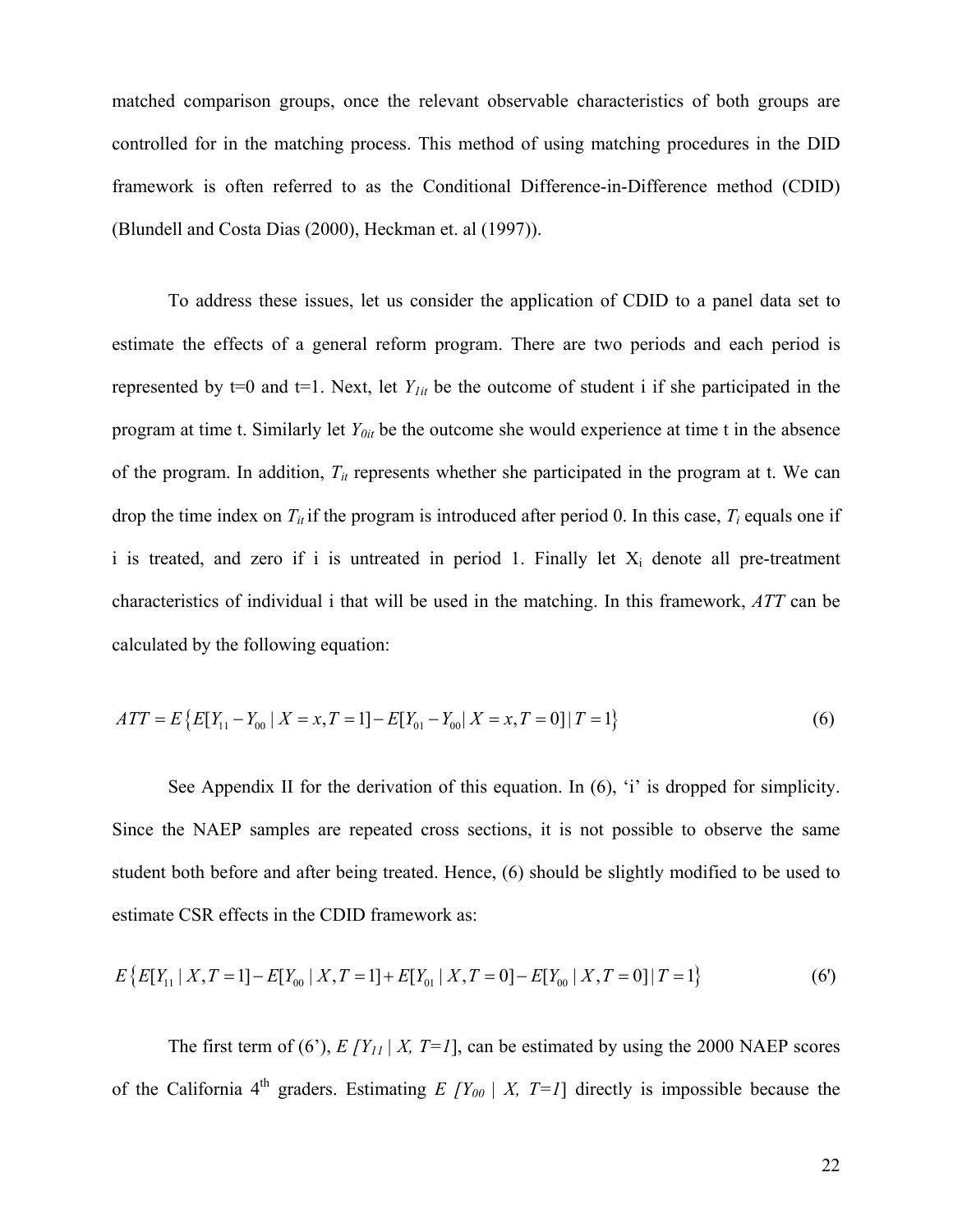treated students of 2000 were not tested before the program. This problem can be solved by matching these students with California 4<sup>th</sup> graders tested in 1996 and using 1996 4<sup>th</sup> grade test scores to estimate this term. Matching is preferred since 1996 and 2000 samples may have different characteristics and this procedure will be referred to as the "first matching procedure" (or the first matching step). For the estimation of the third term,  $E/Y_{01} | X, T=0$ , a subset of the 4<sup>th</sup> graders from other states' 2000 NAEP samples can be used. This subset consists of students who are matched with the 2000  $4<sup>th</sup>$  graders from California (the second matching procedure). Finally, the last term in (6<sup>o</sup>) can be calculated by using test scores of the other states' 1996 NAEP  $4<sup>th</sup>$  graders, who have similar characteristics with the California  $4<sup>th</sup>$  graders from 2000 (the third matching procedure). Using three matching procedures for implementing CDID with repeated cross section data is suggested by Blundell and Costa Dias (2001).

## **4.3.2 Matching Models**

In this paper, several matching models are employed. Each model is characterized by three attributes: the level at which matching is performed, whether matching is carried out with or without replacement and how many non-treated units are matched with each treated unit. First, let us consider the levels of matching. One option is performing matching at the school level. Test scores of the students from the matched schools can then be used to estimate the effects of the CSR program. Alternatively, matching can be performed at the student level. Although matching at the school level may be more suitable as schools decide whether or not to adopt the program, in this paper, matching methods performed at both levels are presented.

Note that as the number of pretreatment variables used in the matching increases, matching becomes more difficult as more untreated observations are needed to be exact matches for the treated units. This "curse of dimensionality" problem is solved by performing the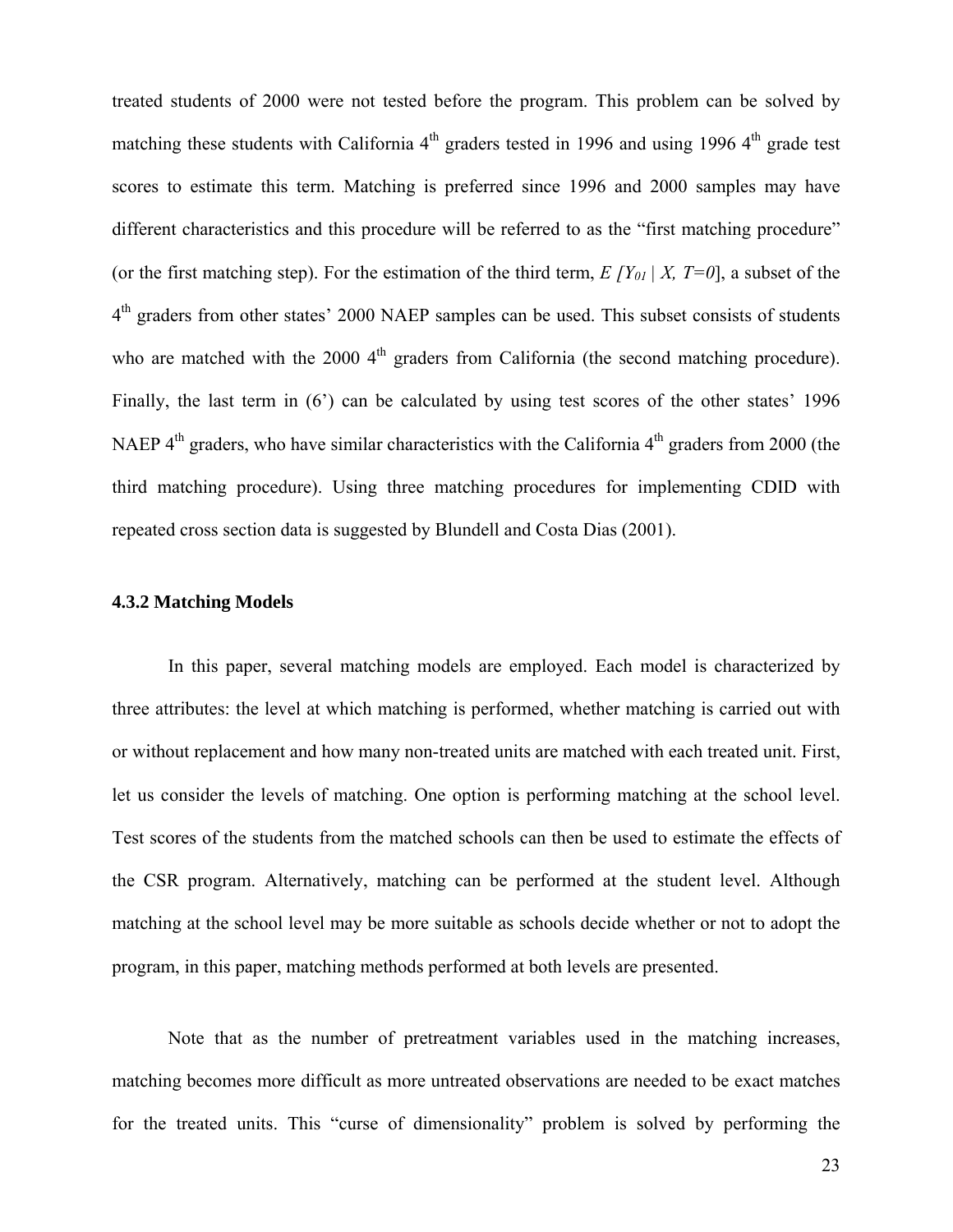matching on a function of the pretreatment variables instead of targeting an exact match on the covariates. Rosenbaum and Rubin (1983) showed that if CIA holds for a vector of pretreatment characteristics, X, it also holds for a specific function of X,  $p(X)$ . They specify  $p(X)$  to be the probability of being assigned to treatment as the *propensity score*. 29

The second attribute that can be used to differentiate matching methods is whether matching is performed with or without replacement. Matching with replacement may use an untreated unit repeatedly whereas matching without replacement may use an untreated unit only once. Matching methods also differ by how many untreated units are used and how they are chosen in the matching process. In this paper, three different matching techniques are used: The first is the "*one to one"* matching technique, which separately sorts treated and untreated units with respect to their propensity scores to create an index in both groups, and then matches each treated unit with an untreated unit which has the same index as the treated unit.<sup>30</sup> The second matching technique matches each treated unit with the four most similar untreated units and untreated units can be used more than once. This method is referred as the "*nearest 4"* matching method. Finally, the third technique uses most of the untreated observations by specially weighting them, so that overall, the treated population and the weighted untreated population look alike in terms of matching characteristics.<sup>31</sup> This method is called "*kernel matching*" as a kernel function is used to calculate the special weights.

## **4.3.3 How to perform the matching and how to check its quality?**

 $\overline{a}$ 

 $^{29}$  All matching methods presented in this paper perform the matching process by using propensity scores.

<sup>&</sup>lt;sup>30</sup> In this paper, I sorted the observations in descending order.

<sup>&</sup>lt;sup>31</sup> In this weighting scheme, untreated units that have more similar characteristics (i.e. closer propensity scores) with the treated units are weighted more. A common practice of this method is discarding the untreated units that do not have a propensity score that falls into the score space spanned by propensity scores of the treated units, which is also carried out in this study.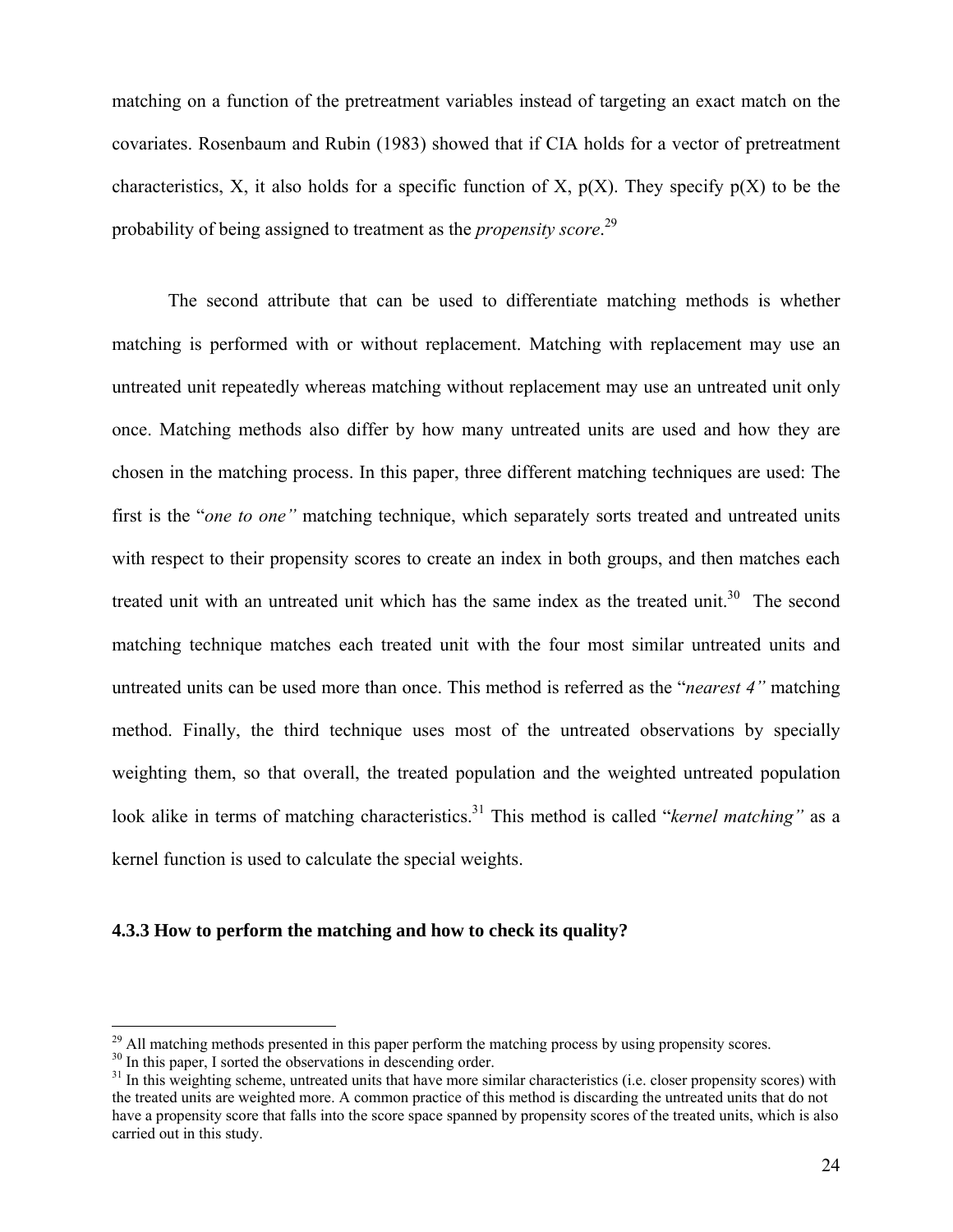When performing matching, first propensity scores are estimated by a logit model, which utilizes pre-treatment characteristics as the independent variables. A dummy variable which is set to one if the corresponding unit has received treatment is the dependent variable.<sup>32</sup> The model is then estimated and by using the estimated coefficients, the conditional probability of receiving treatment is estimated for each observation, which is the propensity score.

In the logit model, school-level matching procedures match on the following attributes: racial composition, pupil-to-teacher ratio, total enrollment, location of the school (central city, urban city, rural area) and percentage of students eligible for reduced price lunch.<sup>33</sup> For each school, the 1996 values of these variables are used, since these are from the pre-treatment period. For student-level matching, the following student characteristics are utilized in addition to the previously mentioned pre-treatment characteristics of their schools: sex, race, eligibility for reduced priced lunch, eligibility for Title1 funding, limited English proficiency status, individualized education plan status and home environment.<sup>34</sup>

Next, the three matching procedures (or matching steps) are separately carried out. When matching is used with a non-random sample, it is a common practice to assign the sampling weights of treated individuals to their matched untreated pairs (Bryson et al. 2002). In this paper, the same procedure is followed. When the *'nearest 4'* matching method at the school level is

<u>.</u>

<sup>&</sup>lt;sup>32</sup> When performing matching at the school level, for example, the logit model is defined on the combined sample of 1996 and 2000 NAEP 4<sup>th</sup> grade schools of California and other states. Note that only California schools from year 2000 are treated so the dependent variable is set to one for these schools. For the other schools, it is set to zero.<br><sup>33</sup> As the CSR program mainly affected class sizes, it's important to make sure that the treated group

untreated group had similar class sizes prior to the program. Although there are many studies stating that class size and pupil-teacher-ratio are different concepts, the best feasible proxy to use for class size in this project is pupil-to-

<sup>&</sup>lt;sup>34</sup> Note that it is not possible to utilize the values of the relevant student characteristics from the pre-treatment period for those who were sampled in 2000. The variable home environment is created by students' response to the following questions: "Does you family get a newspaper regularly?", "Is there an encyclopedia in your home?", "Are there more than 25 books in your home?" and "Does your family get any magazines regularly?"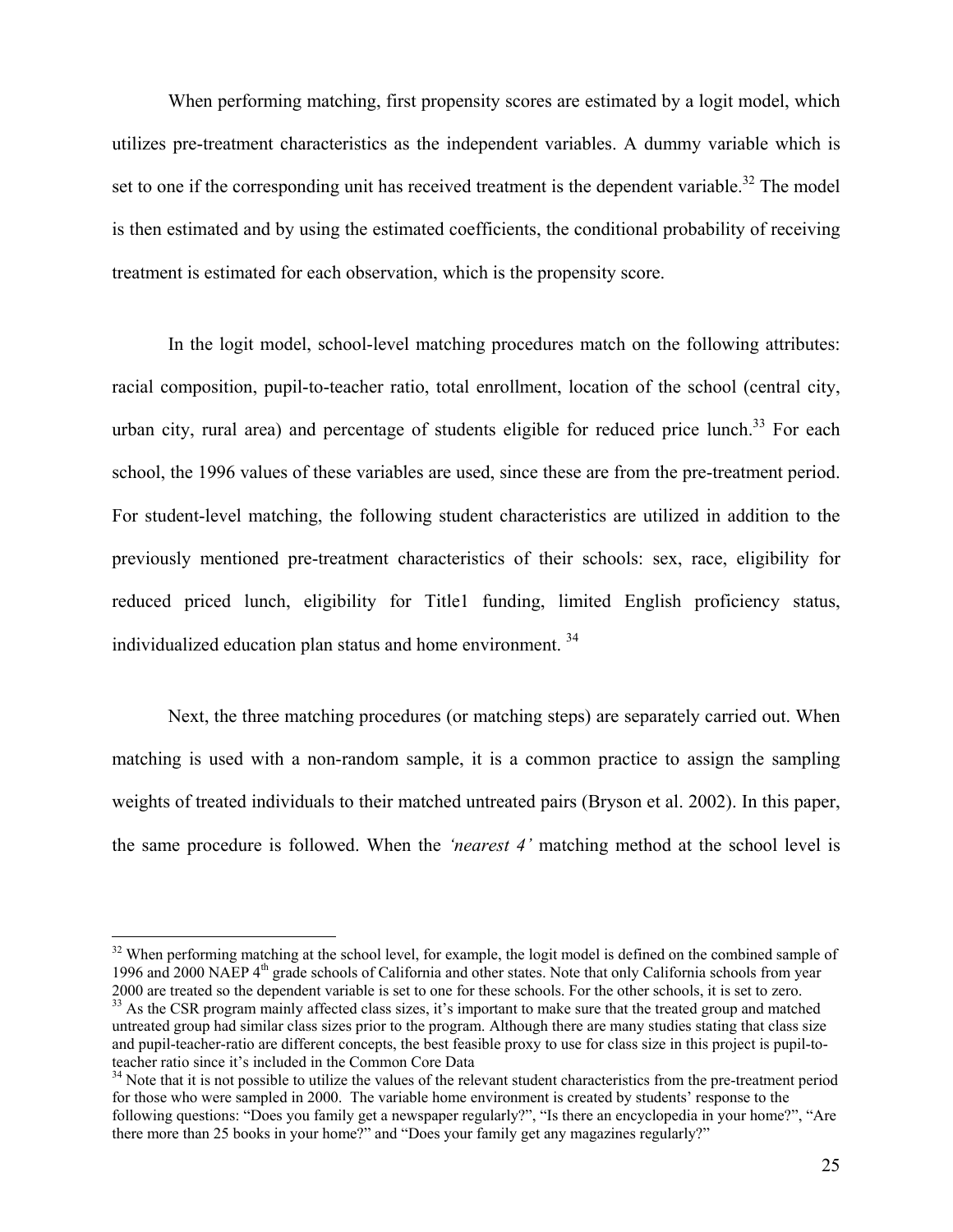utilized, for an untreated unit denoted by index i and matched with  $m_i$  treated units  $(i=1,2,...,m_i)$ , the adjusted weight  $(w_i)$  is calculated by:

$$
w_i = \sum_{j=1}^{m_i} \frac{1}{4} w_j \tag{7}
$$

where  $w_i$  is the weight of the j<sup>th</sup> treated unit.<sup>35</sup> For each one of the three matching procedures, this process is separately carried out. Finally an assessment of match quality must be performed. Note that a high quality match would produce statistically similar treated and matched untreated groups.

In the literature, it is common to evaluate the quality of a matching process by first sorting treated and the matched untreated units by their propensity scores, then dividing observations into strata of equal score range and finally performing a t-test to see whether the average propensity scores of the treated and untreated units in each stratum are similar and a number of t-tests to check whether the treated and untreated units from each stratum are balanced along each characteristic that is used in the matching(Dehejia and Wahba (1999, 2002), Agodini and Dynarski  $(2004)$ .)<sup>36</sup>

If all tests show that there are no significant differences between the treated units and matched untreated units, the matching procedure is finished. Otherwise, this algorithm is repeated with more subgroups. If there are still differences when tested within even finer strata, the logit model is re-specified by adding interactions and higher-order terms of the matching variables and propensity scores are re-estimated. This process, which I will refer to as the 'divide

 $\overline{a}$ 

<sup>&</sup>lt;sup>35</sup> Student weights are also adjusted after corresponding school weights are re-calculated. In student level matching, the same weight adjusting scheme is used.

<sup>&</sup>lt;sup>36</sup>Agodini and Dynarski (2004) perform an F-test of the similarity of the collection of the pretreatment attributes of the treatment and comparison units. In this paper, by performing separate t-tests, I aim to exhibit for which characteristics matching works and for which it doesn't.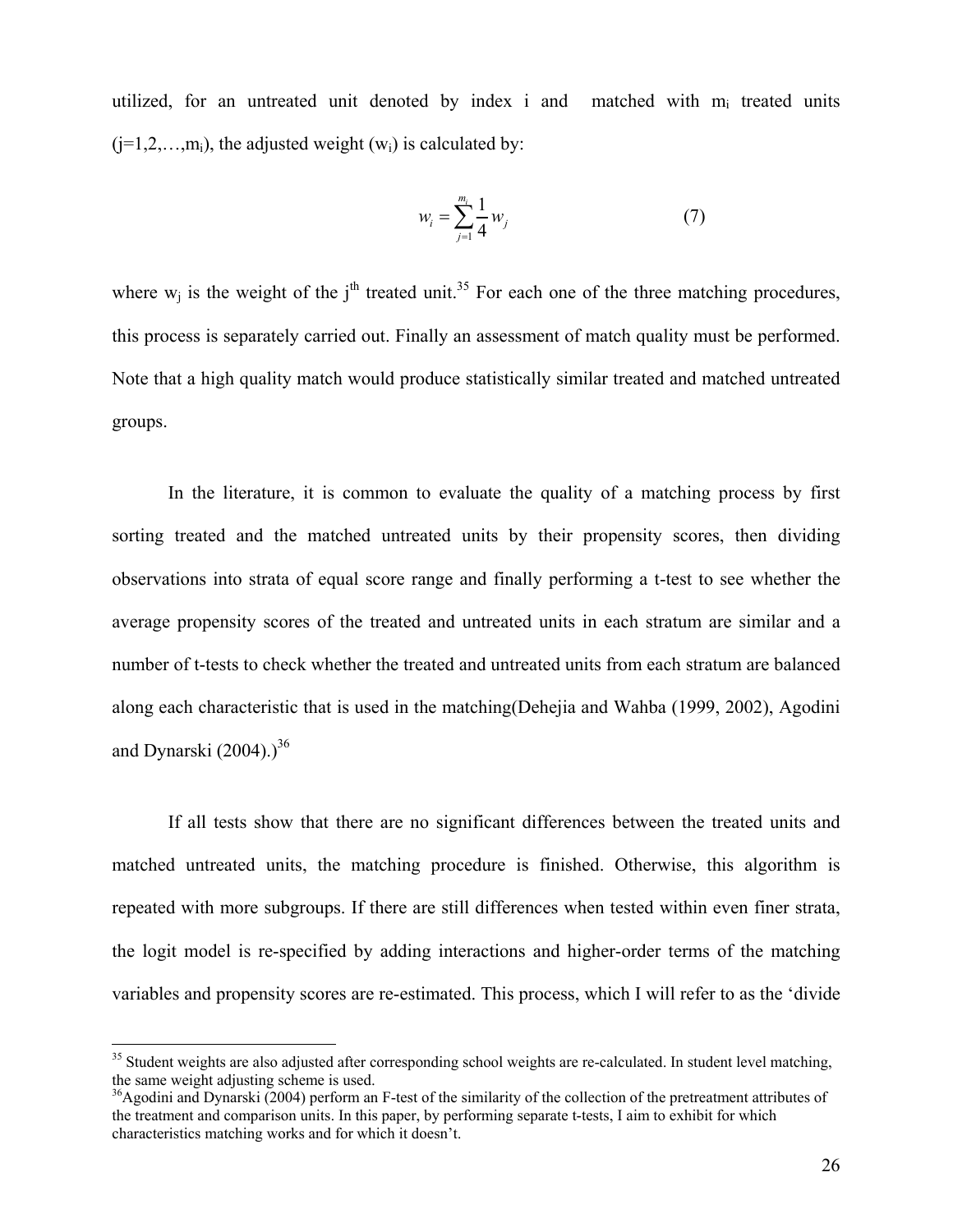and modify' algorithm from now on, is carried out a number of times until treatment and matched comparison groups look statistically similar.

## **4.3.4 School Level Matching Procedures and Corresponding CDID Estimates**

In this paper, two sets of untreated schools are used. To minimize the effects of macro policy and demographic developments during 1996-2000 that cannot be controlled for in the analysis, first, schools from states close to California (Oregon, Nevada, Arizona, New Mexico, Texas and Utah<sup>37</sup> ("nearby states")) are used. The second set consists of schools from all states (except California) assessed by the NAEP in 1996 and 2000. This second approach attempts to increase the variety of the characteristics used in the matching procedures so that the matching quality increases.

In Figures II and III, histograms of the estimated propensity scores of the treated and untreated schools for the two sets are presented. Both figures show that although many untreated schools have smaller propensity scores, there are enough untreated schools to be used as matches for the treated schools. Leaving the detailed discussion of how well each matching method works for Appendix III, here I present a summary. According to my statistical tests, one-to-one matching is the least satisfactory in terms of balancing the pretreatment characteristics. Moreover, when matching the 2000 California schools with those in 1996 (the first matching procedure), total enrollment cannot be balanced. Similarly, California schools and schools of other states differ substantially in terms of their percentages of Hispanic students and those eligible for reduced priced lunch, these dissimilarities cannot be eliminated by the second and third matching procedures. Lastly, "the divide and modify'' algorithm produces no better results.

<u>.</u>

 $37$  Although Idaho and Washington are also close to California, I couldn't use them in my analysis because these states were only sampled once in 1996 and 2000.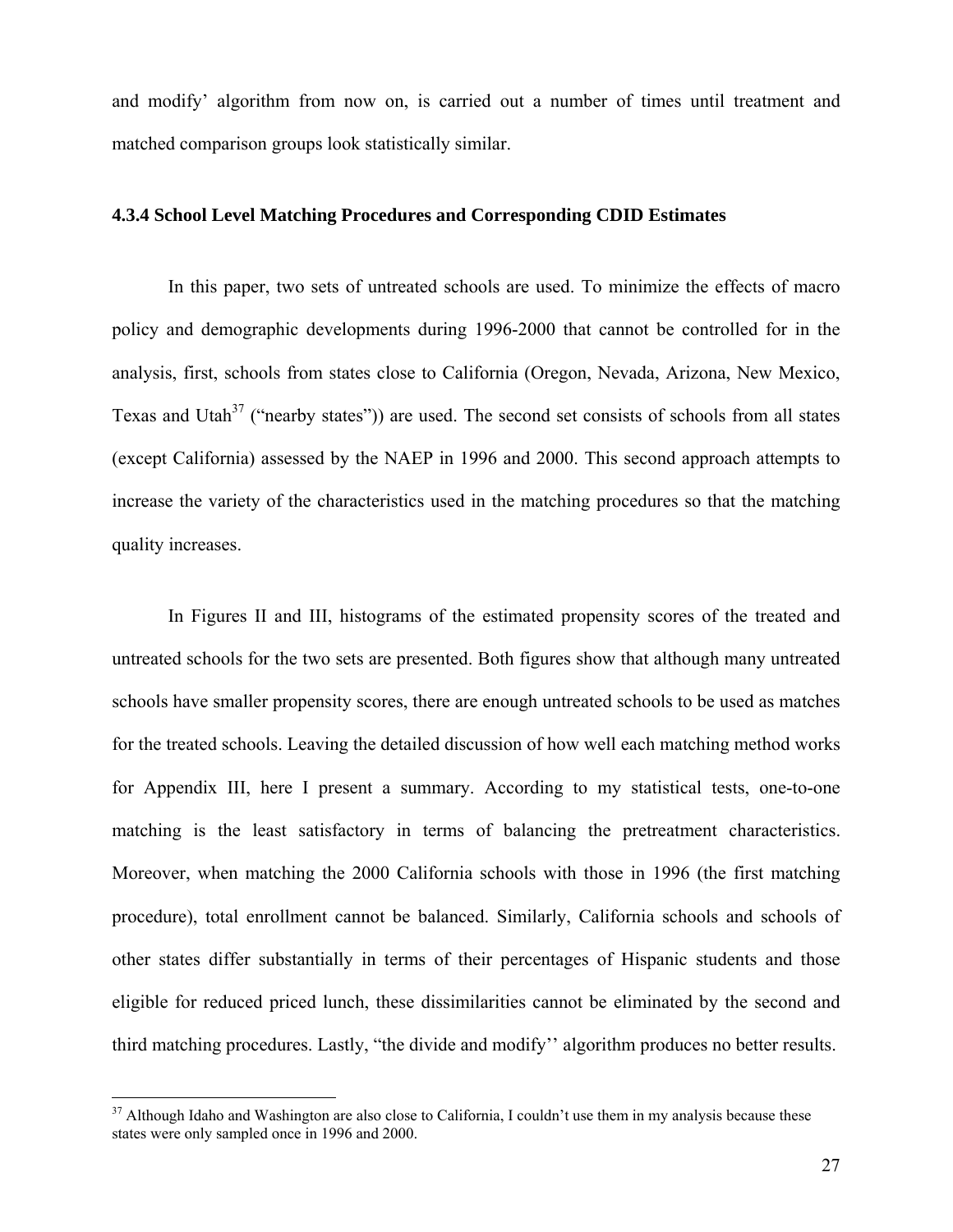The fact that there are still a few attributes that cannot be balanced between treated and matched untreated schools should be taken into account when estimating the effects of the CSR program; otherwise the estimates will be biased. Hence, instead of estimating  $E[Y_{11} | X, T=1]$ , *E*  $[Y_{00} | X, T=1]$ , and *E*  $[Y_{00} | X, T=0]$  in (6<sup>2</sup>) separately by using the treated units and three groups of matched untreated units, I use the following regression framework, which utilizes students from treated and matched untreated schools:

$$
Y_{ijt} = X_{ijt}\beta + Z_{jt}\delta + \varphi M_i + \alpha T_i + \theta M_i T_i + \varepsilon_{ijt}
$$
\n
$$
\tag{8}
$$

In (8),  $M_i$  denotes a dummy set to 1 if student i is from the 2000 California NAEP sample or from an untreated school sampled in the same year in a nearby or other state's NAEP sample. Similarly,  $T_i$  is a dummy variable that has value 1 if student i is from a California NAEP school in 2000 or a matched 1996 California school. Then *θ* is the CDID estimate of the CSR effect. Note that in this framework school characteristics are also controlled for.<sup>38</sup>

Table VI presents Weighted OLS estimates of this model.<sup>39</sup> First, observe that all of the estimates of the program effects are positive and statistically significant. The smallest of the estimates is from column 4 (.193 with t-value 2.32). This estimate can be interpreted as follows: The change in the test scores of the California  $4<sup>th</sup>$  graders is estimated to be .193 of a standard

 $\overline{a}$ 

 $38$  Note that values of the characteristics that are used in the matching are from the pretreatment period provided by the CCD. In the regressions I use the *current* values of the school characteristics, which are provided by the NAEP.<br><sup>39</sup> As before, sampling weights and the jack-knife method are used in the estimation. A recent paper by Imbens (2005) suggests that the bootstrapping method may lead to biased standard error estimates when used in the matching framework. The Jack-knife procedure, which is theoretically similar to the bootstrapping methods. Therefore, there is a chance that the standard errors calculated for the matching models may be biased as well. Instead of bootstrapping, Abadie and Imbens (2005) suggested using a closed form estimate for the standard errors of matching estimators. This suggestion could not directly be applied to this question since in this exercise three matching steps are performed and the dataset used includes sampling and replicate weights. Therefore, I utilized their suggestion for an estimate that is found by only using the first matching procedure and I observed that results from the jack-knife method and the ones from the closed form are not much different. I leave further investigation of this matter for future work.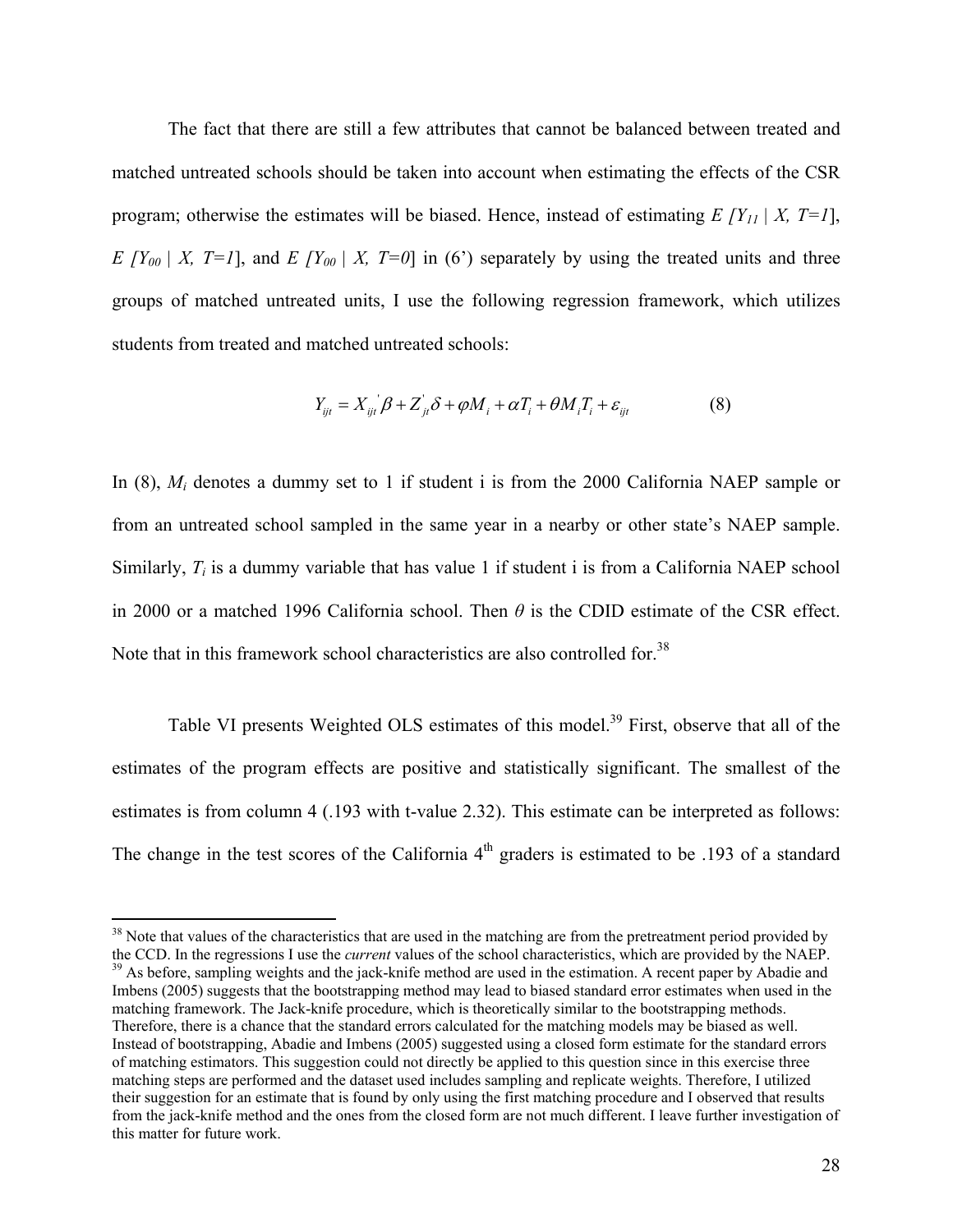deviation greater than the change in the test scores of the  $4<sup>th</sup>$  graders, who have similar characteristics, from nearby states in the period 1996-2000. This change can be attributed to the CSR program if test scores of California students and students from nearby states would have followed parallel patterns in the absence of the program. By selecting similar treated and untreated schools, matching procedures increase the plausibility of this assumption. The last three columns of Table VI indicate that using schools from all states in the matching process does not change the results, except in the nearest 4 matching method.

## **4.3.5 Student-Level Matching Procedures and Corresponding CDID Estimates**

Student-level matching procedures also used the two groups of untreated  $4<sup>th</sup>$  graders: students from nearby states and students from all states (except California). Both student and school characteristics are utilized in the matching procedures. Although a detailed discussion of the quality of the matches is in Appendix IV, a few points are worth mentioning. School attributes are often matched better than student attributes, but when viewed as a whole, there is sufficient evidence to conclude that adequate matching was not achieved. Adding students from all other states and the 'divide and modify' procedure do not improve the results.

To tackle this problem, a new strategy is followed in which students are matched using only student attributes. As one would expect, this strategy increases the effectiveness of all matching procedures as measured by the similarity of the student characteristics in the matched groups. Moreover, when students from nearby states are used, this strategy yields matched groups that are strikingly balanced along school attributes as well. The pattern, however, disappears when students from all states are employed, leaving only student attributes balanced between treated and matched comparison groups.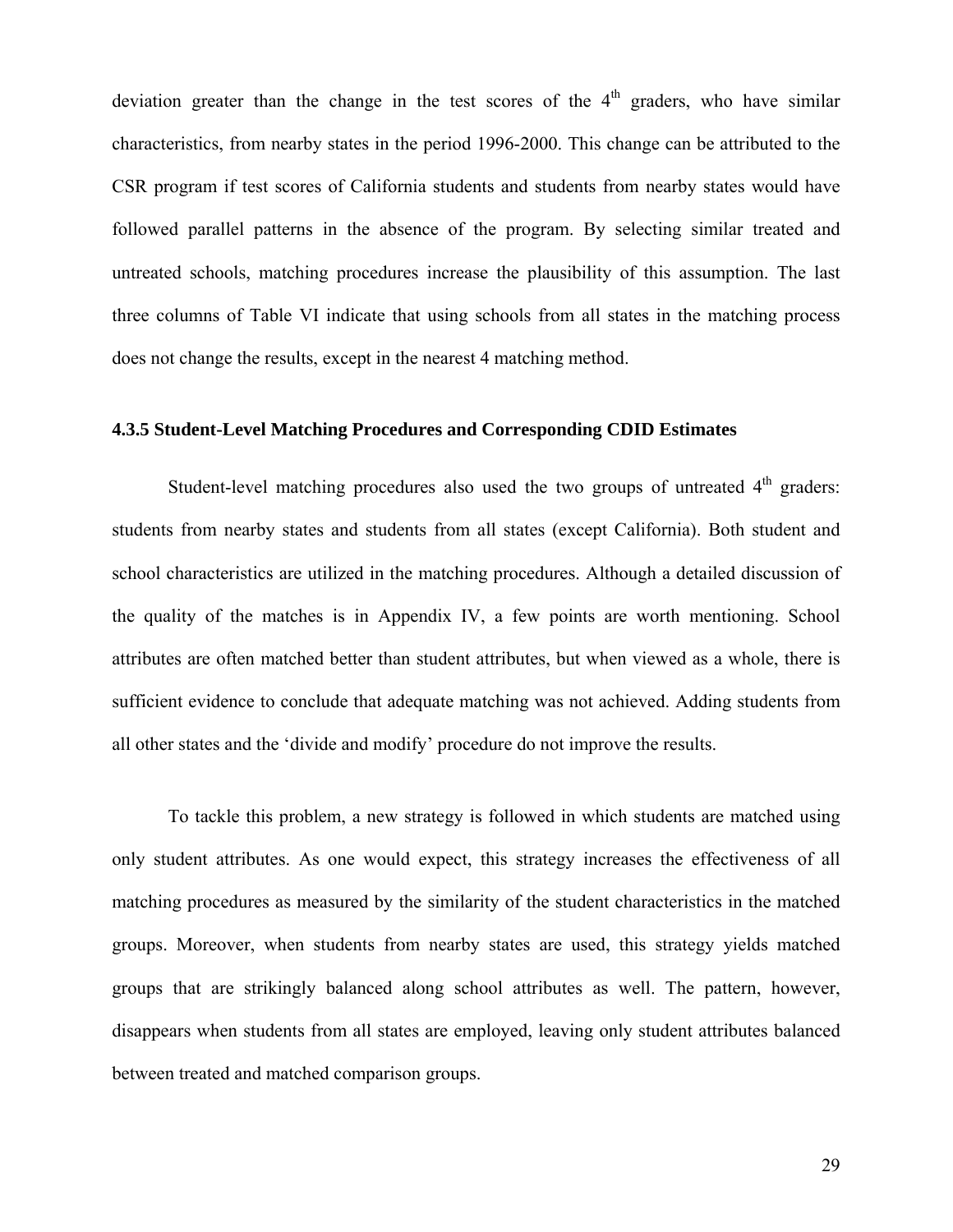In order to estimate the effects of the CSR program by using the treated and matched untreated students, the same framework is employed as in (8). By using the regression analysis, the effects of the CSR program are isolated from other factors that could not be balanced between treated and matched untreated students. Corresponding estimation results are presented in Tables VII and VIII.

Table VII indicates that when both student and school characteristics are used in the matching, estimates of program effects are more robust and closer to the estimates of previous methods than the estimates that employ school-level matching procedures. For instance, column 3 of Table VII suggests that when compared with their peers from nearby states, California students enjoyed almost a 0.25 of a standard deviation more test score growth in math between 1996 and 2000. Note that very similar figures were suggested by the DID approach, in which the comparison group was California's  $8<sup>th</sup>$  graders.

Table VIII displays estimates from the matching procedures that only use student attributes in the matching. Here, the estimates are smaller but still positive and four of them are statistically significant. When students from all untreated states are used, estimates are lower still. One reason behind this pattern could be that school attributes are no longer matched between the treated and comparison groups, especially, pupil-to-teacher ratios differ considerably.40

 $\overline{a}$ 

 $40$  These differences suggest that although student characteristics are matched, the students come from different schools and this could reduce (and bias) the estimates down. Note that in column 2, where the matching method produced balanced treatment and comparison groups even when the school attributes are considered, the estimate is 0.193, still comparable to the previous estimates.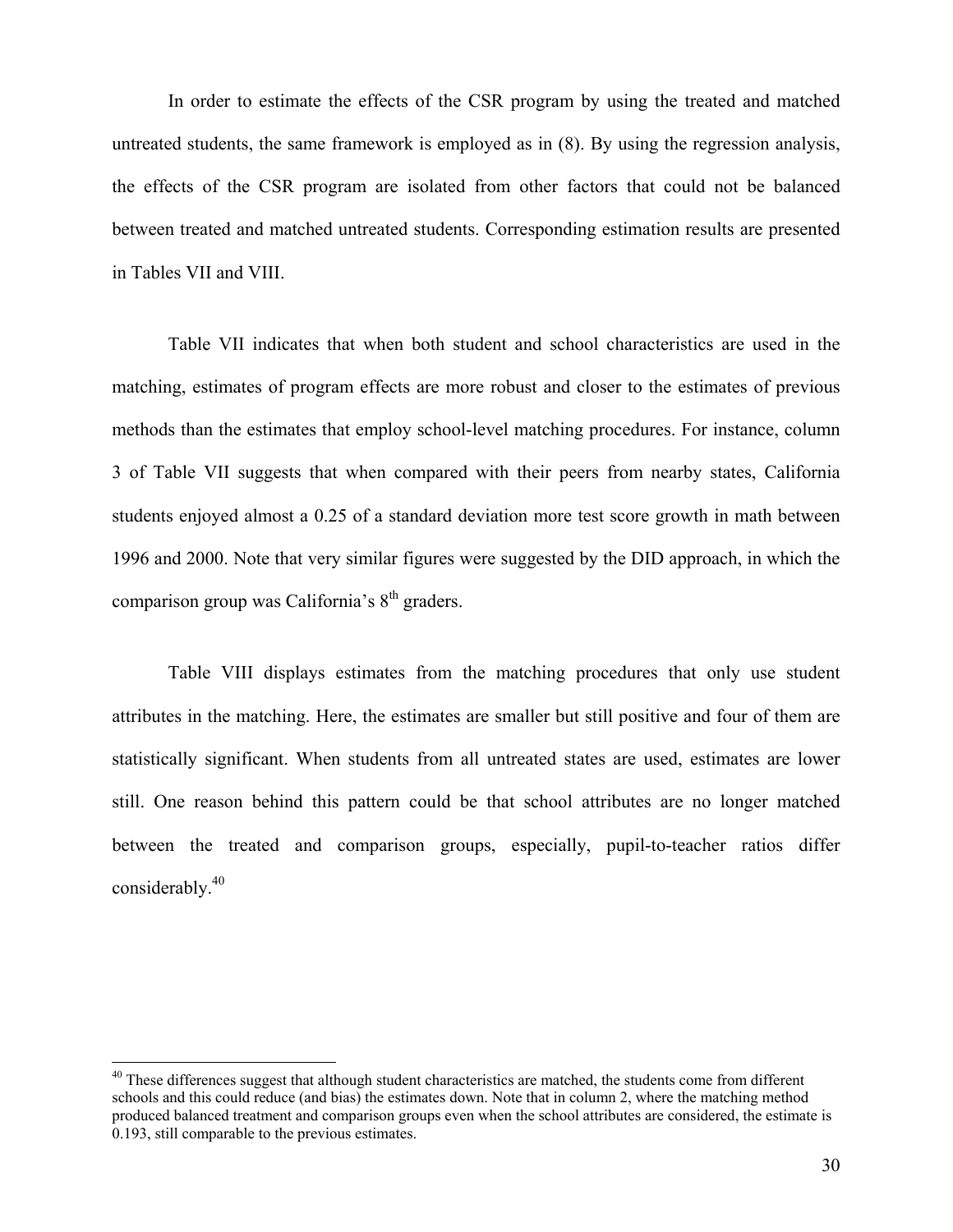## *4.4 Heterogeneity in the effects of the CSR Program:*

Often policy interventions like class size reduction affect subpopulations in varying amounts. Indeed, the Tennessee STAR study and the previous evaluations of the CSR program showed that students who were poor and/or black saw the greatest gains from smaller classes. To investigate whether this was the case here as well, I explored how various sub-groups of California students were affected by the CSR program by performing analyses on samples of each of these subgroups. Three models previously described were employed to answer this question: the DID model, Nearest 4 CDID model and Kernel CDID model. Both CDID models performed matching at the student-level, using students from nearby states and controlling for both student and school characteristics. The sub-groups used in the analysis were the following: male students, female students, student eligible for free lunch, students ineligible for free lunch, black students, Hispanic students, white students and students from urban areas.

Table IX displays coefficient estimates indicating how much each group was affected by the program. These estimates suggest that girls may have been more positively affected by CSR than boys and those in urban areas experienced greater benefits than their peers from large cities. Although the evidence is less clear as to whether there were differential effects by race, ethnicity and free lunch status, black students seem to have benefited from the CSR program more than any other racial or ethnic group. When interpreting these estimates, it is important to keep in mind that implementation of the CSR program was slower in schools that have a large population of minority students and/or eligible for reduced price lunch students.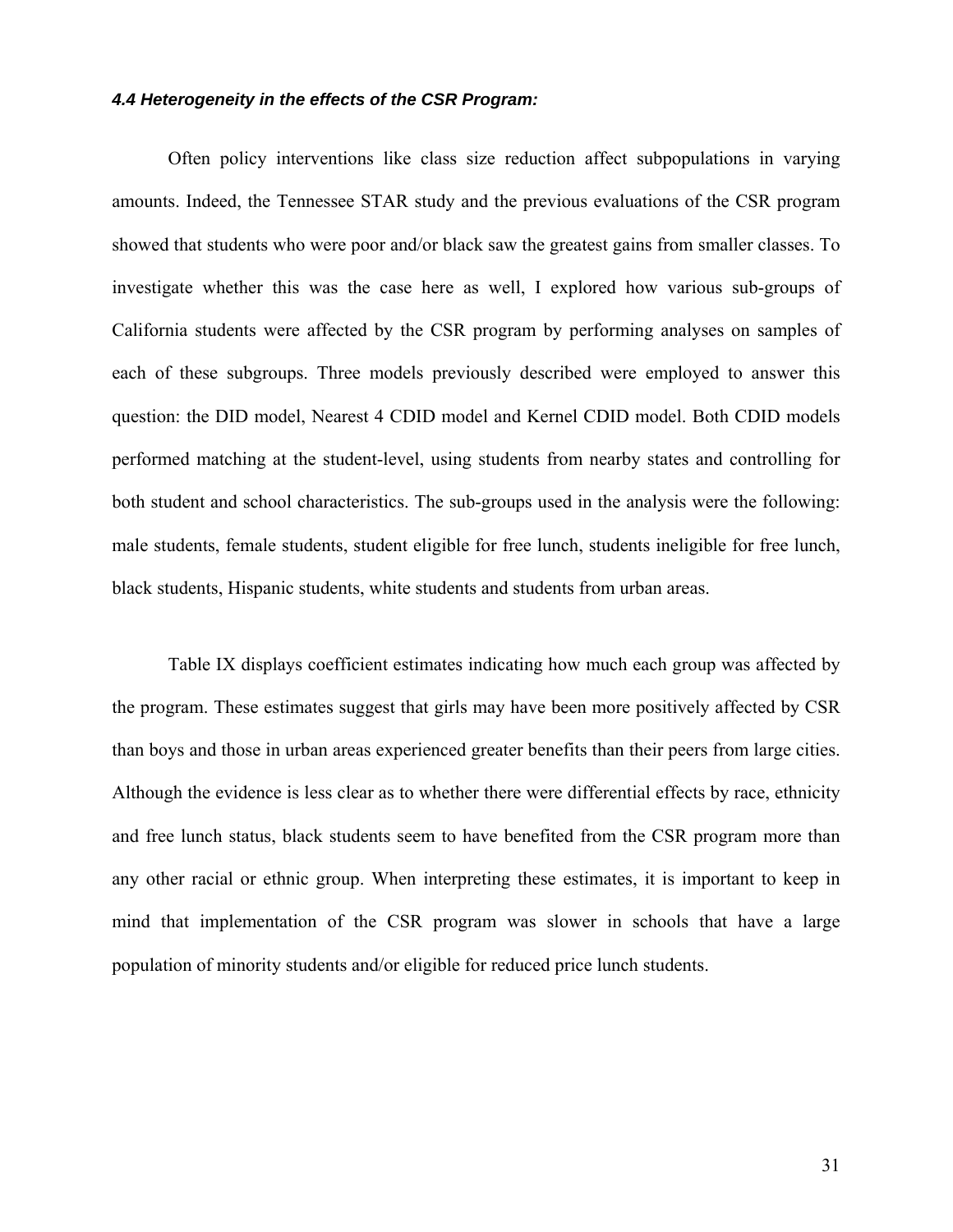# **5. Summary of Results and Discussion:**

In this paper, various empirical strategies are used to estimate the achievement effects of the CSR program using data from the NAEP State Assessments. First, math scores of California 4<sup>th</sup> graders in 1996 and 2000 (before and after the CSR program is introduced) were compared in a model that utilizes the average of the first, second and third grade class sizes. In this model, a dummy variable for the 2000 sample was also used to capture the uncontrolled (time-invariant) differences between the 1996 and 2000  $4<sup>th</sup>$  graders. This variable, however, was highly correlated with the class size variable. When used, the dummy variable absorbed all of the increase in the test scores between 1996 and 2000. When the dummy variable was left out, estimated class size effects were sizeable and also statistically significant, suggesting that a decrease in the average class size of one student in the first three grades could be linked to a test score increase of at least .03 of a standard deviation, which corresponds to a 0.3 of a standard deviation increase in the scores of 2000  $4<sup>th</sup>$  graders assuming the CSR program led to an approximately ten student decrease in the K-3 class sizes.

The models employing 1996 and 2000 NAEP samples of the California  $4<sup>th</sup>$  graders, particularly those that exclude the 2000 dummy, assume that there were no unobservable (or uncontrolled for) macro changes occurred between 1996 and 2000 affecting California students. This is a strict assumption that can be easily violated and hence, a new approach depending on a more plausible assumption was introduced. The new approach utilized  $8<sup>th</sup>$  graders from California sampled by the NAEP in 1996 and 2000 as a comparison group in a DID framework, where  $4<sup>th</sup>$  graders of California from 1996 and 2000 NAEP samples made up the treatment group. DID estimates suggested that CSR program significantly and positively affected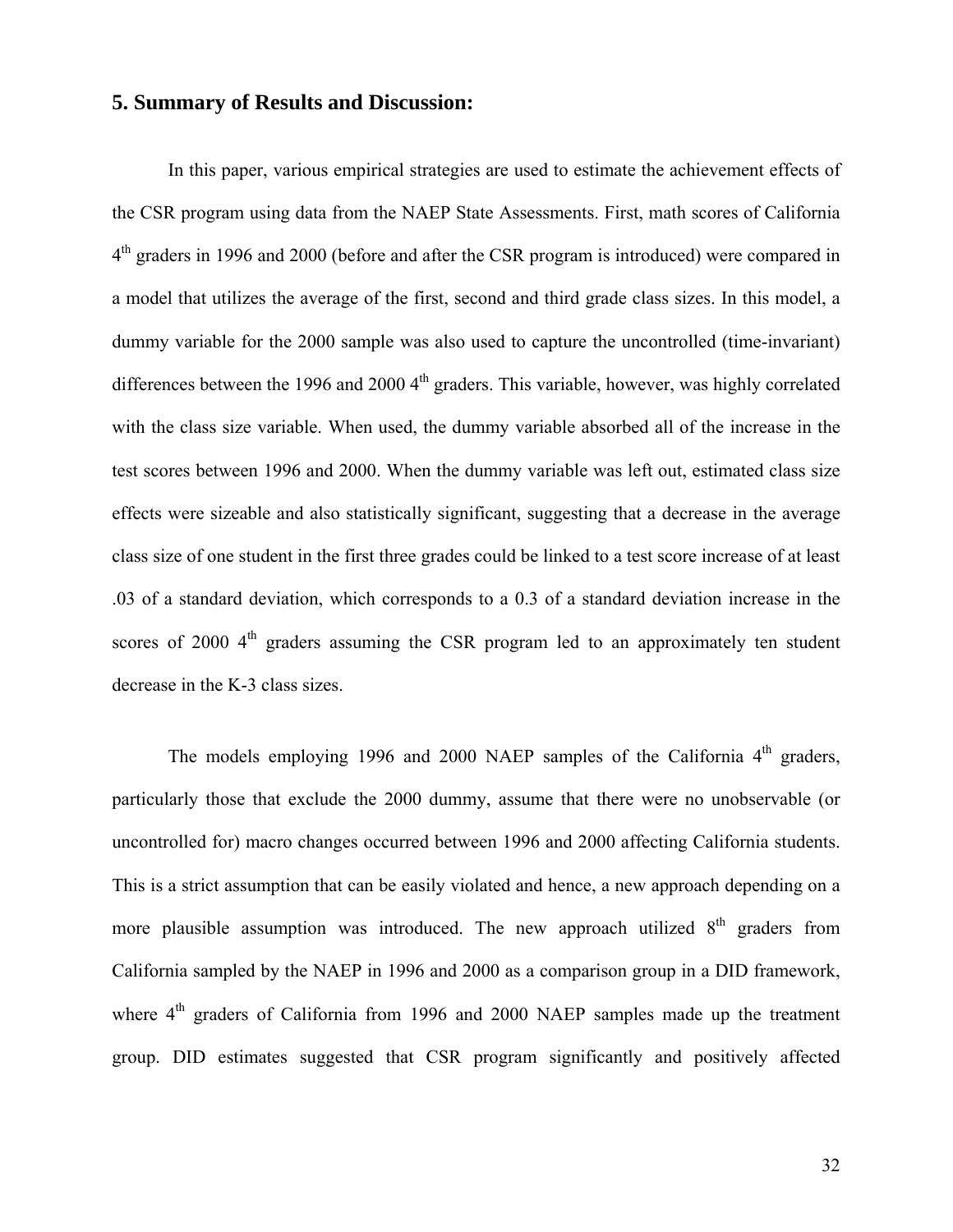California students and the size of the effects are almost a quarter of a standard deviation in the test scores of  $4<sup>th</sup>$  graders.

It may be argued that comparing the changes in the test scores of  $4<sup>th</sup>$  and  $8<sup>th</sup>$  graders may not be appropriate, although descriptive statistics provide some supporting evidence. To address this potential problem, propensity score matching models were used to find untreated students in other states who shared similar pre-treatment characteristics with the California students. Potential untreated matches were chosen either from nearby states or from all other states, before and after CSR and several matching procedures were carried out.

Quality tests of matching procedures showed that some attributes of California schools and students (such as pupil-to-teacher ratio and ethnicity) differed from potential untreated schools and students so greatly that in some cases perfect matches could not be achieved. To account for these differences, treated and matched untreated students were compared, in a Conditional DID regression framework.

Corresponding estimates suggested that the CSR program positively affected California  $4<sup>th</sup>$  graders when compared with  $4<sup>th</sup>$  graders from both nearby and all other states. Moreover, the estimates from the models that match students at the school level and those that match students at the student level using both school and student attributes are similar to the previous estimates: between 0.2 and 0.3 of a standard deviation increase in test scores. Estimates from student-level matching methods that only control for student attributes were smaller but still significant and positive.

Finally, whether the CSR program has had heterogeneous effects is investigated. Although the evidence is less clear as to whether there were differential effects by race, ethnicity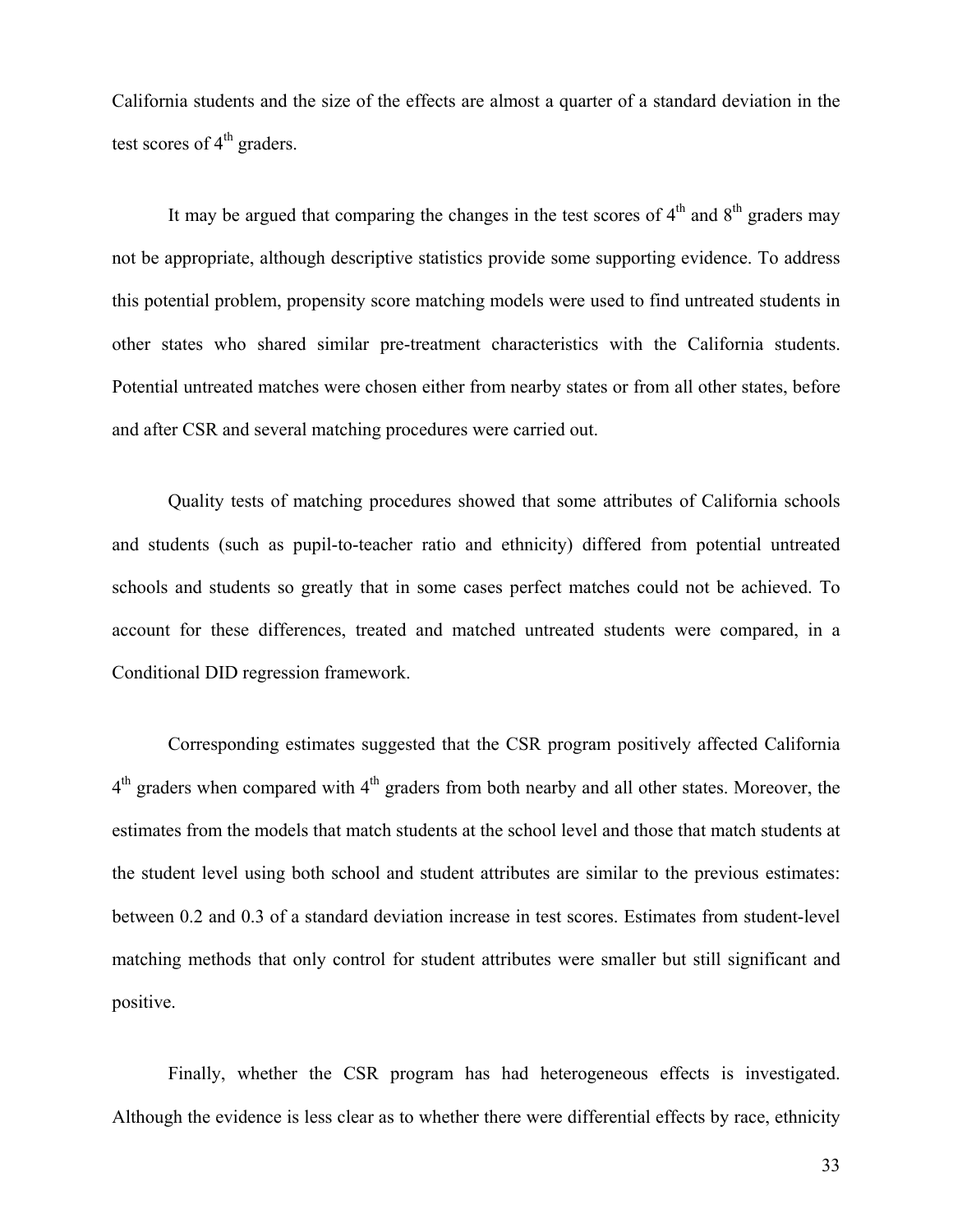and free lunch status; black students seem to have benefited from the CSR program more than any other racial or ethnic group.

# **6. Conclusion:**

The California Class Size Reduction program was one of the most ambitious educational reforms ever enacted in the United States. Since 1996, the program has affected more than 1 million students each year, with annual operating costs of more than \$1 billion. A number of earlier studies have evaluated the program with mixed results. A compelling assessment of the achievement effects of the program has been hindered by the absence of any statewide exams given before the program began. As a result, previous analyses had to compare achievement levels of schools that implemented class size reduction to those that did not, which is problematic as there is evidence to suggest that there were systematic differences between the participating schools and the small number of non-participating schools. Stecher and Bohrnstedt (2000) attempted to deal with this problem by subtracting the differential between fifth graders at participating and non-participating schools from the differential between third graders, in order to eliminate all the other possibly confounding differences between these two sets of schools. Yet by doing so, they could not fully solve the problem, since 18% of fifth graders in California had also been in smaller classes in earlier years.

This study addresses the problem of finding adequate baseline test data by employing State NAEP scores in Mathematics of California students before and after CSR, and uses student-level achievement in the analysis. With several techniques, I isolate the effects of smaller classes from other educational changes that were occurring in California concurrently.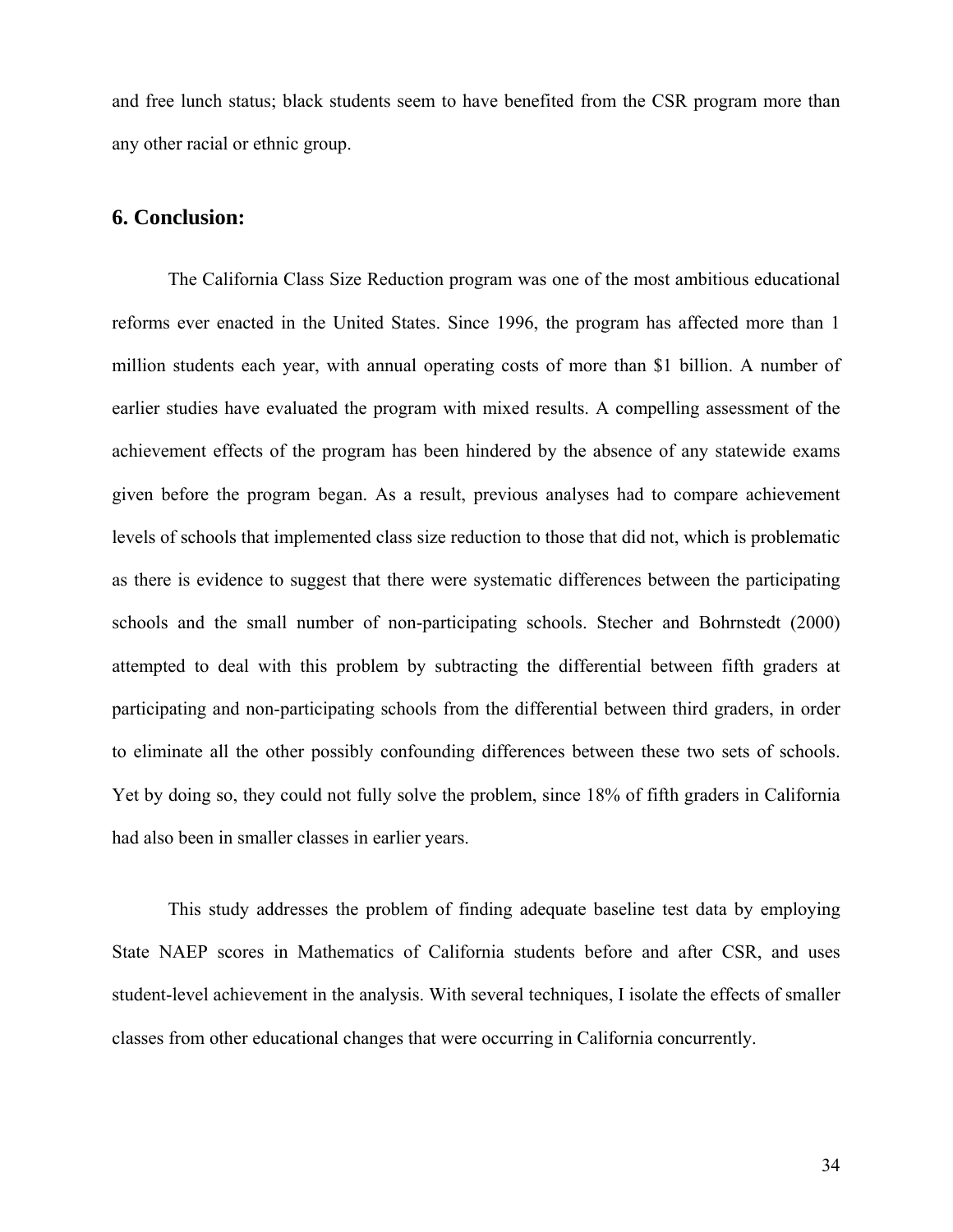I find that the achievement effects of the program were statistically significant and positive. For example, when California  $8<sup>th</sup>$  graders are used as a comparison group, estimates from the DID framework reveal that test scores of California 4<sup>th</sup> graders, who were affected by CSR grew by at least 0.25 of a standard deviation between 1996 and 2000. Although the evidence is less clear as to whether there were differential effects by race, ethnicity and free lunch status; black students seem to have benefited from the CSR program more than any other racial or ethnic group. Finally, the estimated effects are fairly robust in all the various specifications and approaches.

Although this study provides an extensive analysis of the achievement effects of the California CSR program, it does not answer the question of whether this program has been costeffective. Therefore, a cost-benefit analysis will be required to draw a more complete picture to policymakers who are considering whether to implement class size reduction programs. Other future topics ripe for investigation include analyzing whether the California CSR program has had long-lasting effects beyond third grade, and whether the introduction of smaller classes in K-3 has influenced other measures of school climate or educational outcomes, such as school crime, disciplinary problems, grade retention, attendance and/or dropout rates. An extension of these results using test scores from recent years (after 2000) and other test subjects, such as reading would also be useful.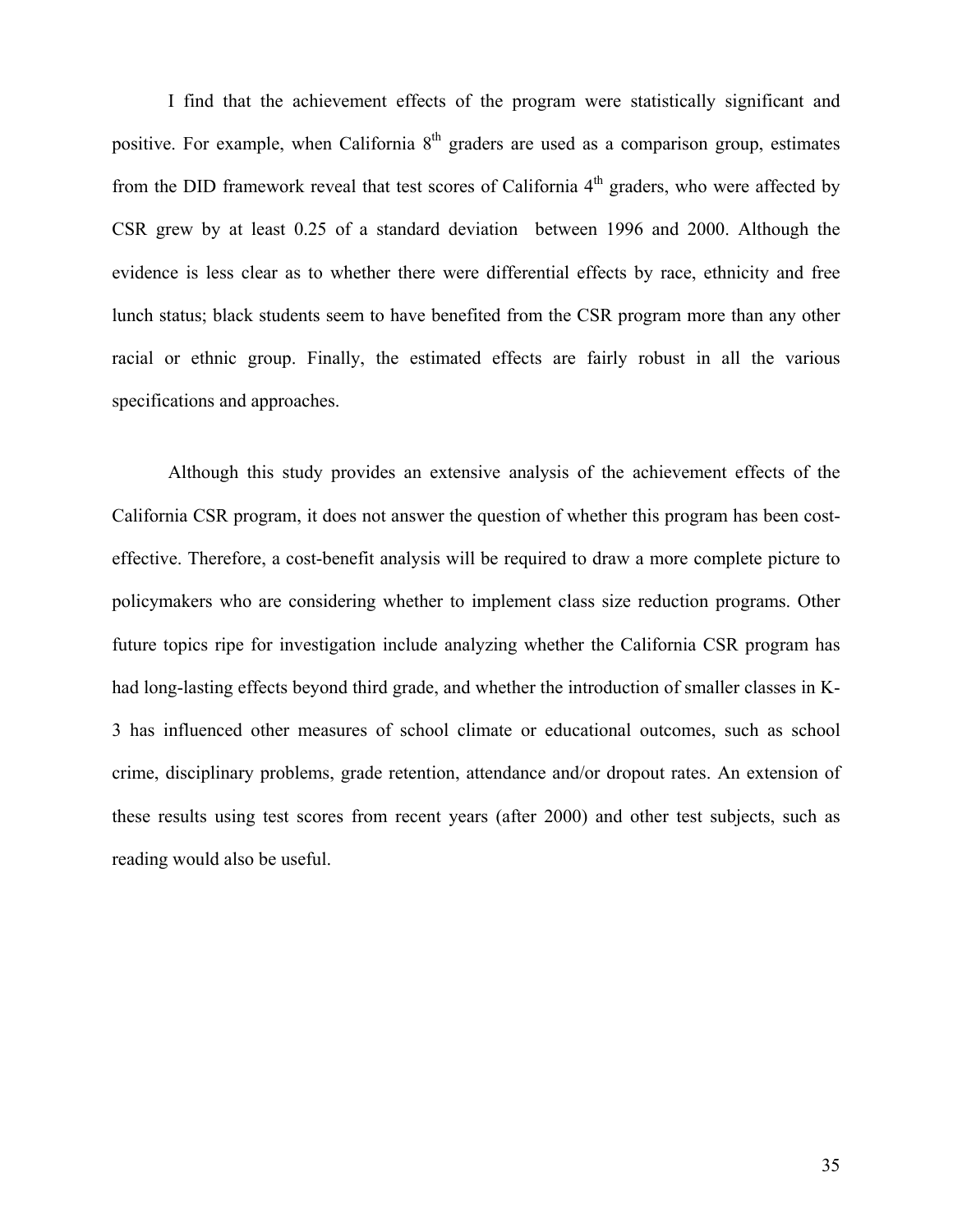## **REFERENCES**

Abedie, A. (2005). Semiparametric difference-in-differences estimators. *Review of Economic Studies 72(1)*, 1-19 (2005).

Abedie, A. and G. Imbens (2005). Large sample properties of matching estimators for average treatment effects. *Mimeo*

Abedie, A. and G. Imbens (2004). On the failure of the bootstrap for matching estimators. *Mimeo*.

Agodini, R. and M. Dynarski (2004). Are experiments the only option? A look at dropout prevention programs. *The Review of Economics and Statistics 86(1),* 180-194.

Blundell, R., M. C. Dias, C. Meghir and J. V. Reenen (2003). Evaluating the employment impact of a mandatory job search assistance program. *Mimeo* 

Blundell, R. and M. C. Dias (2000). Evaluation methods for experimental data. *Fiscal Studies, 21(4),* 427–468.

Bohrnstedt, G. W. and B. M. Stecher (Eds.) (2002). What we have learned about class size reduction. Sacramento, CA: California Department of Education.

Bohrnstedt, G. W. and B. M. Stecher (Eds.) (1999). Class size reduction in California: Early evaluation findings, 1996–1998. Palo Alto, CA: American Institutes for Research.

Bryson, A., R. Dorsett, and S. Purdon (2002). The use of propensity score matching in the evaluation of active labour market policies. *Department for Work and Pensions, Working Paper No.4.* 

Dehejia, R. H. and S. Wahba (2002). Propensity score matching methods for non-experimental causal studies. *Review of Economics and Statistic*s 8*4*, 151-161.

Dehejia, R. H. and S. Wahba (1999). Casual effects in non-experimental studies: reevaluating the evaluation of training Programs. *Journal of the American Statistical Association 94(448)*, 1053- 1062.

Finn, J. D. and C. M. Achilles (1990). Answers and questions about class size: A statewide experiment. *American Educational Research Journal 28*, 557-577.

Hanushek, E. A. (2003). The failure of input-based schooling policies. *Economic Journal 113*, 64-98.

Hanushek, E. A. (2002). Evidence, Politics, and the Class Size Debate. In L. Mishel and R. Rothstein (Eds.), *The Class Size Debate*, 37-65. Washington, DC: Economic Policy Institute.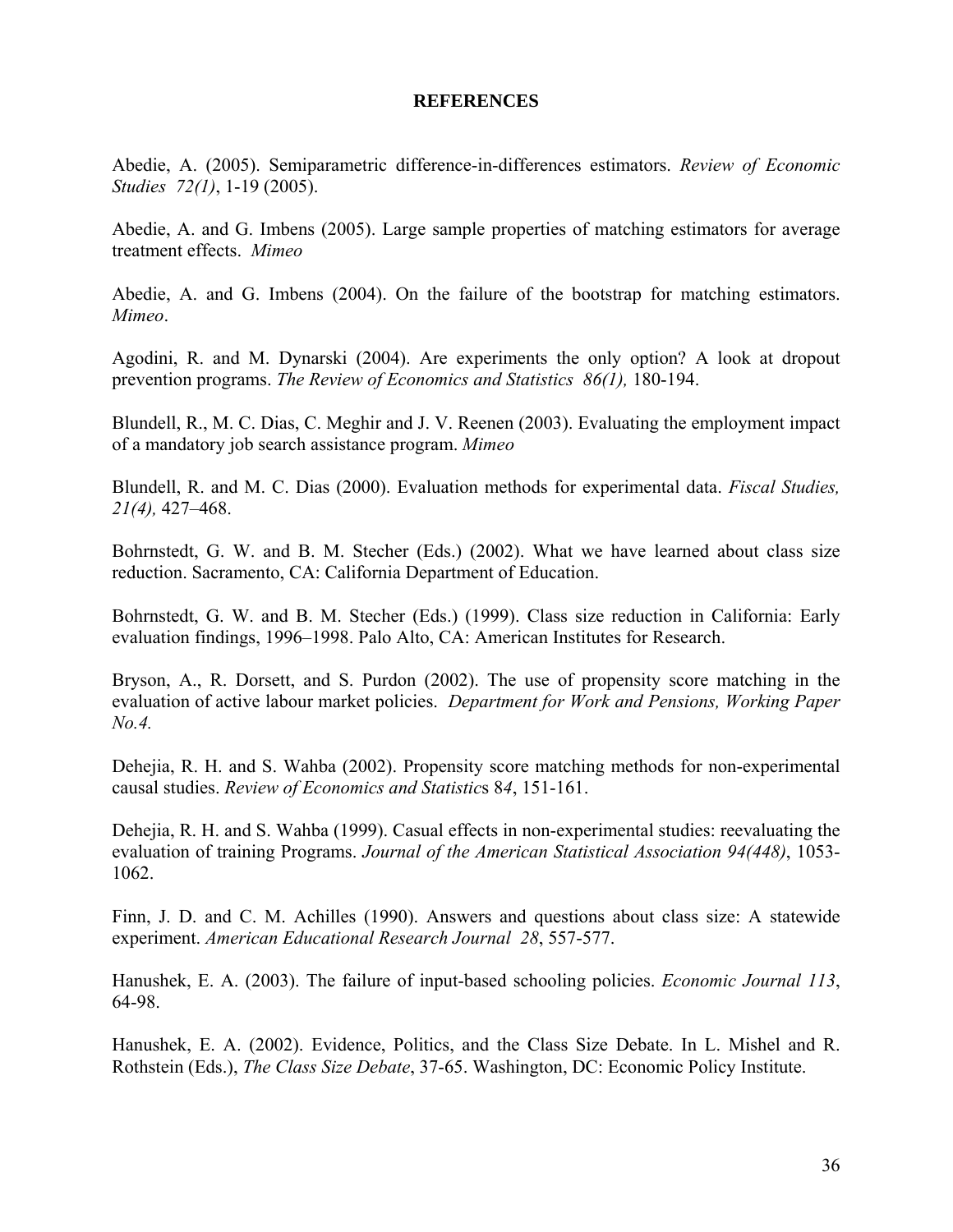Hanushek, E. A. (1996). School resources and student performance. In G. Burtless (Eds.) *Does Money Matter? The Effect of School Resources on Student Achievement and Adult Success*, Washington, D.C.: Brookings Institution.

Hanushek, E. A. (1986). The economics of schooling: Production and efficiency in public schools. *Journal of Economic Literature 24*, 1141-1177.

Hanushek, E. A. (1981). Throwing money at schools. *Journal of Policy Analysis and Management 1(1),* 19-41.

Heckman, J. J., H. Ichimura, J. Smith, and P. E. Todd (1998). Characterizing selection bias using experimental data. *Econometrica, 66(5)*.

Heckman, J. J., and H. Ichimura and P. E. Todd (1997). Matching as an econometric evaluation estimator: evidence from evaluating a job training program. *Review of Economic Studies 64(4)*, 605-54.

Krueger, A. B. (2003). Economic considerations and class size. *Economic Journal 113*, 34-63.

Krueger, A. B. (1999). Experimental estimates of education production functions. *Quarterly Journal of Economics 1144*, 497-532.

Krueger, A. B. and D. M. Whitmore (2001). The effect of attending a small class in the early grades on college-test taking and middle school test results: Evidence from Project STAR. *Economic Journal 111.*

Mislevy, R. J. (1991). Randomization-based inference about latent variables from complex samples. *Psychometrika 56*, 177-196.

Pate-Bain, H., J. Boyd-Zaharias, V. A. Cain, E. Word and E. Binkley (1997). STAR follow-up studies, 1996-1997: The Student/Teacher Achievement Ratio (STAR) Project. Heros, Inc. Lebanon Tennessee.

Peterson, M. L. and K. Rheault (1995). The Nevada Class Size Reduction Evaluation Study*. Mimeo*

Rivkin S. G. and C. Jepsen (2002). What is the tradeoff between smaller classes and teacher quality. *NBER Working Paper # 9205* 

Rosenbaum, P. R. and D. B. Rubin (1983). The central role of the propensity score in observational studies for causal effects. *Biometrica 70*, 41-55

Rubin, D. B. (1987). *Multiple imputation for nonresponse in surveys*. New York: John Wiley and Sons.

Sims, D. P. (2003). How flexible is educational production? Combination classes versus class size. *Mimeo*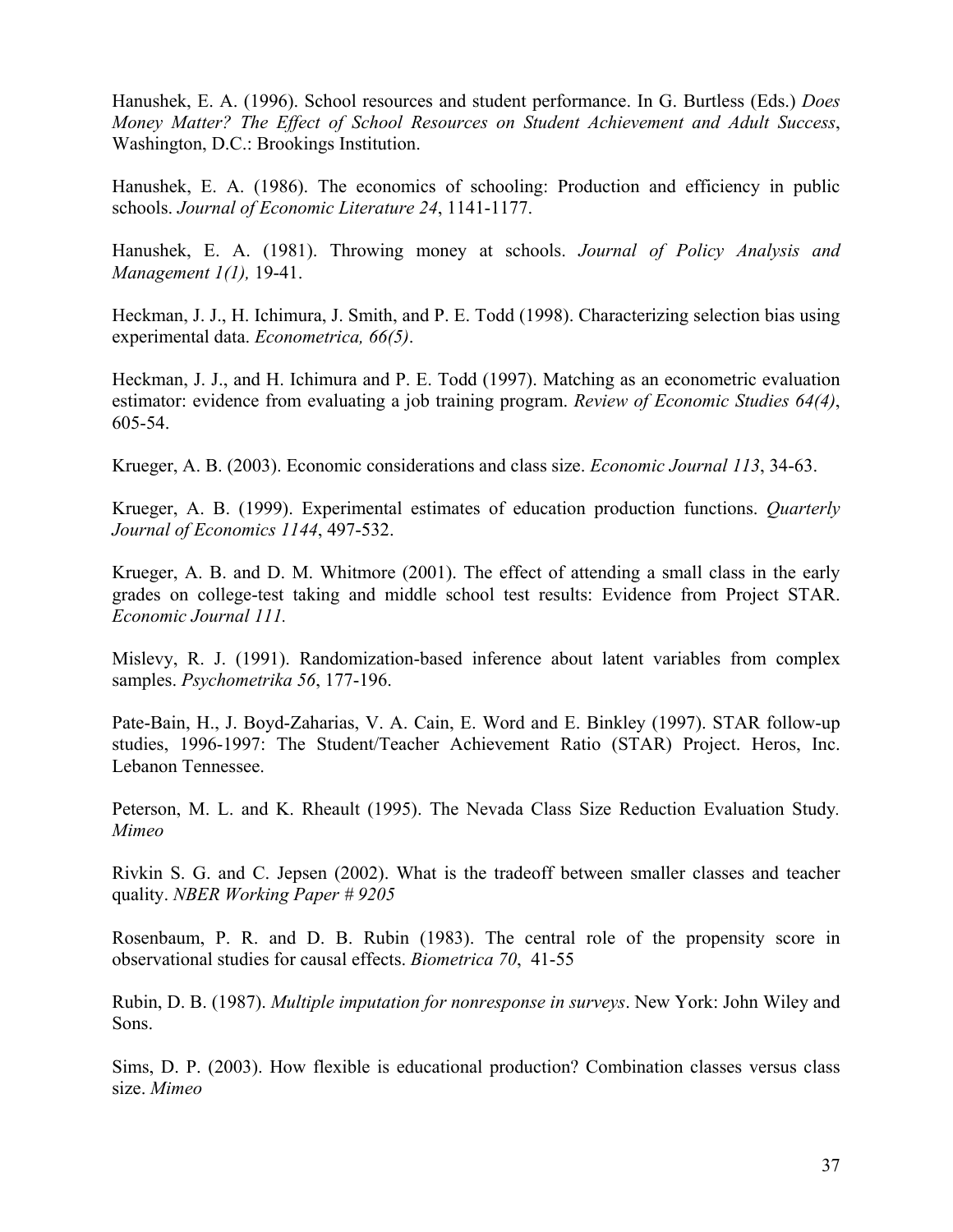Smith, P., A. Molnar and J. Zahorik (2003) Class size reduction in Wisconsin: A fresh look at the data. Education Policy Research Unit, Arizona State University.

Snow, M. (1993). The 1993 class size reduction evaluation study*.* Nevada Department of Education.

Stecher, B. M. and G. .W. Bohrnstedt (Eds.) (2002). Class size reduction in California: Findings from 1999–00 and 2000–01*.* Sacramento, CA: California Department of Education. (2002).

Stecher, B. M. and G. W. Bohrnstedt (Eds.) (2000). Class size reduction in California: The 1998–99 evaluation findings. Sacramento, CA: California Department of Education.

Sturm, H. P. (1997). Nevada's class size reduction program. Carson City, NV: Nevada Legislative Counsel Bureau.

Word, E. et al. (1990). Student/Teacher Achievement Ratio (STAR) Tennessee's K–3 Class Size Study. Final Summary Report.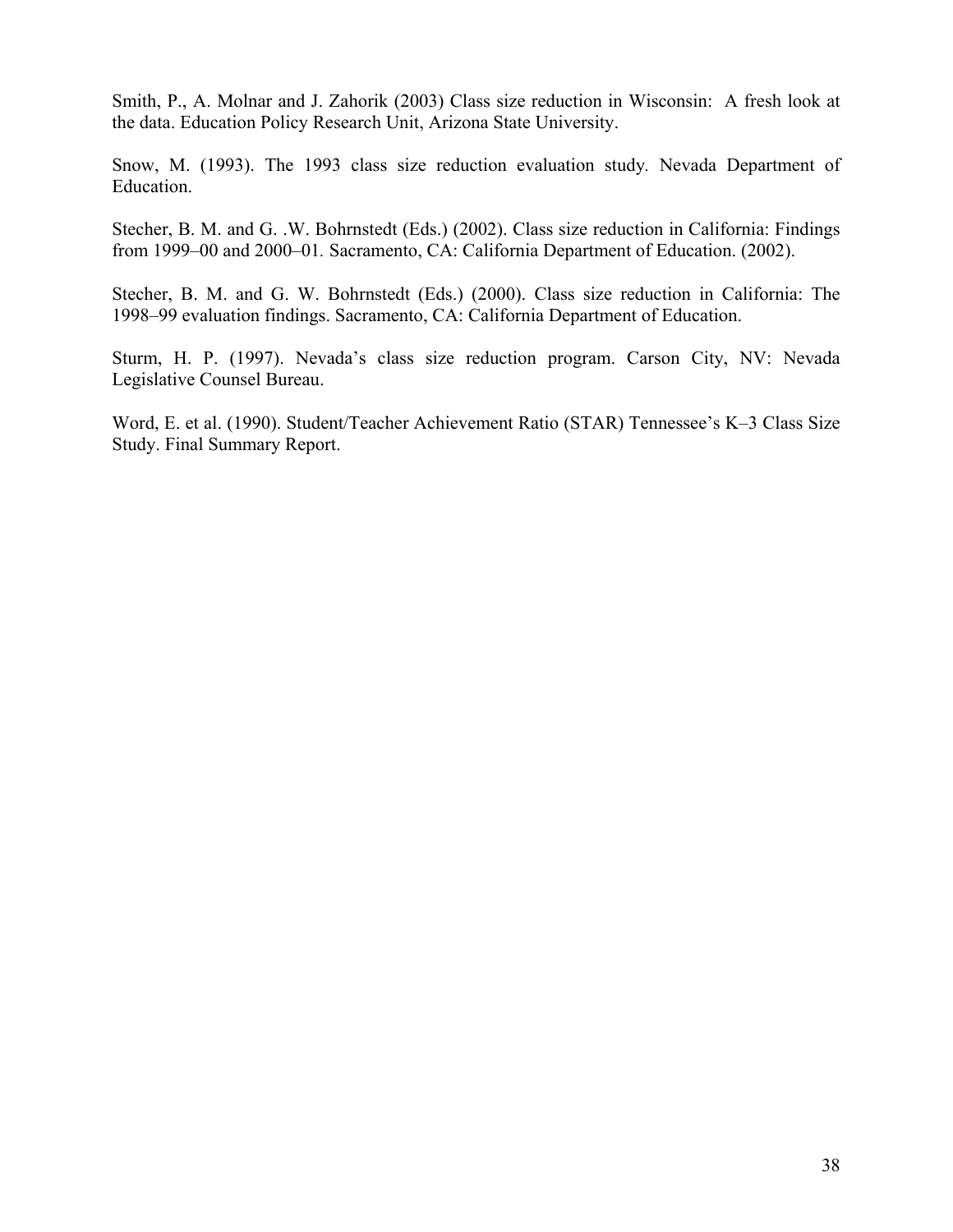



Figure I: Trends in NAEP Mathematics and Reading Tests: California and Other States are compared. Source: http://nces.ed.gov/nationsreportcard/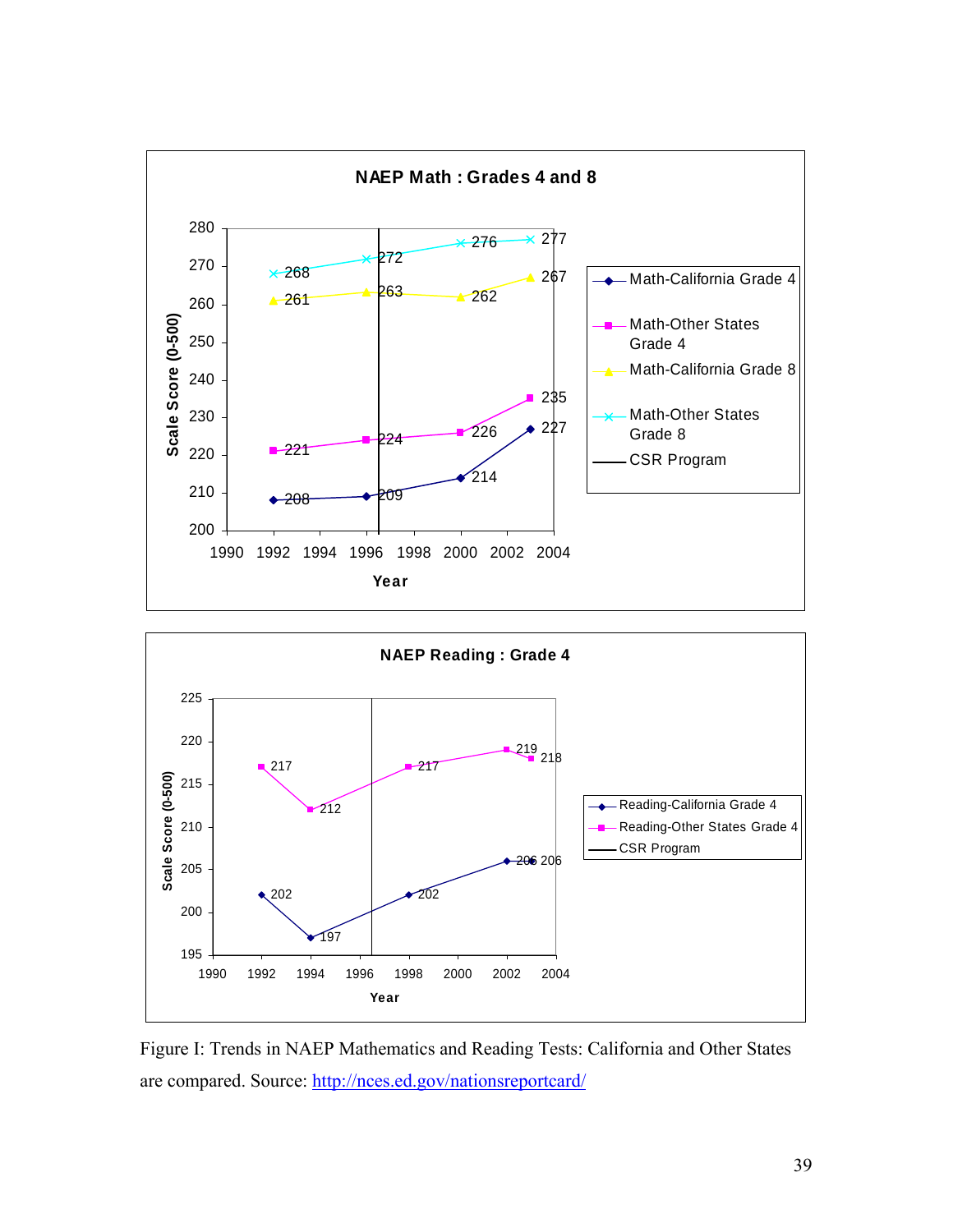

Figure II: Histogram of the propensity scores of the treated and untreated schools. Only nearby states to California are used and matching is performed at the school level.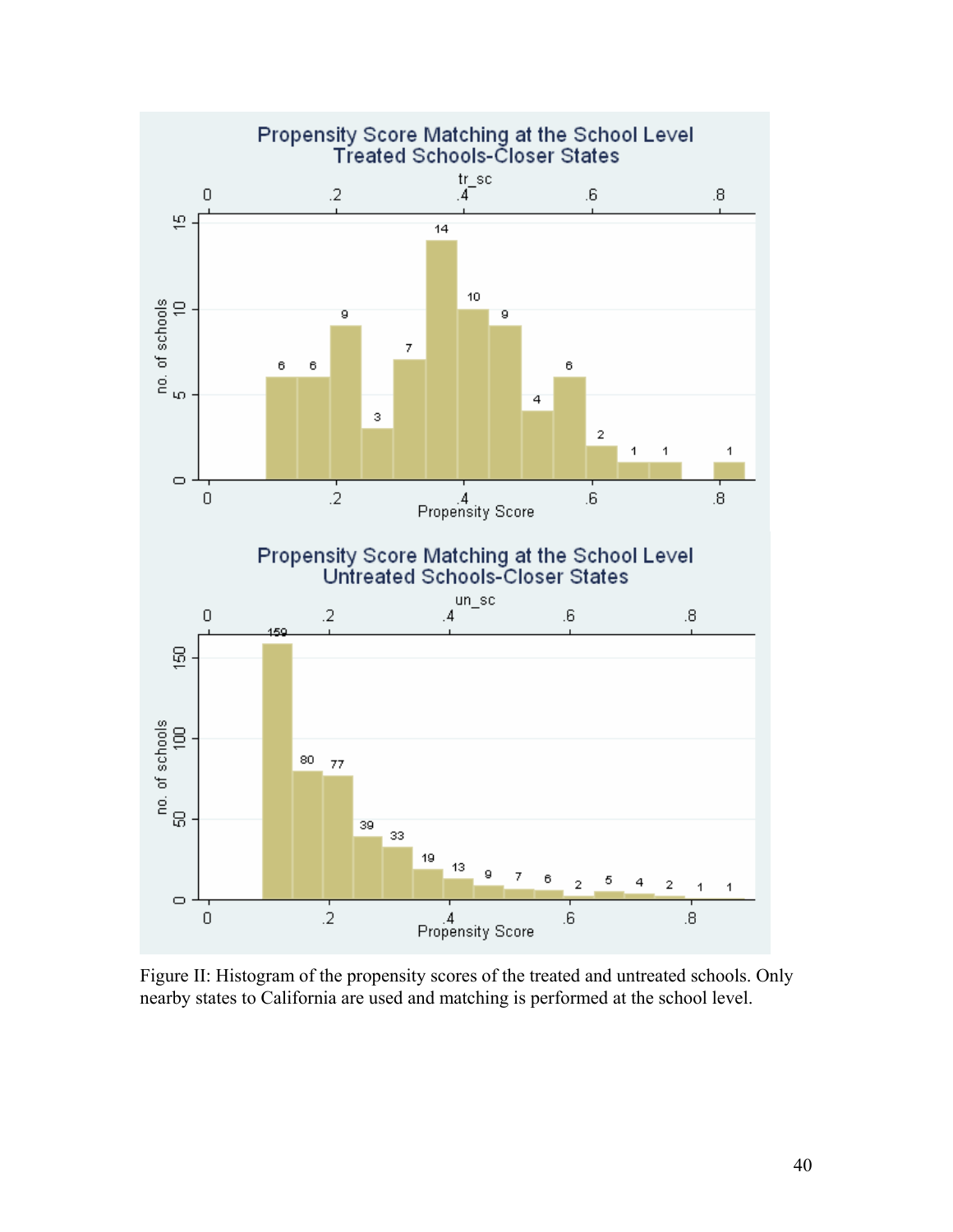

Figure III: Histogram of the propensity scores of the treated and untreated schools. All states are used and matching is performed at the school level.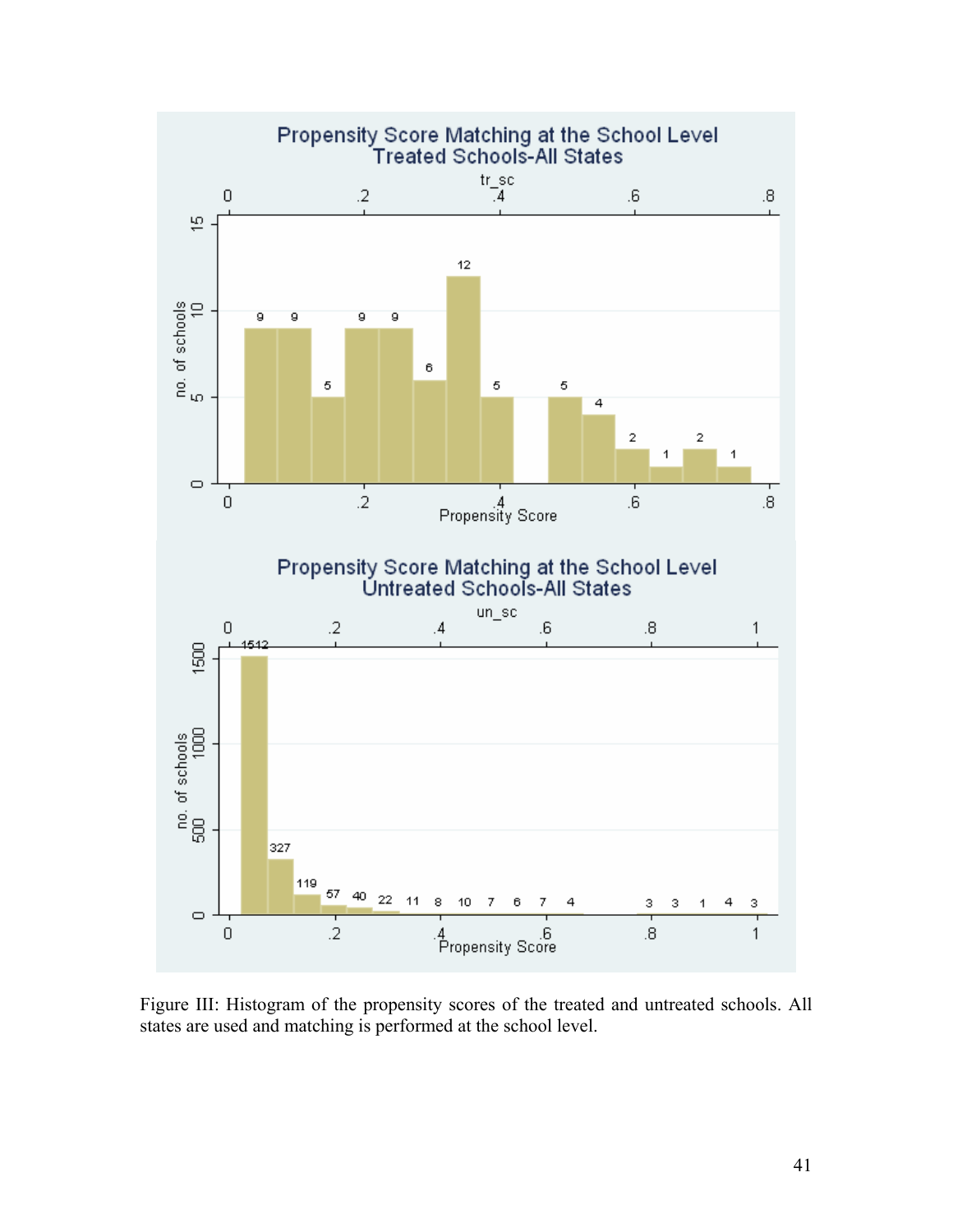| Table I: Percentage of California Students in Reduced Classes by Year and Grade |              |         |              |         |               |  |  |
|---------------------------------------------------------------------------------|--------------|---------|--------------|---------|---------------|--|--|
|                                                                                 |              |         | Grade Levels |         | Districts not |  |  |
| School year                                                                     | Kindergarten | Grade 1 | Grade 2      | Grade 3 | participated  |  |  |
| 1996-1997                                                                       | 14           | 88      | 57           | 18      | 56            |  |  |
| 1997-1998                                                                       | 69           | 99      | 96           | 67      | 20            |  |  |
| 1998-1999                                                                       | 86           | 99      | 98           | 84      | 13            |  |  |
| 1999-2000                                                                       | 96           | 99      | 97           | 91      | 9             |  |  |
| 2000-2001                                                                       | 96           | 99      | 97           | 91      |               |  |  |
| 2001-2002                                                                       | 96           | 98      | 97           | 92      | 6             |  |  |
| 2002-2003                                                                       | 94           | 97      | 98           | 93      |               |  |  |
| 2003-2004                                                                       | 94           | 97      | 96           | 86      | 13            |  |  |
| 2004-2005                                                                       | 94           | 97      | 95           | 87      | 10            |  |  |

Notes: There are about 900 school districts in California. Source: Fingertip Facts, California Department of Education http://www.cde.ca.gov/ls/cs/k3/facts.asp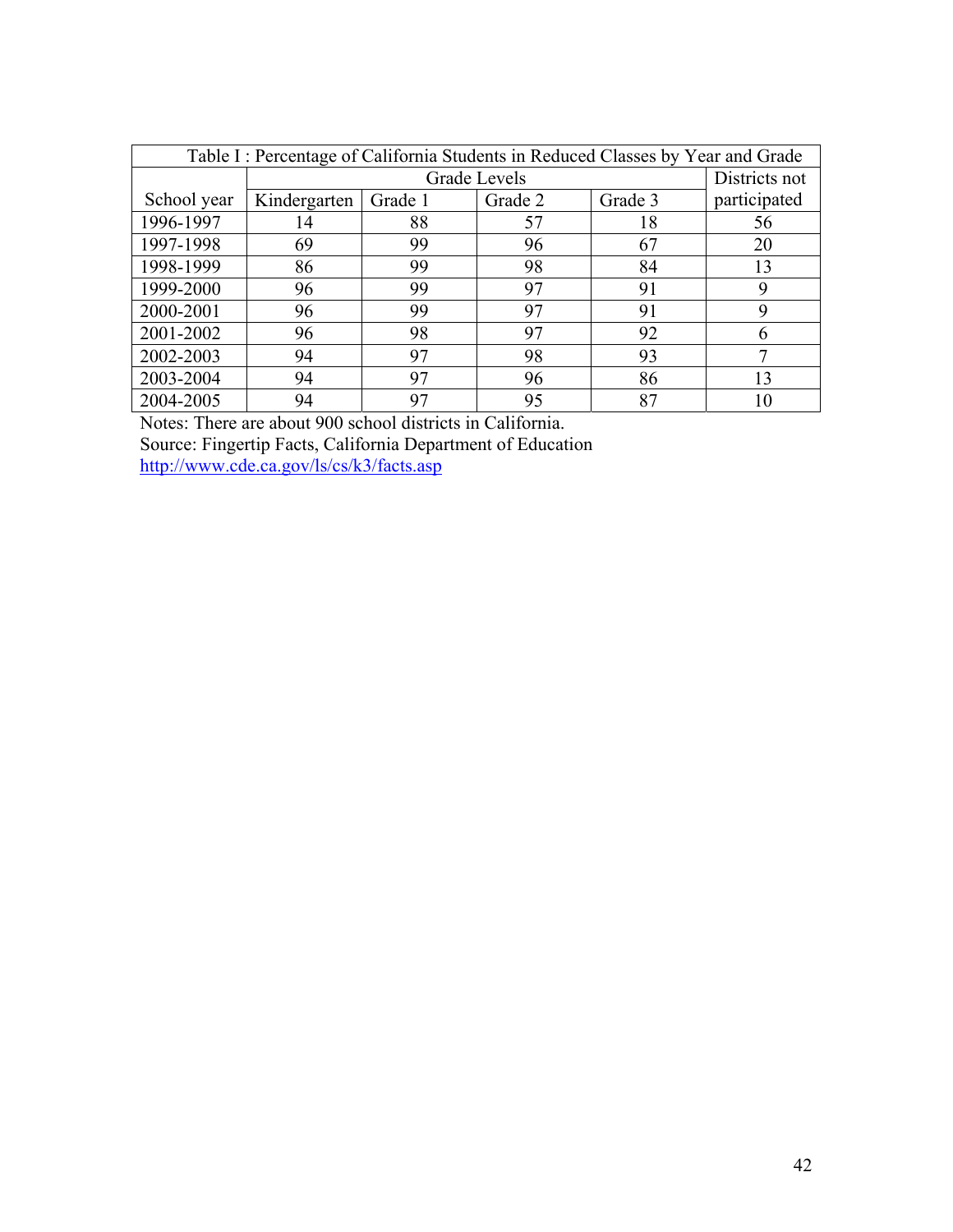|                                            | $\beta$ and $\beta$ of Tarticipation in 1997 1999, 1990 1999 and 1999 2000 behoor Teams | 1997-1998 |            | 1998-1999 | $1999 - 2000^1$ |         |
|--------------------------------------------|-----------------------------------------------------------------------------------------|-----------|------------|-----------|-----------------|---------|
|                                            | <b>CSR</b>                                                                              | non-CSR   | <b>CSR</b> | non-CSR   | <b>CSR</b>      | non-CSR |
|                                            | $(N=2298)$                                                                              | $(N=48)$  | $(N=2342)$ | $(N=7)$   | $(N=2349)$      | $(N=0)$ |
| <b>School Characteristics:</b>             |                                                                                         |           |            |           |                 |         |
|                                            | 664.74                                                                                  | 740.70    | 664.74     | 882.29    | 668.05          |         |
| Total enrollment                           | (263.66)                                                                                | (203.46)  | (263.66)   | (227.46)  | (278.75)        |         |
|                                            | 8.34                                                                                    | 4.22      | 8.34       | 9.07      | 8.05            |         |
| Percentage Black                           | (11.80)                                                                                 | (6.72)    | (11.80)    | (8.20)    | (11.62)         |         |
|                                            | 41.51                                                                                   | 72.93     | 41.51      | 73.08     | 44.23           |         |
| Percentage Hispanic                        | (28.50)                                                                                 | (20.85)   | (28.50)    | (7.69)    | (29.09)         |         |
|                                            | 54.73                                                                                   | 73.23     | 54.73      | 66.77     | 46.59           |         |
| Percentage eligible free lunch             | (29.63)                                                                                 | (20.31)   | (29.63)    | (22.9)    | (28.57)         |         |
|                                            | 20.96                                                                                   | 24.73     | 20.96      | 23.8      | 20.04           |         |
| Pupil-teacher ratio                        | (2.09)                                                                                  | (2.73)    | (2.09)     | (2.68)    | (2.77)          |         |
| Percentage located in large city           | 44.56                                                                                   | 25.0      | 44.56      |           | 39.16           |         |
|                                            | (49.71)                                                                                 | (43.80)   | (49.71)    | 0.0       | (48.82)         |         |
| Percentage located in urban city           | 51.49                                                                                   | 72.72     | 51.49      | 85.72     | 52.16           |         |
|                                            | (49.98)                                                                                 | (45.05)   | (49.98)    | (37.79)   | (49.96)         |         |
|                                            | 3.94                                                                                    | 2.27      | 3.94       | 14.28     | 8.68            |         |
| Percentage located in rural area           | (19.46)                                                                                 | (15.07)   | (19.46)    | (37.79)   | (28.17)         |         |
| <b>Teacher Characteristics:</b>            |                                                                                         |           |            |           |                 |         |
| Percentage highest bachelor degree         | 73.58                                                                                   | 70.55     | 74.12      | 77.62     | 74.00           |         |
|                                            | (14.66)                                                                                 | (16.93)   | (14.46)    | (7.84)    | (14.25)         |         |
| Percentage tenured                         | 65.57                                                                                   | 66.85     | 66.55      | 61.15     | 68.73           |         |
|                                            | (14.80)                                                                                 | (15.11)   | (17.01)    | (14.21)   | (16.86)         |         |
| Experience                                 | 12.70                                                                                   | 12.74     | 12.44      | 12.06     | 12.48           |         |
|                                            | (3.26)                                                                                  | (3.21)    | (3.22)     | (2.19)    | (3.22)          |         |
| Percentage full credentials                | 87.24                                                                                   | 81.30     | 87.22      | 79.73     | 86.94           |         |
|                                            | (12.82)                                                                                 | (20.53)   | (13.35)    | (14.71)   | (13.45)         |         |
|                                            | 205.02                                                                                  | 200.14    | 204.75     |           | 204.75          |         |
| 1996 NAEP Math score $(4th \text{ grade})$ | (31.10)                                                                                 | (31.20)   | (31.25)    |           | (31.25)         |         |
|                                            | $NS=957$                                                                                | $NS=45$   | $NS=1002$  |           | $NS=1002$       |         |

Table II: California Schools-CSR Adopters and Non-Adopters 2<sup>nd</sup> grade CSR Participation in 1997-1998, 1998-1999 and 1999-2000 School Years

Notes: Standard deviations are displayed in parenthesis. School Characteristics are obtained from the common core data and teacher characteristics are gathered from California Department of Education. CSR Consortium's classification of schools with respect to CSR

<sup>&</sup>lt;sup>1</sup> There are no schools that did not adopt the CSR program in the 1999-2000 school year at the second grade. These cohorts of students are only used by Sims (2003).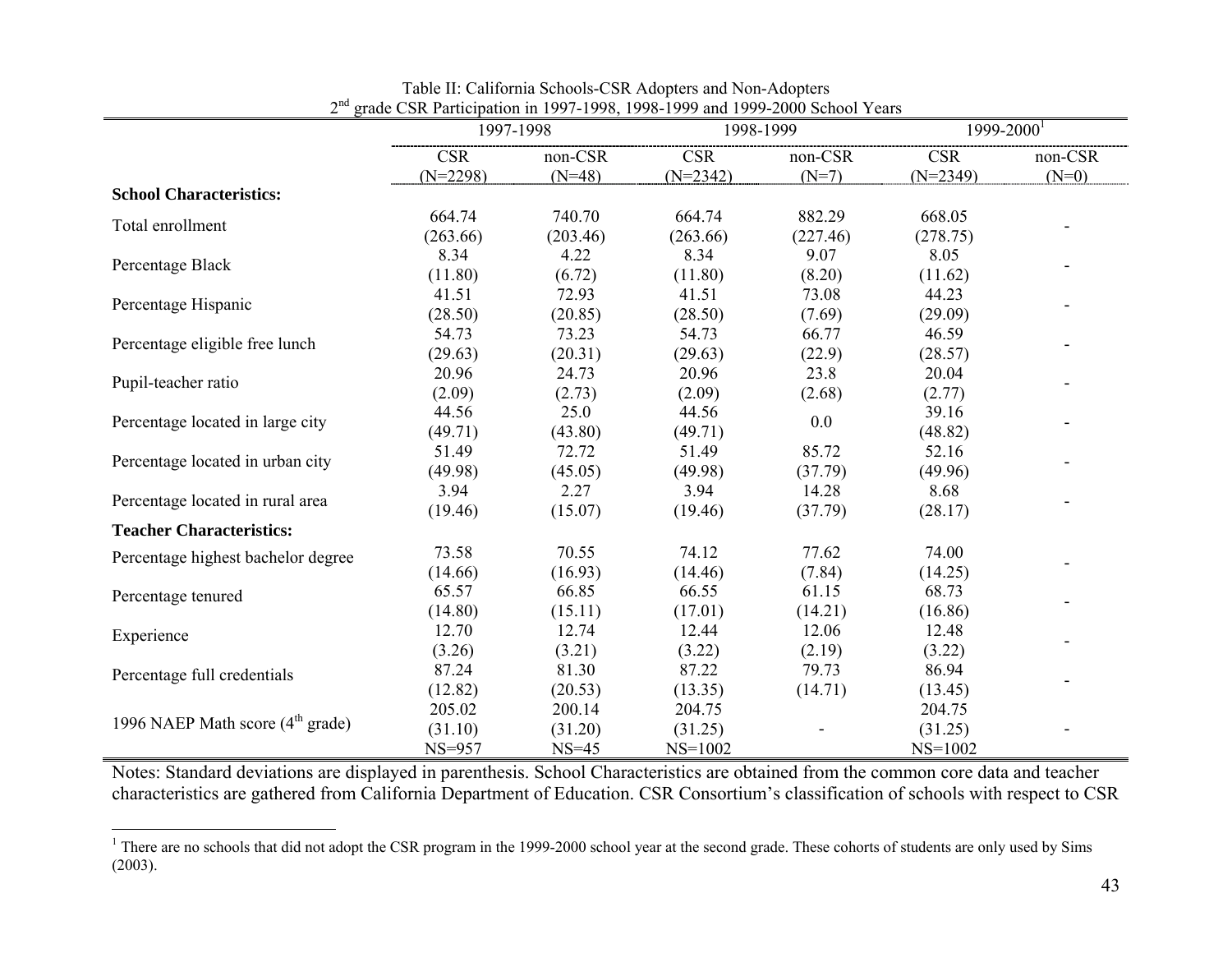|                                            |                              | 1998-1999                                |                                    | 1999-2000 |
|--------------------------------------------|------------------------------|------------------------------------------|------------------------------------|-----------|
| Used By                                    |                              | Sims (2003), Stecher & Bohrnstedt (2000) | Sims(2003), Jepsen & Rivkin (2002) |           |
|                                            | <b>CSR</b>                   | non-CSR                                  | <b>CSR</b>                         | non-CSR   |
|                                            | $(N=2142)$                   | $(N=206)$                                | $(N=2294)$                         | $(N=55)$  |
| <b>School Characteristics:</b>             |                              |                                          |                                    |           |
| Total enrollment                           | 661.00                       | 734.26                                   | 667.12                             | 703.6     |
|                                            | (273.24)                     | (200.65)                                 | (272.06)                           | (212.23)  |
| Percentage Black                           | 8.43                         | 5.34                                     | 8.16                               | 3.57      |
|                                            | (12.02)                      | (5.92)                                   | (11.74)                            | (3.71)    |
| Percentage Hispanic                        | 42.21                        | 52.72                                    | 43.78                              | 61.09     |
|                                            | (28.94)                      | (25.81)                                  | (29.04)                            | (25.59)   |
| Percentage eligible free lunch             | 46.23                        | 48.28                                    | 46.47                              | 51.00     |
|                                            | (28.36)                      | (25.05)                                  | (28.67)                            | (24.16)   |
| Pupil-to-teacher ratio                     | 19.9                         | 22.31                                    | 19.98                              | 22.12     |
| Percentage located in large city           | (1.88)                       | (2.27)                                   | (2.78)                             | (1.28)    |
|                                            | 39.66                        | 34.71                                    | 39.41                              | 29.09     |
| Percentage located in urban city           | (48.93)                      | (43.80)                                  | (48.88)                            | (45.84)   |
|                                            | 51.55                        | 59.06                                    | 51.85                              | 63.67     |
| Percentage located in rural area           | (49.98)                      | (49.29)                                  | (49.98)                            | (48.55)   |
|                                            | 8.77                         | 6.21                                     | 8.72                               | 7.27      |
| <b>Teacher Characteristics:</b>            | (28.30)                      | (4.42)                                   | (28.22)                            | (26.20)   |
| Percentage highest bachelor degree         | 74.10                        | 74.42                                    | 73.97                              | 76.86     |
| Percentage tenured                         | (14.62)                      | (12.71)                                  | (14.27)                            | (12.23)   |
|                                            | 66.26                        | 69.62                                    | 68.75                              | 67.18     |
| Experience                                 | (17.23)                      | (13.89)                                  | (16.83)                            | (17.74)   |
|                                            | 12.41                        | 12.80                                    | 12.48                              | 12.05     |
| Percentage full credentials                | (3.27)                       | (2.94)                                   | (3.22)                             | (3.09)    |
|                                            | 87.29                        | 87.61                                    | 86.94                              | 86.29     |
| 1996 NAEP Math score $(4th \text{ grade})$ | (13.53)<br>204.71<br>(31.22) | (11.20)<br>205.40<br>(31.65)             | (13.45)<br>204.75<br>(31.25)       | (13.04)   |
|                                            | $NS=957$                     | $NS=69$                                  | $NS=1002$                          |           |

Table II-cont'd: California Schools-CSR Adopters and Non-Adopters 3<sup>rd</sup> grade CSR Participation in the 1998-1999 and 1999-2000 School Years

Notes: Standard deviations are displayed in parenthesis. School Characteristics are obtained from the common core data and teacher characteristics are gathered from California Department of Education. CSR Consortium's classification of schools with respect to CSR participation in the third grade in a given year is used to group the schools. In the last row, N represents total number of students who took the NAEP 1996 Math exam in the corresponding schools.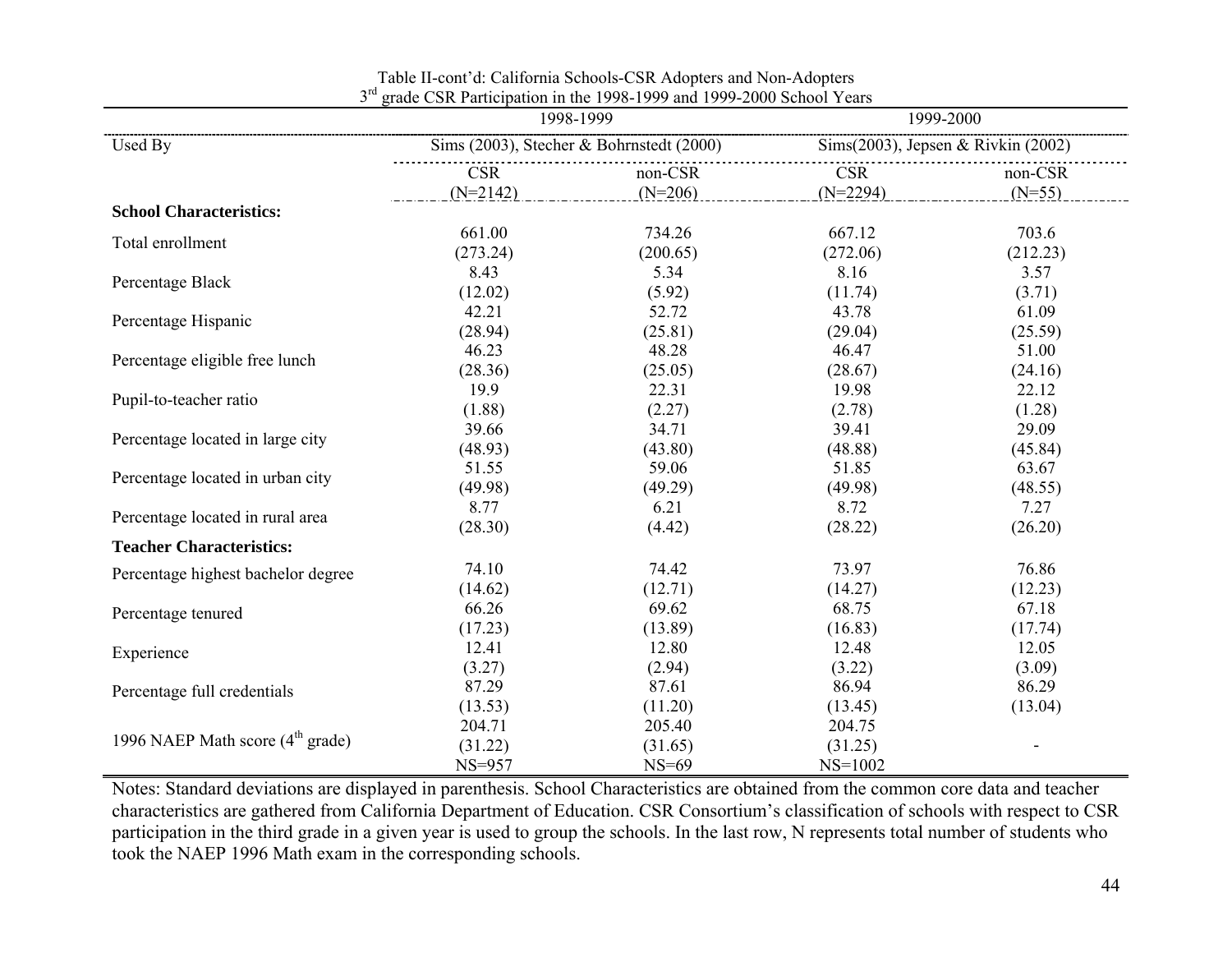|                                |            | Table III: Descriptive Statistics |                                                                            |             |            |            |  |
|--------------------------------|------------|-----------------------------------|----------------------------------------------------------------------------|-------------|------------|------------|--|
|                                |            | 4 <sup>th</sup> Grade California  | 8 <sup>th</sup> Grade California<br>4 <sup>th</sup> Grade All Other States |             |            |            |  |
|                                | 1996       | 2000                              | 1996                                                                       | 2000        | 1996       | 2000       |  |
|                                | $(N=2319)$ | $(N=1656)$                        | $(N=116636)$                                                               | $(N=93327)$ | $(N=2522)$ | $(N=1628)$ |  |
| <b>Student Characteristics</b> |            |                                   |                                                                            |             |            |            |  |
| Male                           | .513       | .504                              | .507                                                                       | 0.494       | .485       | .507       |  |
|                                | (.50)      | (.50)                             | (.50)                                                                      | (.50)       | (.05)      | (.05)      |  |
| White                          | .421       | .356                              | .65                                                                        | .615        | .411       | .342       |  |
|                                | (.49)      | (.478)                            | (.474)                                                                     | (.486)      | (.492)     | (.474)     |  |
| <b>Black</b>                   | .075       | .086                              | .157                                                                       | .178        | .078       | .072       |  |
|                                | (.263)     | (.282)                            | (.364)                                                                     | (.382)      | (0.269)    | (.259)     |  |
| Hispanic                       | .373       | .41                               | .133                                                                       | .15         | .364       | .435       |  |
|                                | (.483)     | (.491)                            | (.339)                                                                     | (.356)      | (.481)     | (.495)     |  |
| Asian                          | .107       | .114                              | .02                                                                        | .0291       | .128       | .139       |  |
|                                | (.309)     | (.317)                            | (.160)                                                                     | (.168)      | (.333)     | (.347)     |  |
| Limited English proficient     | .146       | .217                              | .025                                                                       | .025        | .066       | .16        |  |
|                                | (.353)     | (.412)                            | (.157)                                                                     | (.157)      | (.247)     | (.366)     |  |
| Individualized education plan  | .035       | .054                              | .057                                                                       | .048        | .039       | .049       |  |
|                                | (.18)      | (.226)                            | (0.231)                                                                    | (.214)      | (.193)     | (.217)     |  |
| Reduced priced lunch eligible  | .391       | .487                              | .362                                                                       | .385        | .325       | .352       |  |
|                                | (.489)     | (.499)                            | (.480)                                                                     | (.487)      | (.469)     | (.481)     |  |
| Home environment               |            |                                   |                                                                            |             |            |            |  |
| $0-2$ types                    | .375       | .469                              | .292                                                                       | .379        | .278       | .293       |  |
|                                | (.484)     | (.499)                            | (.454)                                                                     | (.485)      | (.449)     | (.455)     |  |
| 3 types                        | .304       | .277                              | .312                                                                       | .320        | .306       | .302       |  |
|                                | (.458)     | (.477)                            | (.463)                                                                     | (.466)      | (0.46)     | (.459)     |  |

Notes: All statistics are calculated using sampling weights. Standard deviations are displayed in parenthesis. Home environment tabulates how many times the student answers the following questions as "Yes": "Does you family get a newspaper regularly?", "Is there an encyclopedia in your home?", "More than 25 books?" and "Get any magazines regularly?" Category 4 is left out for this variable. If the label denoting the characteristic is a dummy, then corresponding values in the cells are proportions.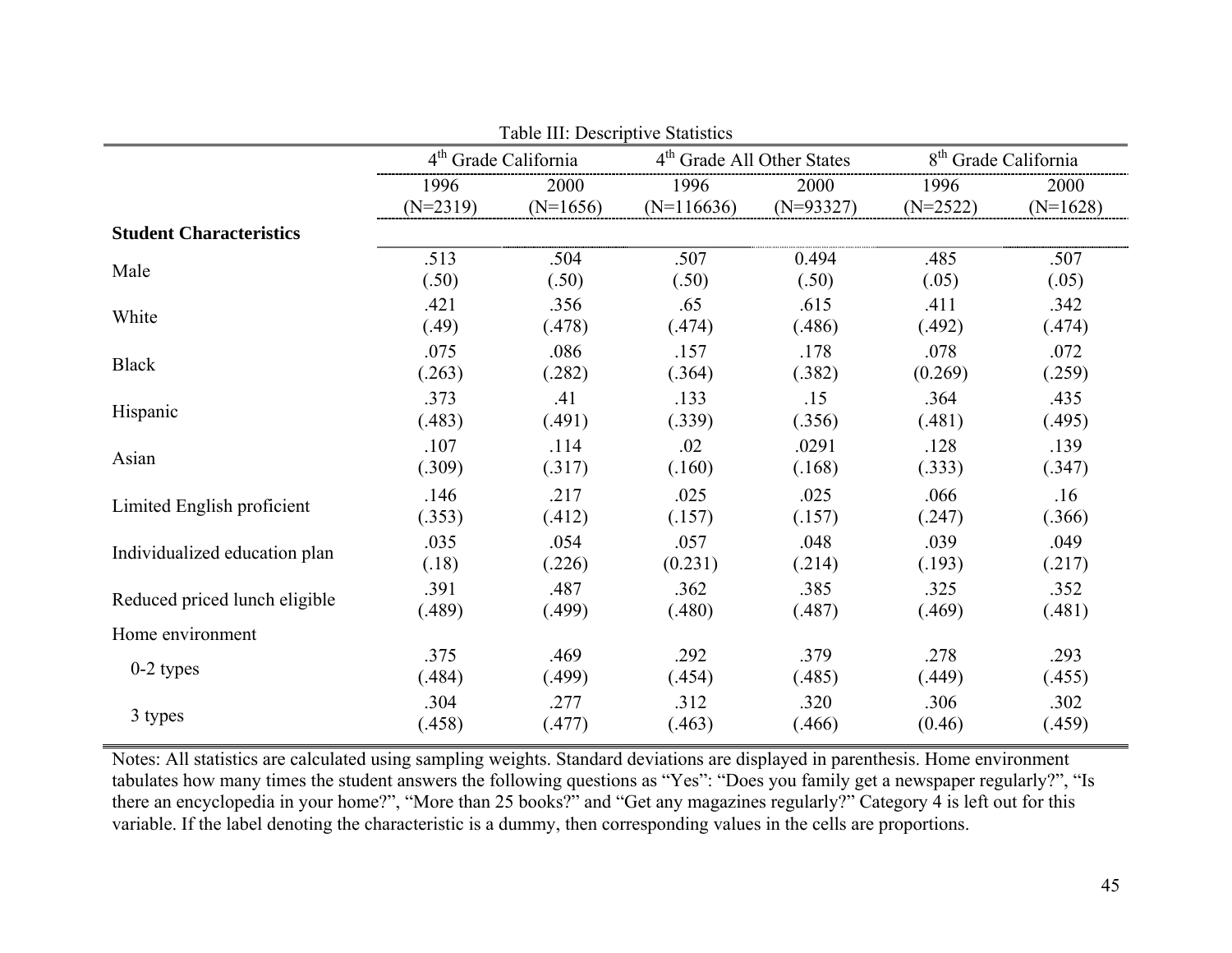|                               |            |                                  | Table III: Descriptive Statistics-cont'd |                                        |            |                                  |
|-------------------------------|------------|----------------------------------|------------------------------------------|----------------------------------------|------------|----------------------------------|
|                               |            | 4 <sup>th</sup> Grade California |                                          | 4 <sup>th</sup> Grade All Other States |            | 8 <sup>th</sup> Grade California |
|                               | 1996       | 2000                             | 1996                                     | 2000                                   | 1996       | 2000                             |
|                               | $(N=2319)$ | $(N=1656)$                       | $(N=116636)$                             | $(N=93327)$                            | $(N=2522)$ | $(N=1628)$                       |
| <b>School Characteristics</b> |            |                                  |                                          |                                        |            |                                  |
| Enrollment                    | 679.77     | 688.04                           | 656.64                                   | 572.30                                 | 1163.48    | 1130.92                          |
|                               | (298.8)    | (350.79)                         | (716.5)                                  | (411)                                  | (1072.4)   | (610.69)                         |
| Percentage Black              | 7.7        | 9.85                             | 16.58                                    | 19.03                                  | 7.46       | 8.13                             |
|                               | (10.6)     | (14.67)                          | (24.08)                                  | (27.72)                                | (9.05)     | (11.16)                          |
| Percentage Hispanic           | 33.58      | 37.42                            | 8.64                                     | 10.03                                  | 30.62      | 37.59                            |
|                               | (25.49)    | (28.09)                          | (18.21)                                  | (20.10)                                | (22.91)    | (25.86)                          |
| Pupil-to-teacher ratio        | 25.70      | --                               | 18.05                                    |                                        |            |                                  |
|                               | (2.69)     |                                  | (3.10)                                   |                                        |            |                                  |
| Large city                    | .415       | .388                             | .325                                     | .327                                   | .422       | .389                             |
|                               | (.493)     | (.487)                           | (.468)                                   | (.469)                                 | (.494)     | (.487)                           |
| Urban city                    | .519       | .578                             | .399                                     | .369                                   | .533       | .578                             |
|                               | (.499)     | (.493)                           | (.490)                                   | (.482)                                 | (.498)     | (.494)                           |
| Rural region                  | .065       | .034                             | .272                                     | .301                                   | .045       | .033                             |
|                               | (.247)     | (.180)                           | (0.445)                                  | (.459)                                 | (.206)     | (.179)                           |
| teacher characteristics       |            |                                  |                                          |                                        |            |                                  |
| Female                        | .754       | .676                             | .82                                      | .817                                   | .477       | .498                             |
|                               | (.43)      | (.475)                           | (0.384)                                  | (0.387)                                | (.499)     | (.500)                           |
| Experience: 0-9 years         | .403       | .565                             | .357                                     | .384                                   | .501       | .534                             |
|                               | (.49)      | (.495)                           | (0.479)                                  | (0.486)                                | (.500)     | (.499)                           |
| Experience: 10-25 years       | .334       | .183                             | .397                                     | .334                                   | .293       | .262                             |
|                               | (.471)     | (.386)                           | (0.489)                                  | (0.472)                                | (.455)     | (.440)                           |
| Highest degree: bachelor      | .645       | .640                             | .511                                     | .499                                   | .645       | .70                              |
|                               | (.479)     | (.48)                            | (0.499)                                  | (0.50)                                 | (.476)     | (.454)                           |
| Certified                     | .91        | .788                             | .942                                     | .927                                   | .92        | .87                              |
|                               | (.826)     | (1.13)                           | (1.14)                                   | (1.16)                                 | (.767)     | (.699)                           |

Notes: All statistics are calculated using sampling weights. Standard deviations are displayed in parenthesis. If the label denoting the characteristic is a dummy, then corresponding values in the cells are proportions.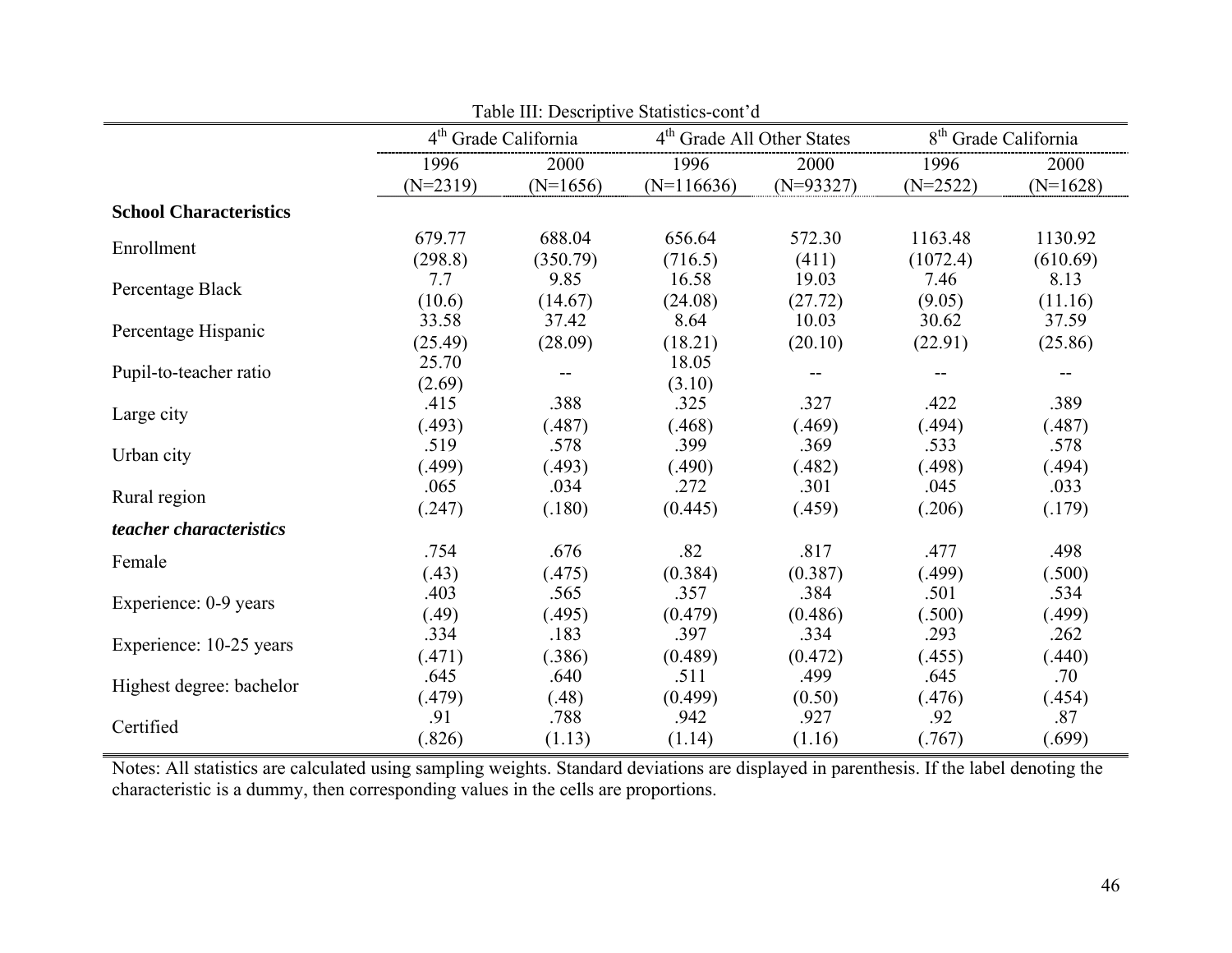|                                     | Average Class Size is used |                       |                   |                       |                   |                      |  |  |  |
|-------------------------------------|----------------------------|-----------------------|-------------------|-----------------------|-------------------|----------------------|--|--|--|
|                                     |                            | $\mathbf{I}$          | III               | IV                    | V                 | VI                   |  |  |  |
| <b>Explanatory Variables</b>        |                            |                       |                   |                       |                   |                      |  |  |  |
| Grades 1-3 average class size       | .018<br>(.017)             | $-0.033***$<br>(.006) | .015<br>(.015)    | $-0.034***$<br>(.006) | .017<br>(.015)    | $-.032***$<br>(.006) |  |  |  |
| Year 2000 dummy                     | .499***<br>(.137)          |                       | .479***<br>(.137) |                       | .493***<br>(.139) |                      |  |  |  |
| Student & school<br>characteristics | Yes                        | Yes                   | Yes               | Yes                   | Yes               | Yes                  |  |  |  |
| Teacher characteristics             | N <sub>0</sub>             | N <sub>0</sub>        | Yes               | Yes                   | Yes               | Yes                  |  |  |  |
| $4th$ grade class size              | N <sub>0</sub>             | N <sub>0</sub>        | N <sub>0</sub>    | N <sub>0</sub>        | Yes               | Yes                  |  |  |  |
| Sample size                         | 2995                       | 2995                  | 2995              | 2995                  | 2995              | 2995                 |  |  |  |
| $R^2$                               | .38                        | .38                   | .39               | .39                   | .39               | .38                  |  |  |  |

Table IV: Effects of the CSR Reform-1966 and 2000 California 4<sup>th</sup> grade NAEP samples

Notes: \*\*\* denote statistical significance at 1% level. All regressions are weighted by sampling weights. Standard errors are calculated by the jack-knife method and displayed in parentheses. Each column corresponds to a separate regression. Student Characteristics include sex, race, and eligibility for reduced priced lunch and Title1 funding, limited English proficiency status, disability and individualized education plan status. School characteristics are racial composition, total enrollment and region. Teacher characteristics include certification status, experience and degree. The year 2000 dummy is set to one if the observation is from 2000 NAEP sample and zero otherwise.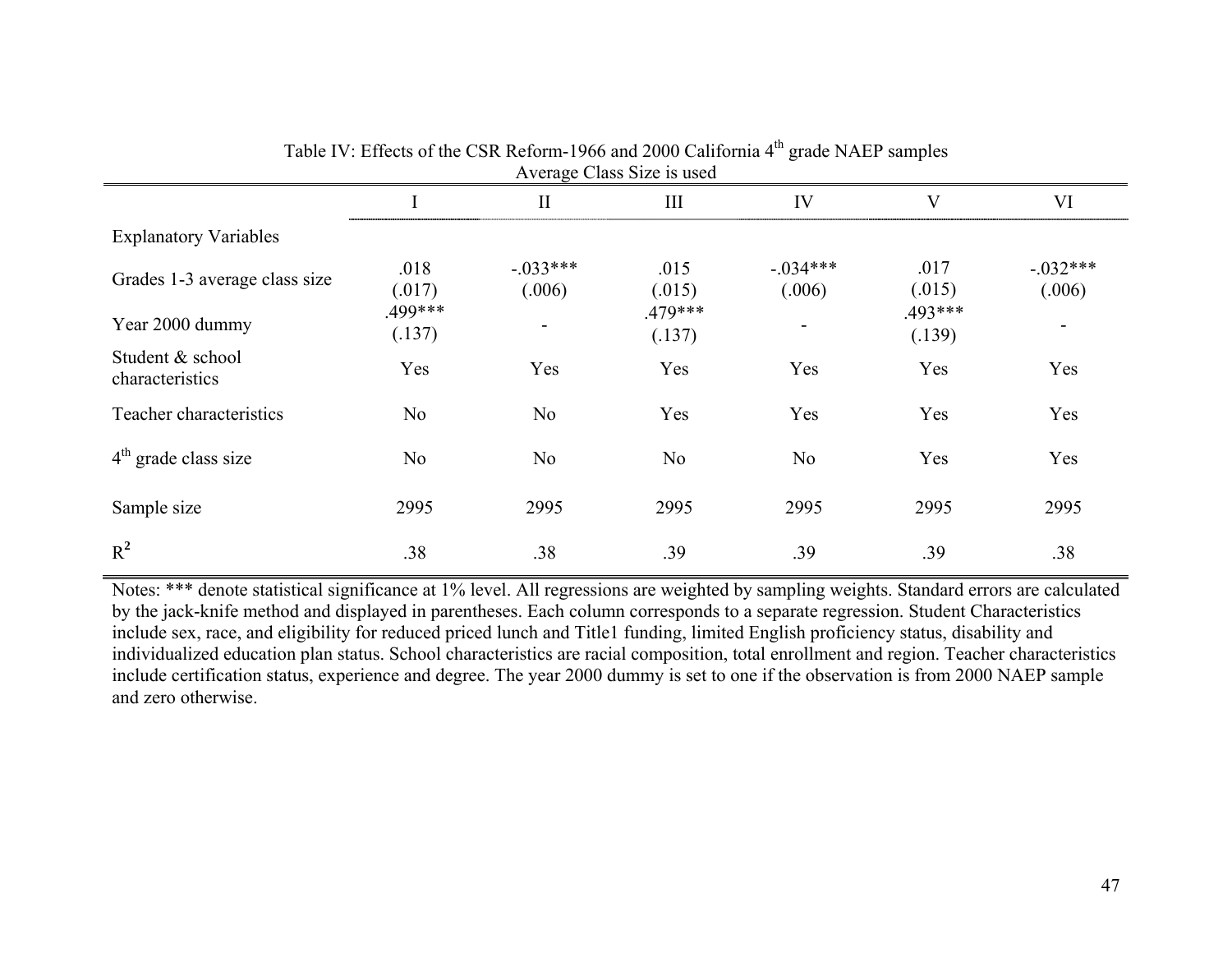|                                       | I                   | $\mathbf{I}$         | III                 |
|---------------------------------------|---------------------|----------------------|---------------------|
| <b>Explanatory Variables:</b>         |                     |                      |                     |
| After                                 | .08<br>(.05)        | $.086*$<br>(.049)    | $.086*$<br>(.048)   |
| Treated                               | $-405***$<br>(.056) | $-.410***$<br>(.056) | $-419***$<br>(.057) |
| After*Treated                         | $.230***$<br>(.074) | $.243***$<br>(.075)  | $.249***$<br>(.076) |
| Student and school<br>characteristics | Yes                 | Yes                  | Yes                 |
| Teacher<br>characteristics            | N <sub>0</sub>      | Yes                  | Yes                 |
| Class size at the time<br>of the test | N <sub>0</sub>      | N <sub>0</sub>       | Yes                 |
| Sample size                           | 7729                | 7729                 | 7729                |
| $R^2$                                 | .41                 | .41                  | .42                 |

Table V: Difference in Difference Estimates of the Effects of the CSR Reform 1996  $& 2000$  NAEP California  $8<sup>th</sup>$  Graders Used as the Comparison Group

Notes: \*, and \*\*\* denote statistical significance at the 10% and 1% levels respectively. All regressions are weighted by sampling weights. Standard errors are calculated by the jack-knife method and displayed in parentheses. Each column corresponds to a separate regression. Student Characteristics include sex, race, and eligibility for reduced priced lunch and Title1 funding, limited English proficiency status, disability and individualized education plan status. School characteristics are racial composition, total enrollment and region. Included teacher characteristics control for teachers' experience, certification and degree. Dummy variable after is set to 1 if the corresponding observation is from year 2000. Dummy variable Treated is set to 1 if the student is from the  $4<sup>th</sup>$  graders NAEP sample.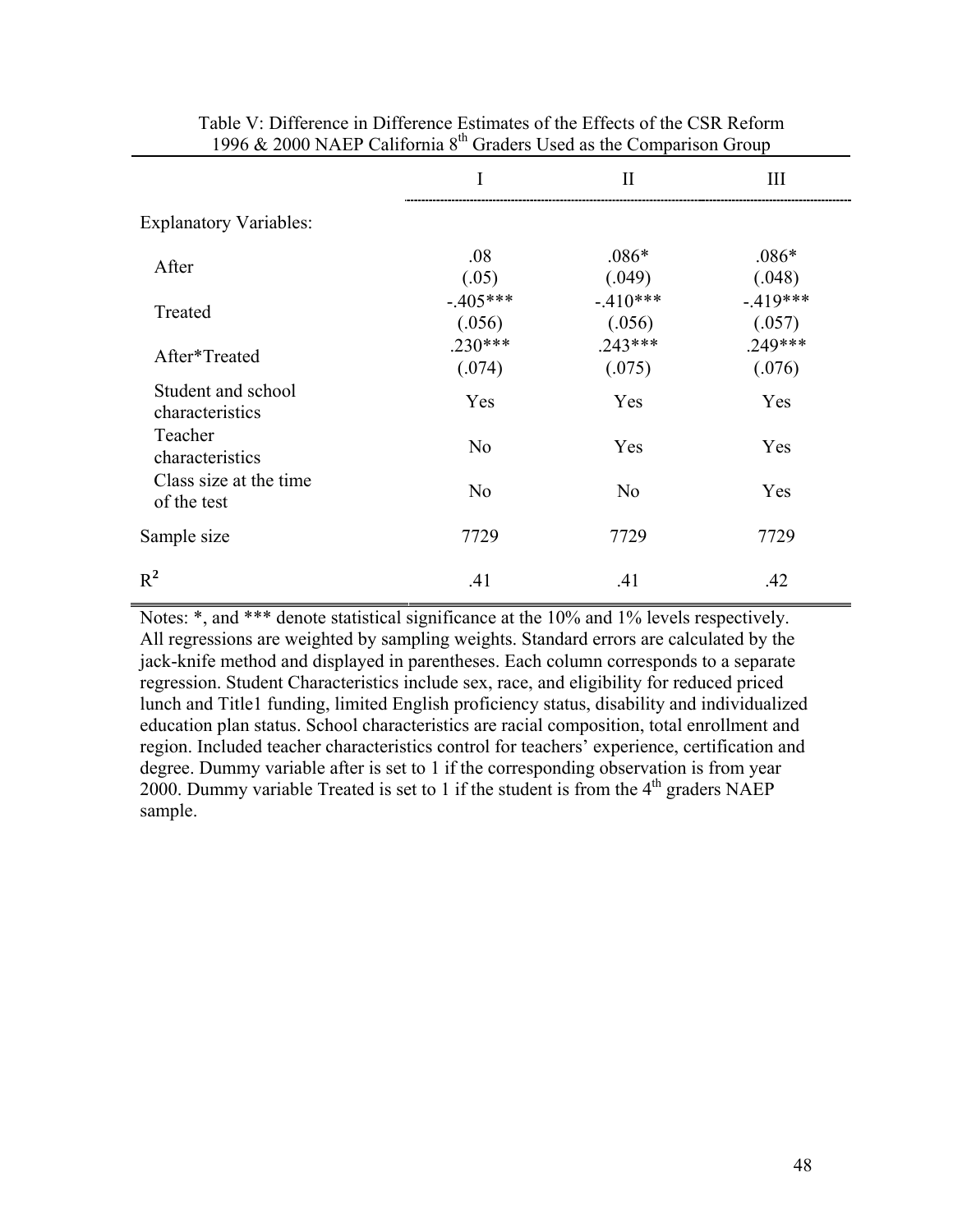|                                       |                     | Untreated schools from nearby states |                     |                      | Untreated schools from all states |                     |  |
|---------------------------------------|---------------------|--------------------------------------|---------------------|----------------------|-----------------------------------|---------------------|--|
| Matching method                       | One-to-One          | Nearest 4                            | Kernel              | One-to-One           | Nearest 4                         | Kernel              |  |
| <b>Explanatory Variables:</b>         |                     |                                      |                     |                      |                                   |                     |  |
| After                                 | .101<br>(.075)      | .105<br>(.068)                       | .052<br>(.086)      | $.163***$<br>(.061)  | $-.04$<br>(.089)                  | $-.004$<br>(.068)   |  |
| Treated                               | $-149**$<br>(.067)  | $-.085$<br>(.105)                    | $-178$<br>(.120)    | $-.236***$<br>(.061) | $-312***$<br>(.092)               | $-315***$<br>(.077) |  |
| After*Treated                         | $.235***$<br>(.086) | $.211**$<br>(.097)                   | $.336***$<br>(.125) | $.193**$<br>(.083)   | $.359***$<br>(115)                | .333***<br>(.090)   |  |
| Student and school<br>characteristics | Yes                 | Yes                                  | Yes                 | Yes                  | Yes                               | Yes                 |  |
| Teacher<br>characteristics            | N <sub>o</sub>      | N <sub>o</sub>                       | N <sub>o</sub>      | N <sub>o</sub>       | N <sub>0</sub>                    | N <sub>o</sub>      |  |
| Sample size                           | 7017                | 7669                                 | 11948               | 6843                 | 9775                              | 51230               |  |
| $R^2$                                 | .36                 | .38                                  | .39                 | .41                  | .38                               | .40                 |  |

#### Table VI: School Level Matching-1996 and 2000 NAEP Samples Conditional Difference in Difference Estimation

Notes: \*\*, \*\*\* denote statistical significance at the 5% and 1% levels respectively. All regressions are weighted by sampling weights. Standard errors are calculated by the jack-knife method and displayed in parentheses. Each column corresponds to a separate regression. Student Characteristics include sex, race, and eligibility for reduced priced lunch and Title1 funding, limited English proficiency status, disability and individualized education plan status. School attributes are racial composition, total enrollment and region. Matching procedures are performed at the school level, regression are estimated at the student level.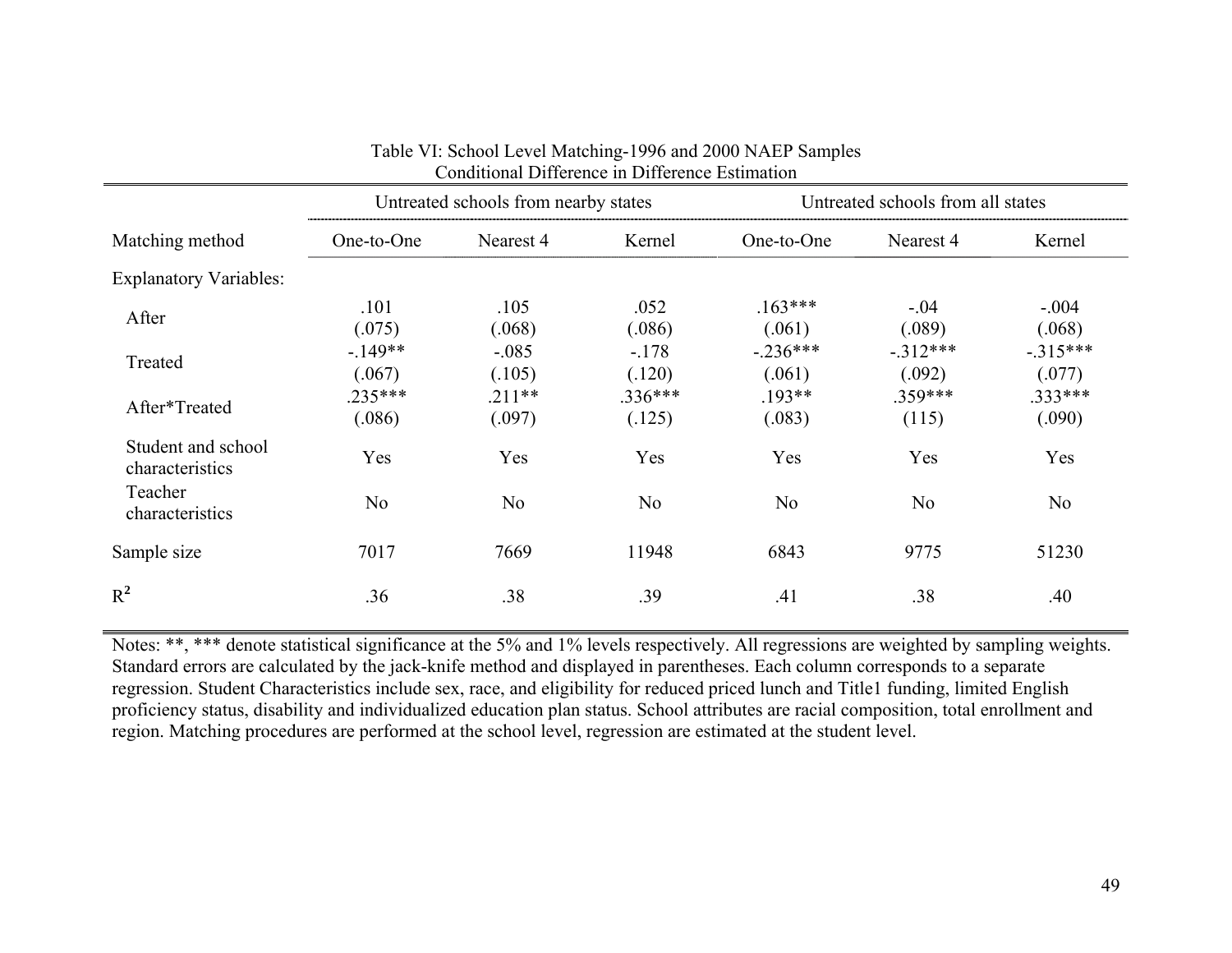|                                       |                     | Untreated students from nearby states |                     |                     | Untreated students from all states |                      |
|---------------------------------------|---------------------|---------------------------------------|---------------------|---------------------|------------------------------------|----------------------|
| Matching Method                       | One-to-One          | Nearest 4                             | Kernel              | One-to-One          | Nearest 4                          | Kernel               |
| <b>Matching Variables:</b>            |                     |                                       |                     |                     |                                    |                      |
| Student characteristics               | Yes                 | Yes                                   | Yes                 | Yes                 | Yes                                | Yes                  |
| School characteristics                | Yes                 | Yes                                   | Yes                 | Yes                 | Yes                                | Yes                  |
| <b>Explanatory Variables:</b>         |                     |                                       |                     |                     |                                    |                      |
| After                                 | $.141***$<br>(.051) | .135<br>(.093)                        | .110<br>(.079)      | $.103**$<br>(.046)  | .099<br>(.063)                     | $.097*$<br>(.056)    |
| Treated                               | $-188***$<br>(.053) | $-221***$<br>(.080)                   | $-.181**$<br>(.073) | $-178***$<br>(.056) | $-189**$<br>(.072)                 | $-.192***$<br>(.060) |
| After*Treated                         | $.191**$<br>(.075)  | $.244**$<br>(110)                     | $.234**$<br>(.096)  | $.250***$<br>(.074) | $.245**$<br>(.095)                 | $.255***$<br>(.087)  |
| Student and school<br>characteristics | Yes                 | Yes                                   | Yes                 | Yes                 | Yes                                | Yes                  |
| Teacher<br>characteristics            | N <sub>0</sub>      | N <sub>o</sub>                        | N <sub>o</sub>      | N <sub>o</sub>      | N <sub>o</sub>                     | N <sub>o</sub>       |
| Sample size                           | 6164                | 5821                                  | 14463               | 6164                | 6894                               | 73430                |
| $R^2$                                 | .35                 | .35                                   | .36                 | .39                 | .37                                | .40                  |

Table VII : Student Level Matching – Student and School Attributes Used in the Matching- 1996 and 2000 NAEP Samples Conditional Difference in Difference Estimation

Notes: \*, \*\*, \*\*\* denote statistical significance at the 10%, 5% and 1% levels respectively. All regressions are weighted by sampling weights. Standard Errors are calculated by the jack-knife method and displayed in parentheses. Each column corresponds to a separate regression. Matching variables are the attributes used in the matching procedures and explanatory variables are the ones used in the regression estimation. Student Characteristics include sex, race, and eligibility for reduced priced lunch and Title1 funding, limited English proficiency status, disability and individualized education plan status. School characteristics are racial composition, total enrollment and region. For the matching procedures, values of school characteristics from the pre-treatment period are used. For regression estimations, original values for the corresponding variables are employed.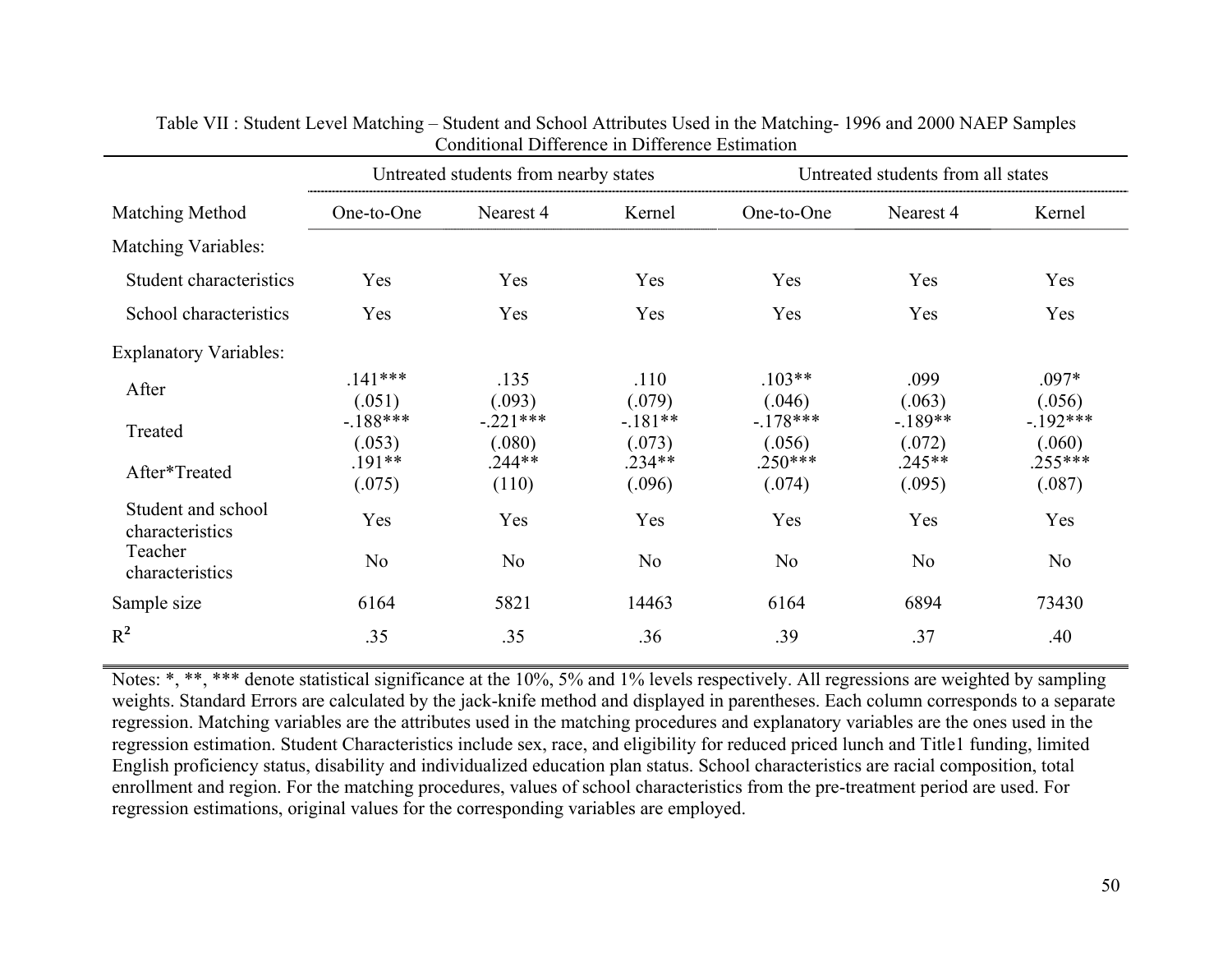|                                       |                      | Untreated students from nearby states |                      |                      | Untreated students from all states<br>Nearest 4 |                      |  |  |
|---------------------------------------|----------------------|---------------------------------------|----------------------|----------------------|-------------------------------------------------|----------------------|--|--|
| Matching method                       | One-to-One           | Nearest 4                             | Kernel               | One-to-One           |                                                 | Kernel               |  |  |
| <b>Matching Variables:</b>            |                      |                                       |                      |                      |                                                 |                      |  |  |
| <b>Student Characteristics</b>        | Yes                  | Yes                                   | Yes                  | Yes                  | Yes                                             | Yes                  |  |  |
| <b>School Characteristics</b>         | N <sub>o</sub>       | N <sub>o</sub>                        | N <sub>o</sub>       | N <sub>0</sub>       | N <sub>o</sub>                                  | N <sub>o</sub>       |  |  |
| <b>Explanatory Variables:</b>         |                      |                                       |                      |                      |                                                 |                      |  |  |
| After                                 | $.146***$<br>(.04)   | $.153*$<br>(.083)                     | $.195***$<br>(.028)  | $.204***$<br>(.041)  | $.230***$<br>(.085)                             | $.174***$<br>(.020)  |  |  |
| Treated                               | $-.272***$<br>(.052) | $-264***$<br>(.095)                   | $-.255***$<br>(.050) | $-.247***$<br>(.056) | $-.232**$<br>(.095)                             | $-.225***$<br>(.051) |  |  |
| After*Treated                         | $.180***$<br>(.067)  | $.193*$<br>(.115)                     | $.144**$<br>(.062)   | $.130*$<br>(.072)    | .102<br>(.107)                                  | $.143**$<br>(.061)   |  |  |
| Student and School<br>Characteristics | Yes                  | Yes                                   | Yes                  | Yes                  | Yes                                             | Yes                  |  |  |
| Teacher<br>Characteristics            | N <sub>o</sub>       | N <sub>o</sub>                        | N <sub>o</sub>       | N <sub>0</sub>       | N <sub>o</sub>                                  | N <sub>o</sub>       |  |  |
| Sample Size                           | 6276                 | 3968                                  | 29664                | 6276                 | 4193                                            | 194262               |  |  |
| $R^2$                                 | .34                  | .33                                   | .34                  | .35                  | .35                                             | .35                  |  |  |

# Table VIII : Student Level Matching – Only Student Attributes Used in the Matching- 1996 and 2000 NAEP Samples Conditional Difference in Difference Estimation

Notes: \*, \*\*, \*\*\* denote statistical significance at the 10%, 5% and 1% levels respectively. All regressions are weighted by sampling weights. Standard Errors are calculated by the jack-knife method and displayed in parentheses. Each column corresponds to a separate regression. Matching variables are the attributes used in the matching procedures and explanatory variables are the ones used in the regression estimation. Student Characteristics include sex, race, and eligibility for reduced priced lunch and Title1 funding, limited English proficiency status, disability and individualized education plan status. School characteristics are racial composition, total enrollment and region.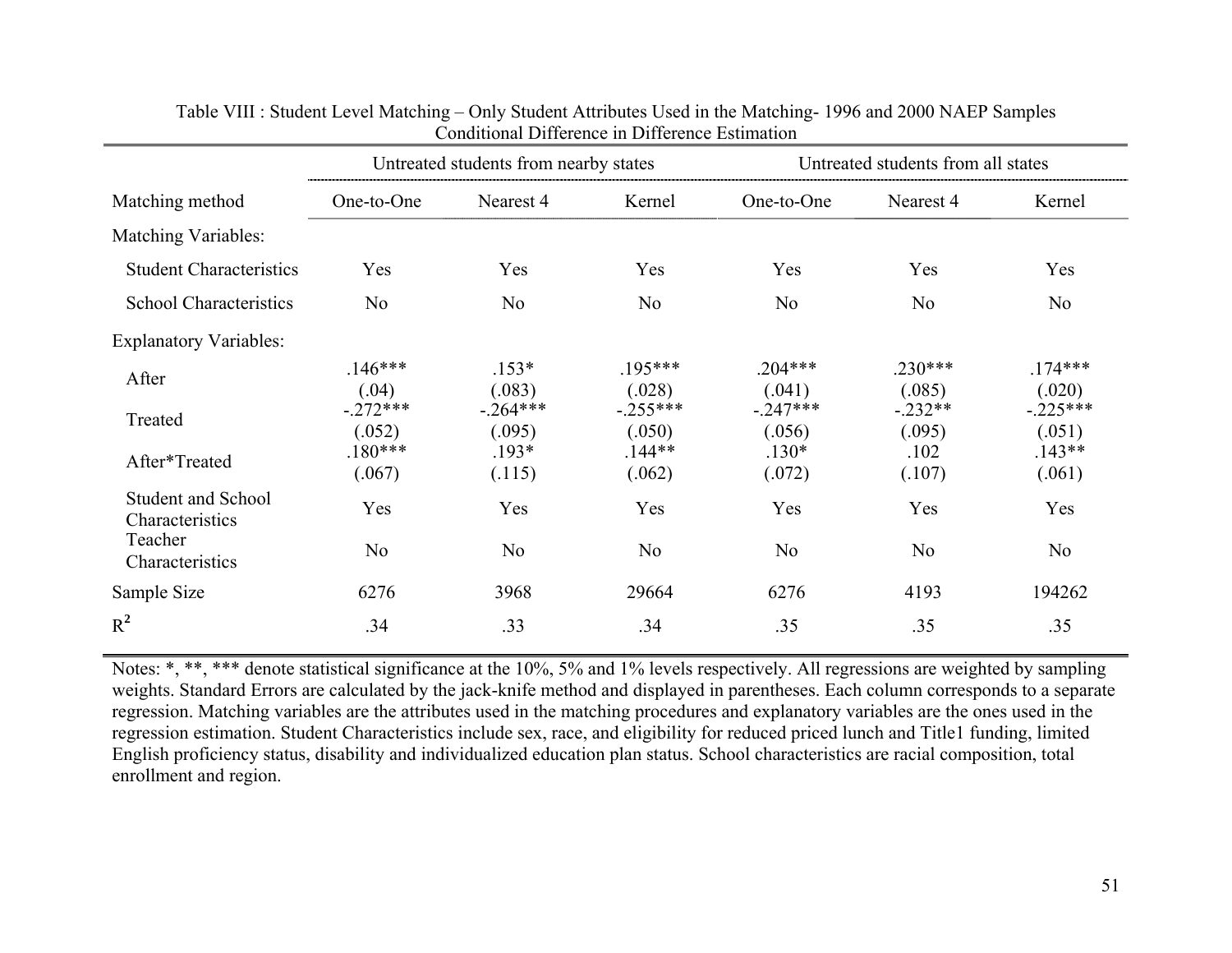|                          | $\cup$ DID DUUIN  |                        |                      |
|--------------------------|-------------------|------------------------|----------------------|
| <b>Estimation Method</b> | (I)<br><b>DID</b> | (II)<br>CDID-Nearest 4 | (III)<br>CDID-Kernel |
| Subpopulation:           |                   |                        |                      |
| Male                     | .198**            | .208                   | $.304**$             |
|                          | (.092)            | (.153)                 | (.133)               |
| Sample Size              | 3812              | 2916                   | 7310                 |
| Female                   | $.267***$         | .334***                | .332***              |
|                          | (.08)             | (.127)                 | (.100)               |
| Sample Size              | 3917              | 3017                   | 6855                 |
| Free Lunch Eligible      | .249***           | $.247*$                | $.257*$              |
|                          | (.095)            | (.156)                 | (.147)               |
| Sample Size              | 2852              | 2549                   | 6702                 |
| Free Lunch Non-Eligible  | $.182*$           | $.302***$              | $.236***$            |
|                          | (.096)            | (105)                  | (.087)               |
| Sample Size              | 3614              | 2754                   | 8707                 |
| White                    | $.236***$         | $.314***$              | $.293***$            |
|                          | (.084)            | (.114)                 | (.095)               |
| Sample Size              | 3177              | 2549                   | 7942                 |
|                          | $.290*$           | .401                   | .325                 |
| <b>Black</b>             | (.157)            | (.359)                 | (.350)               |
| Sample Size              | 650               | 523                    | 983                  |
| Hispanic                 | $.192**$          | .127                   | .192                 |
|                          | (.097)            | (.151)                 | (.153)               |
| Sample Size              | 2813              | 1983                   | 4408                 |
| <b>Urban City</b>        | $.265***$         | $.334**$               | $.363***$            |
|                          | (.097)            | (.140)                 | (.138)               |
| Sample Size              | 4127              | 3150                   | 7865                 |
| Large City               | .120              | .064                   | .038                 |
|                          | (.128)            | (.170)                 | (.158)               |
| Sample Size              | 3188              | 2169                   | 4348                 |

Table IX: Effects of the CSR Program on Various Sub-Populations-1996 and 2000 NAEP Samples DID and CDID Estimates

Notes: \*, \*\*, \*\*\* denote statistical significance at the %10, %5 and %1 levels respectively. All regressions are weighted by sampling weights. Standard Errors are calculated by the jack-knife method and displayed in parenthesis. Each cell corresponds to a separate regression. In the last two columns, matching is performed at the student level using students from nearby states.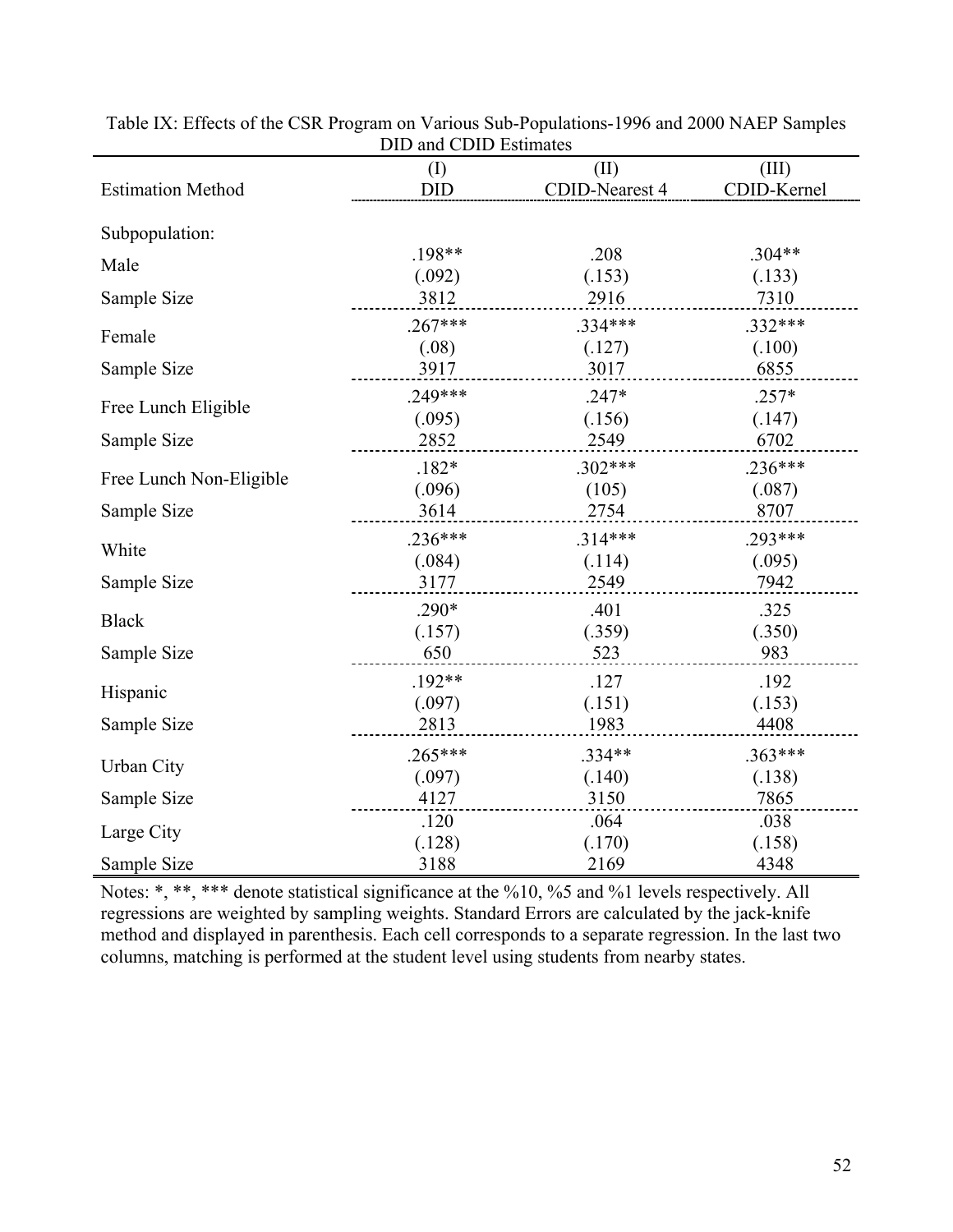## **APPENDIX I: Jack-Knife Variance Estimation Procedure**

Assume there are M sets of plausible values and N reweighed sub-samples and assume that we are estimating a statistic t (can be the mean of a variable, a regression coefficient, etc). Then  $t_m$  denotes the corresponding statistic when the m<sup>th</sup> plausible value  $(m=1,2,...,M)$  is used.

The final estimate of t will be:

$$
t^* = \frac{1}{M} \sum_{m=1}^{M} t_m
$$

To calculate the sample variance for the  $m<sup>th</sup>$  estimate of t, first calculate N sets of estimates using the N sub-samples and denote them by  $t_{m}^{n}$ . Then, variance of  $t_{m}$  (denoted by  $U_{m}$ ) is given by:

$$
U_m = \sum_{n=1}^{N} (t_m^n - t_m)^2
$$

Then, compute the average sampling variance over the M sets of plausible values:

$$
U^* = \frac{1}{M} \sum_{m=1}^{M} U_m
$$

There is also variability caused by the plausible values, which is denoted by B:

$$
B^* = \frac{1}{M-1} \sum_{m=1}^{M} (t_m - t^*)^2
$$

The overall variance of the estimate  $t^*$  is then given by:

 $V=U^*+(1+M^{-1})B^*$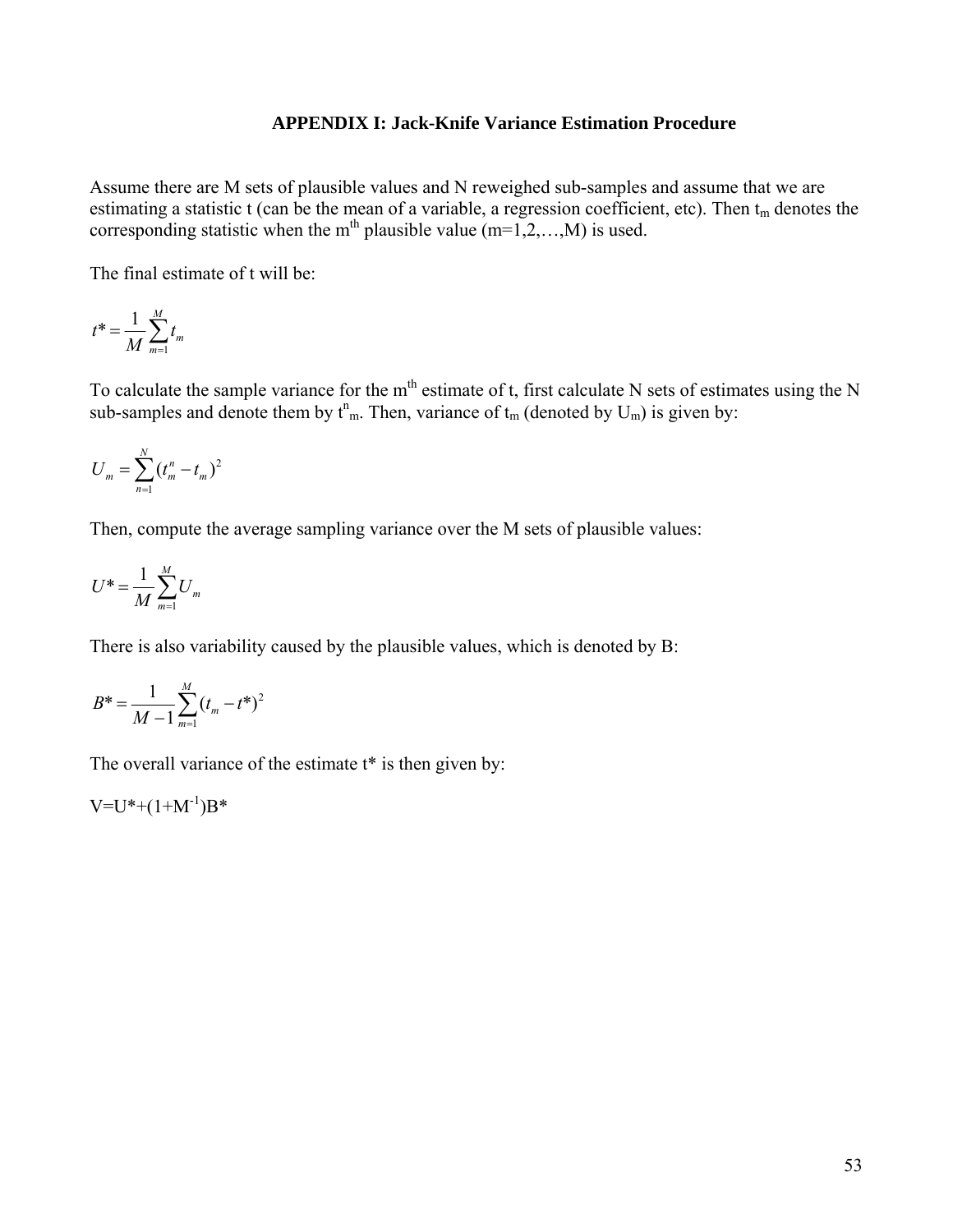#### **APPENDIX II: CDID Estimator**

Consider the following model to calculate the average effect of treatment on the treated individuals in the conditional difference-in-differences framework. There are two periods and each period is represented by t, having values 0 and 1. Next, let *Y1it* be the outcome of student i if she participated in the program of interest at time t. Similarly let *Y0it* be the outcome she would experience at time t in the absence of the program. In addition,  $T_{it}$  represents whether i participated in the program at time t. That is,  $T_{it}$  is equal to 1 if i is affected by the program at time t. The time index on  $T_{it}$  can be dropped if the program is introduced after period 0. In this case, *Ti* equals one if i is treated, and zero if i is untreated in period 1. Finally let  $X_i$  denote all pre-treatment characteristics of individual i that will be used in the matching. For individual i, the treatment effect can then be represented as:

$$
TE_i = Y_{1i1} - Y_{0i1} \tag{All-I}
$$

Then, the average effect of the CSR on the treated population will be:

$$
ATT = E[TE_i | T_i = 1] = E[Y_{1i} | T_i = 1] - E[Y_{0i} | T_i = 1]
$$
\n(AII-II)

$$
ATT = E[Y_{1i1} - Y_{0i0} | T_i = 1] - E[Y_{0i1} - Y_{0i0} | T_i = 1]
$$
\n(AII-II')

(AII-II') adds and subtracts the term  $E[Y_{0i} | T_i = 1]$  to (AII-II). In this setting, the relaxed conditional independence assumption (rCIA) can be represented by the following statement:

$$
E[Y_{0i1} - Y_{0i0} | X_i, T_i = 1] = E[Y_{0i1} - Y_{0i0} | X_i, T_i = 0]
$$
\n(rCIA)

Next, let's calculate the ATT for the treated subpopulation represented by X=x: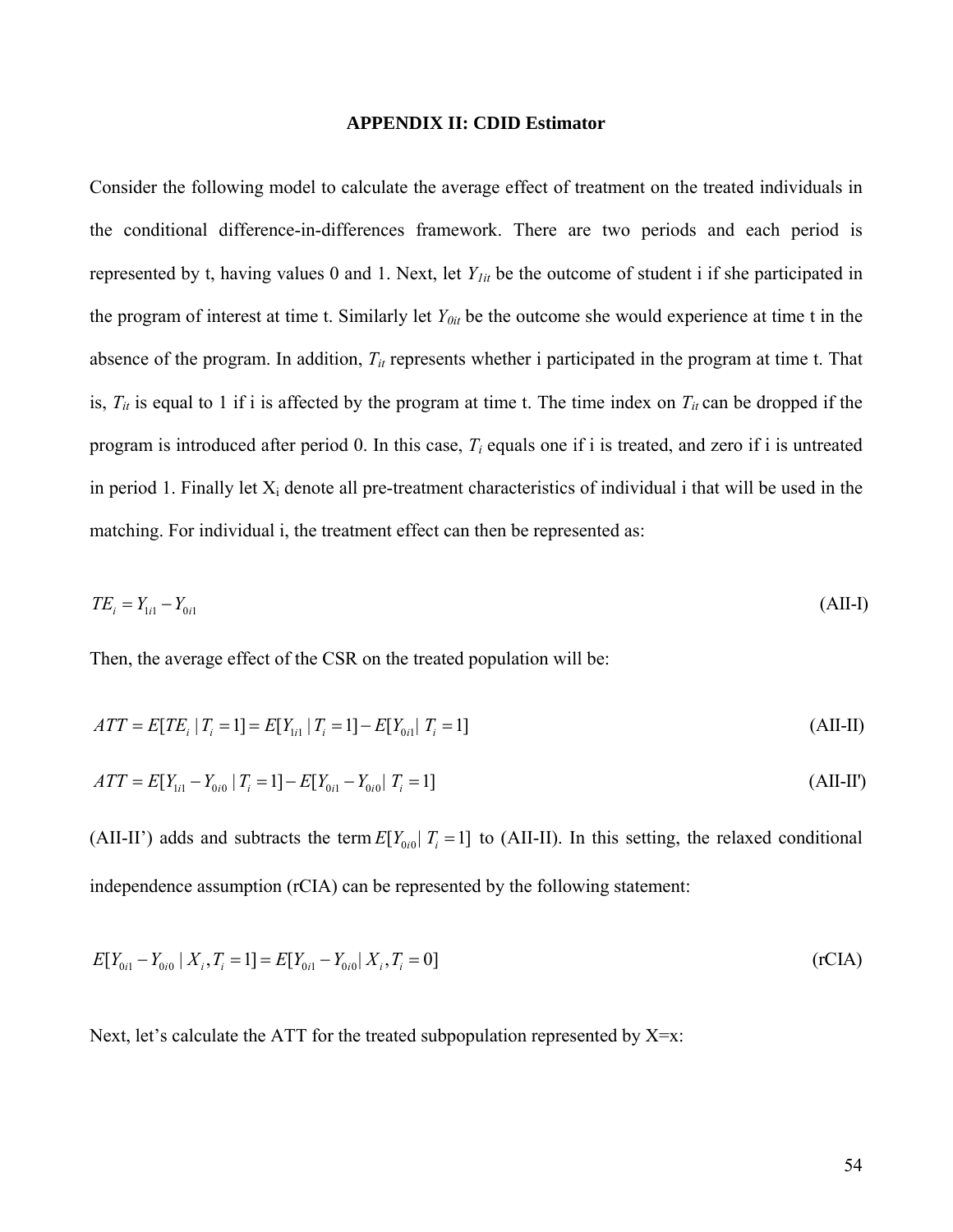$$
ATT(x) = E[Y_{1i1} - Y_{0i0} | X = x, T_i = 1] - E[Y_{0i1} - Y_{0i0} | X = x, T_i = 0]
$$
\n(AII-III)

For this group, matching finds a subpopulation among the untreated that has similar pretreatment characteristics  $(X=x)$ . If rCIA is satisfied for these two subgroups,  $(AII-III)$  can be rewritten as:

$$
ATT(x) = E[Y_{11} - Y_{00} | X = x, T = 1] - E[Y_{01} - Y_{00} | X = x, T = 0]
$$
\n(AII-IV)

In (AII-IV), the individual index 'i' is dropped for simplicity. Finally ATT the whole treated population can be found by evaluating  $ATT(x)$  on the distribution of X conditional on T:

$$
ATT = E\{E[Y_{11} - Y_{00} \mid X = x, T = 1] - E[Y_{01} - Y_{00} \mid X = x, T = 0] \mid T = 1\}
$$
\n(AII-V)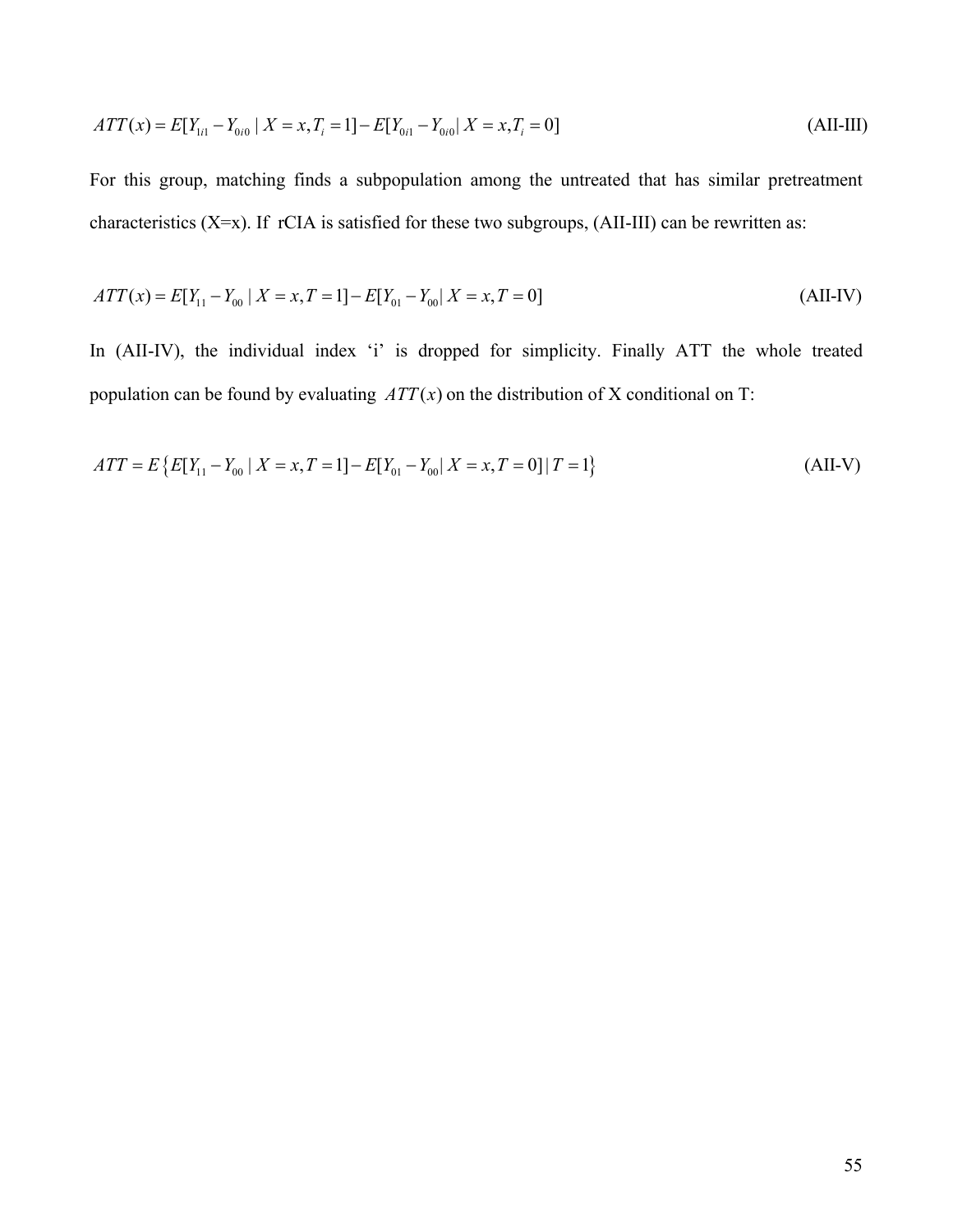### **APPENDIX III: Testing the Quality of the School Level Matching Methods**

In this section, I investigate how well the treated schools of California are matched with the untreated schools that are used in the CDID procedures. Table AIII-I, I present results from the t-tests that check the quality of the matches. The First panel of Table AIII-I shows that California Schools from 2000 and 1996 differ a lot in terms of total enrollment, and that, matching couldn't overcome this problem. Similarly, most school characteristics (such as percentage of Hispanic and Black students, pupilteacher ratio and percentage of students eligible for reduced price lunch) tend to differ between treated schools and matched untreated schools in the second and third matching procedures when one-to-one matching is used. These differences persist even when the logit specification is modified and even when the t-test are carried out among smaller treated and comparison groups.

Second and third panels of Table AIII-I, on the other hand, indicate that nearest 4 and kernel matching methods yield more balanced treated and untreated groups. In particular, in almost every nearest 4 and kernel matching procedure, the propensity score as well as the region dummy, percentage of black students, total enrollment, percentage of students eligible for reduced priced lunch and pupil-to-teacher ratio are statistically the same between treated and matched untreated groups. Nevertheless, treated and matched untreated units still display dissimilarities in the 'problematic' characters (total enrollment in the first matching procedure, percentage Hispanic and percentage eligible for reduced price lunch in the second and third matching procedure).

Similar patterns to the ones described above are observed when the unrestricted (i.e. schools of all states) sample of untreated schools are used in the matching procedures. More specifically, one-to-one matching is the worst performing procedure in this case as well. In addition, the nearest 4 and kernel matching procedures still offer better matched treatment and comparison groups. Moreover, the third matching procedure that uses the nearest 4 matching method yields a perfectly balanced match (Table AIII-V) and when the second matching procedure employing the same method, treated and untreated schools are almost perfectly matched (at the 4% significance level). Finally, it is useful to note that the 'divide and modify' algorithm doesn't make the differences between matched groups disappear either.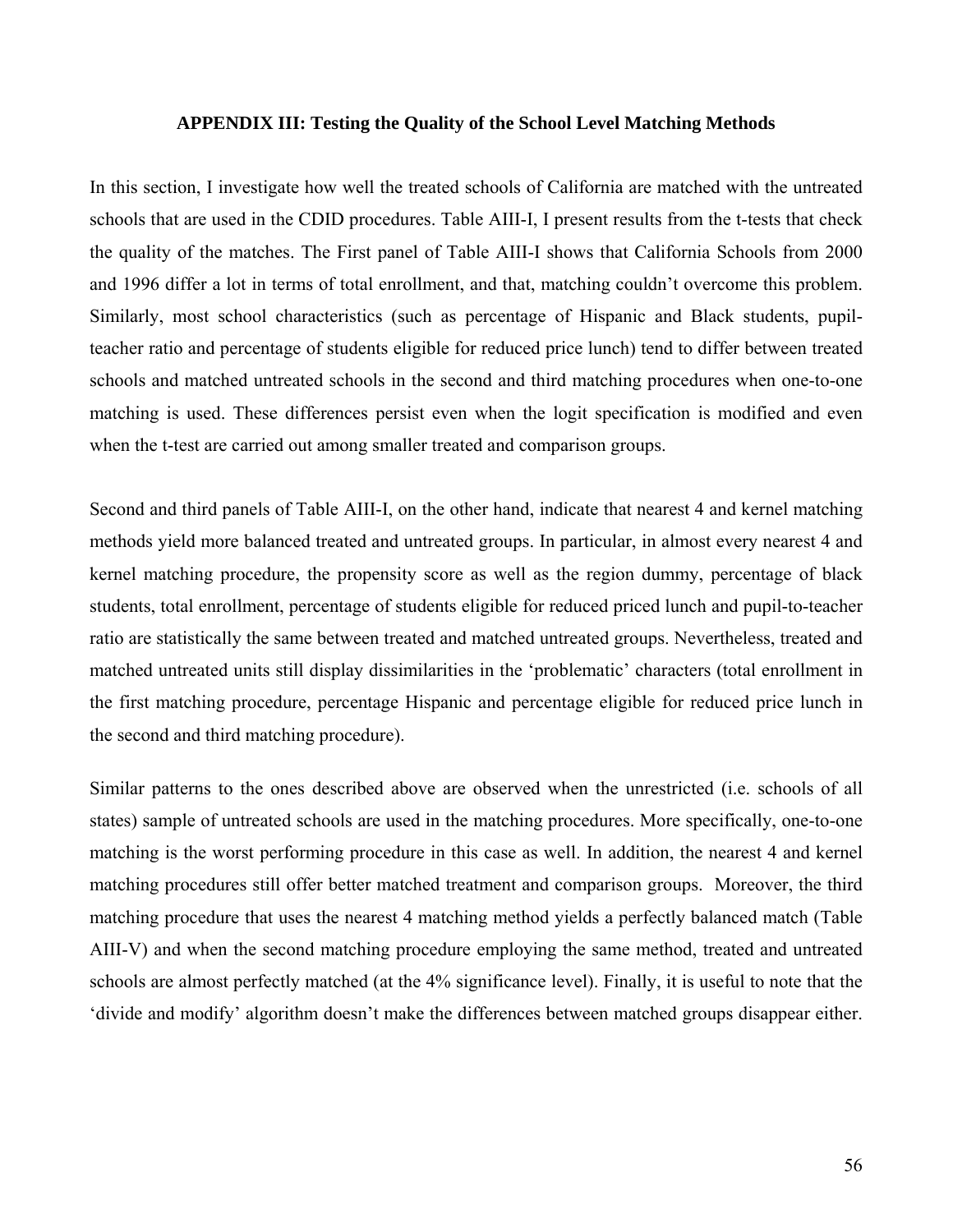| Matching Method                 |        | One-to-One |          |        | Nearest 4 |          |        | Kernel  |          |
|---------------------------------|--------|------------|----------|--------|-----------|----------|--------|---------|----------|
| Matching Step                   | Step I | Step II    | Step III | Step I | Step II   | Step III | Step I | Step II | Step III |
| <b>Matching Characteristics</b> |        |            |          |        |           |          |        |         |          |
| Central city dummy              | 0.714  | 0.811      | 0.193    | 0.474  | 0.528     | 0.678    | 0.877  | 0.920   | 0.951    |
| Urban city dummy                | 0.459  | 0.298      | 0.511    | 0.626  | 0.768     | 0.589    | 0.848  | 0.708   | 0.930    |
| Rural city dummy                | 0.345  | 0.046      | 0.291    | 0.556  | 0.385     | 0.770    | 0.315  | 0.445   | 0.910    |
| Percentage Black                | 0.458  | 0.124      | 0.004    | 0.857  | 0.636     | 0.701    | 0.693  | 0.760   | 0.782    |
| Percentage Hispanic             | 0.324  | 0.000      | 0.000    | 0.626  | 0.001     | 0.011    | 0.447  | 0.066   | 0.000    |
| Total enrollment                | 0.01   | 0.377      | 0.986    | 0.006  | 0.429     | 0.412    | 0.021  | 0.445   | 0.822    |
| Pupil-teacher ratio             | 0.499  | 0.012      | 0.042    | 0.212  | 0.672     | 0.305    | 0.489  | 0.686   | 0.914    |
| Percentage free lunch           | 0.419  | 0.000      | 0.029    | 0.405  | 0.000     | 0.094    | 0.437  | 0.007   | 0.537    |
| Propensity score                | 0.332  | 0.000      | 0.000    | 0.991  | 0.744     | 0.974    | 0.988  | 0.761   | 0.907    |
| Sample size                     | 158    | 158        | 158      | 168    | 160       | 240      | 171    | 261     | 258      |

| Table AIII- I: P-values from the t-tests Between Treated and Matched Untreated Groups                     |  |
|-----------------------------------------------------------------------------------------------------------|--|
| One-to-one, Nearest 4 and Kernel Matching Methods Performed with Schools from Nearby States to California |  |

Notes: Each cell is a p-value from a t-test which investigates whether the corresponding variable is balanced between the treated and matched untreated groups for the corresponding matching procedure. Sampling weights and jack-knife standard error estimation method are used. Step I corresponds to matching 2000 California Schools (treated schools) with 1996 California Schools (the first matching procedure). Step II refers to matching of 2000 California Schools with untreated schools from the 2000 NAEP 4<sup>th</sup> grade samples of nearby states (the second matching procedure). Finally, in Step III, treated schools are matched with 1996 untreated schools from nearby states (third matching procedure).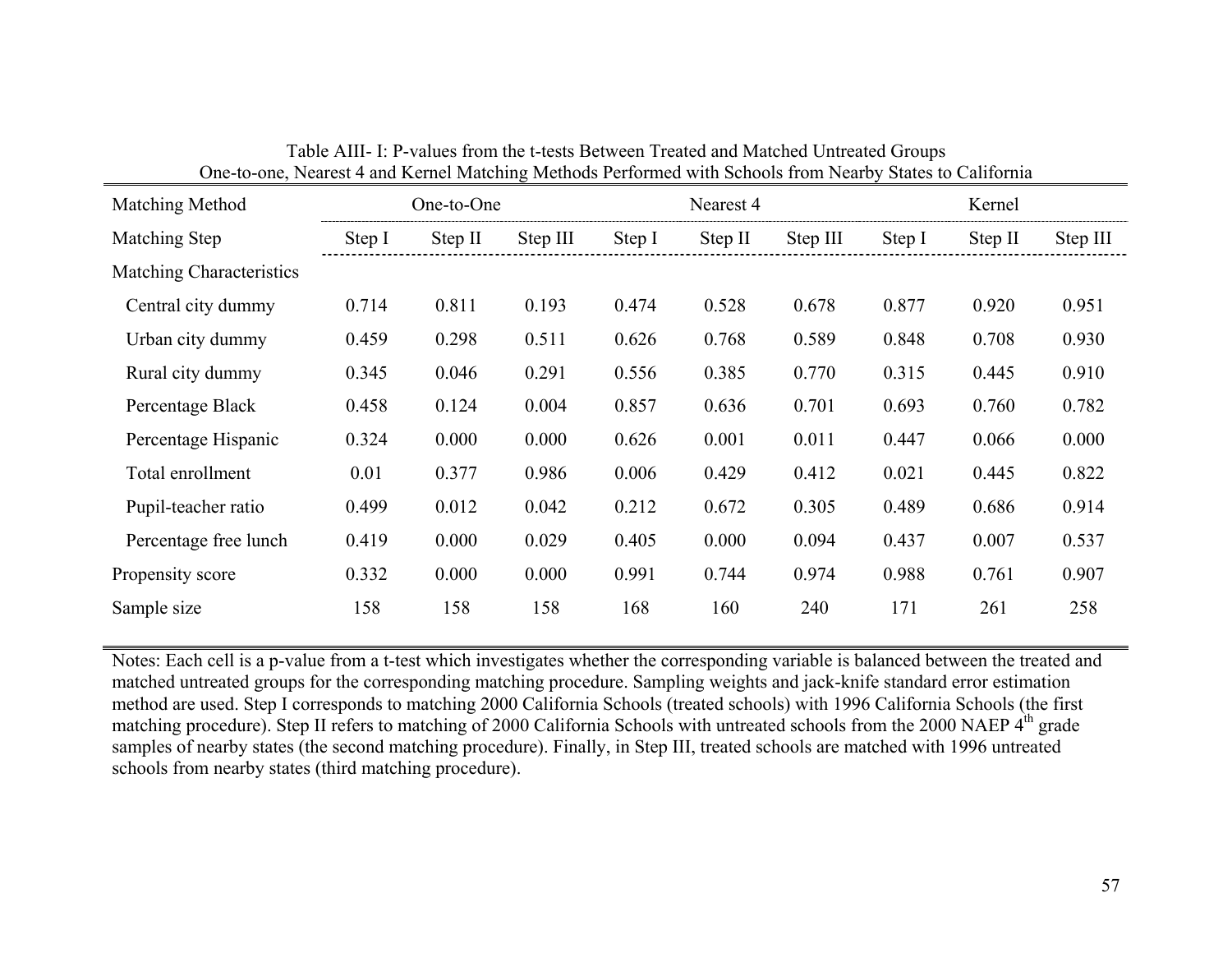| Matching Method          | One-to-One |         |          |        | Nearest 4 |          | Kernel |         |          |
|--------------------------|------------|---------|----------|--------|-----------|----------|--------|---------|----------|
| Matching Step            | Step I     | Step II | Step III | Step I | Step II   | Step III | Step I | Step II | Step III |
| Matching Characteristics |            |         |          |        |           |          |        |         |          |
| Central city dummy       | 0.911      | 0.068   | 0.761    | 0.249  | 0.282     | 0.275    | 0.722  | 0.368   | 0.148    |
| Urban city dummy         | 0.911      | 0.074   | 0.612    | 0.317  | 0.378     | 0.420    | 0.838  | 0.431   | 0.165    |
| Rural city dummy         | 0.997      | 0.899   | 0.707    | 0.714  | 0.609     | 0.535    | 0.746  | 0.807   | 0.656    |
| Percentage Black         | 0.553      | 0.043   | 0.854    | 0.784  | 0.093     | 0.426    | 0.561  | 0.127   | 0.080    |
| Percentage Hispanic      | 0.662      | 0.042   | 0.001    | 0.729  | 0.038     | 0.075    | 0.304  | 0.022   | 0.000    |
| Total enrollment         | 0.000      | 0.056   | 0.202    | 0.006  | 0.122     | 0.962    | 0.000  | 0.067   | 0.152    |
| Pupil-teacher ratio      | 0.642      | 0.389   | 0.315    | 0.530  | 0.458     | 0.455    | 0.373  | 0.784   | 0.411    |
| Percentage free lunch    | 0.473      | 0.133   | 0.075    | 0.494  | 0.205     | 0.187    | 0.298  | 0.265   | 0.590    |
| Propensity score         | 0.499      | 0.043   | 0.001    | 0.947  | 0.964     | 0.965    | 0.974  | 0.831   | 0.829    |
| Sample size              | 158        | 158     | 158      | 164    | 218       | 274      | 177    | 1036    | 1165     |

| Table AIII- II: P-values from the t-tests Between Treated and Matched Untreated Groups   |
|------------------------------------------------------------------------------------------|
| One-to-one, Nearest 4 and Kernel Matching Methods Performed with Schools from all States |

Notes: Each cell is a p-value from a t-test which investigates whether the corresponding variable is balanced between the treated and matched untreated groups for the corresponding matching procedure. Sampling weights and jack-knife standard error estimation method are used. Step I corresponds to matching 2000 California Schools (treated schools) with 1996 California Schools (the first matching procedure). Step II refers to matching of 2000 California Schools with untreated schools from the 2000 NAEP 4<sup>th</sup> grade samples of all states (the second matching procedure). Finally, in Step III, treated schools are matched with 1996 untreated schools from nearby states (third matching procedure).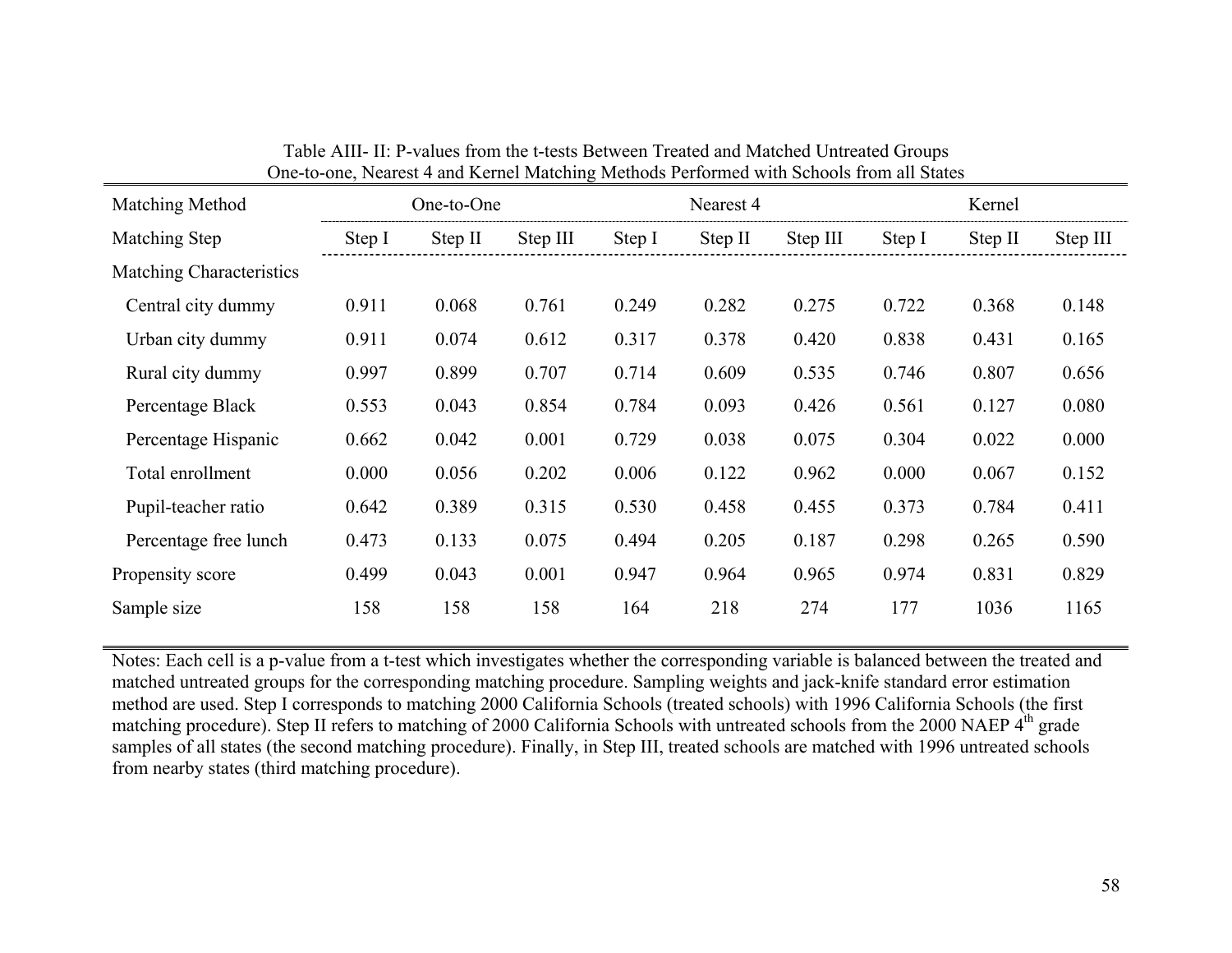#### **APPENDIX IV: Testing the Quality of the Student Level Matching Methods**

In this section, I investigate how well matching procedures at the student level perform. As mentioned before, initially I utilize both student and school characteristics when conducting the matching procedures. In Figure AIV-I, I display histograms of the propensity scores of the treated students of California and untreated students from nearby(closer)/all other states. I provide results (p-values) of the t-tests performed between the treated and matched untreated groups formed at each step of the procedures in tables Table AIV-I and AIV-II. Results indicate that when students from nearby states are used, one-to-one matching method is again the worst performing method. In steps II and III (second and third matching procedure), even the propensity scores aren't balanced between the treated and matched untreated units. Some of the student characteristics (such as race, home environment, Title1 funding and reduced price lunch eligibility) show evidence of dissimilarity. A few school characteristics differ between these groups as well. When the matching performance of the other two methods are considered, it is easy to observe that perfect matching couldn't be achieved along the same problematic characteristics. Neither adding students for all other states to the pooled untreated population nor the 'divide and modify algorithm' seemed effective in eliminating these differences.

When the new strategy of matching students by using only student characteristics is carried out, it is easy to see that this strategy increases performance of all matching procedures as measured by the similarity of the student characteristics of the treatment and comparison groups (Tables AIV-III and AIV-IV). Table AIV-III indicates that even the one-to-one matching technique produces perfectly balanced matched populations in the second and third matching procedures in terms of student characteristics. Moreover, in almost all of the matching procedures which use students from only nearby states to California, this strategy produces treatment and comparison groups that are strikingly balanced along school characteristics as well as along student attributes.

At first glance, this may seem to be an unexpected outcome since school attributes aren't taken into account during matching. On the other hand, note that only students from nearby (closer) states to California are used in this part of the analysis as the untreated group. Therefore one may think that similarities between California and closer states' schools may be partially responsible for this outcome. Actually, a closer inspection of Tables AIV-III reveals that when only student attributes are controlled for in the matching, the variable *student-to-teacher ratio* ends up being significantly different between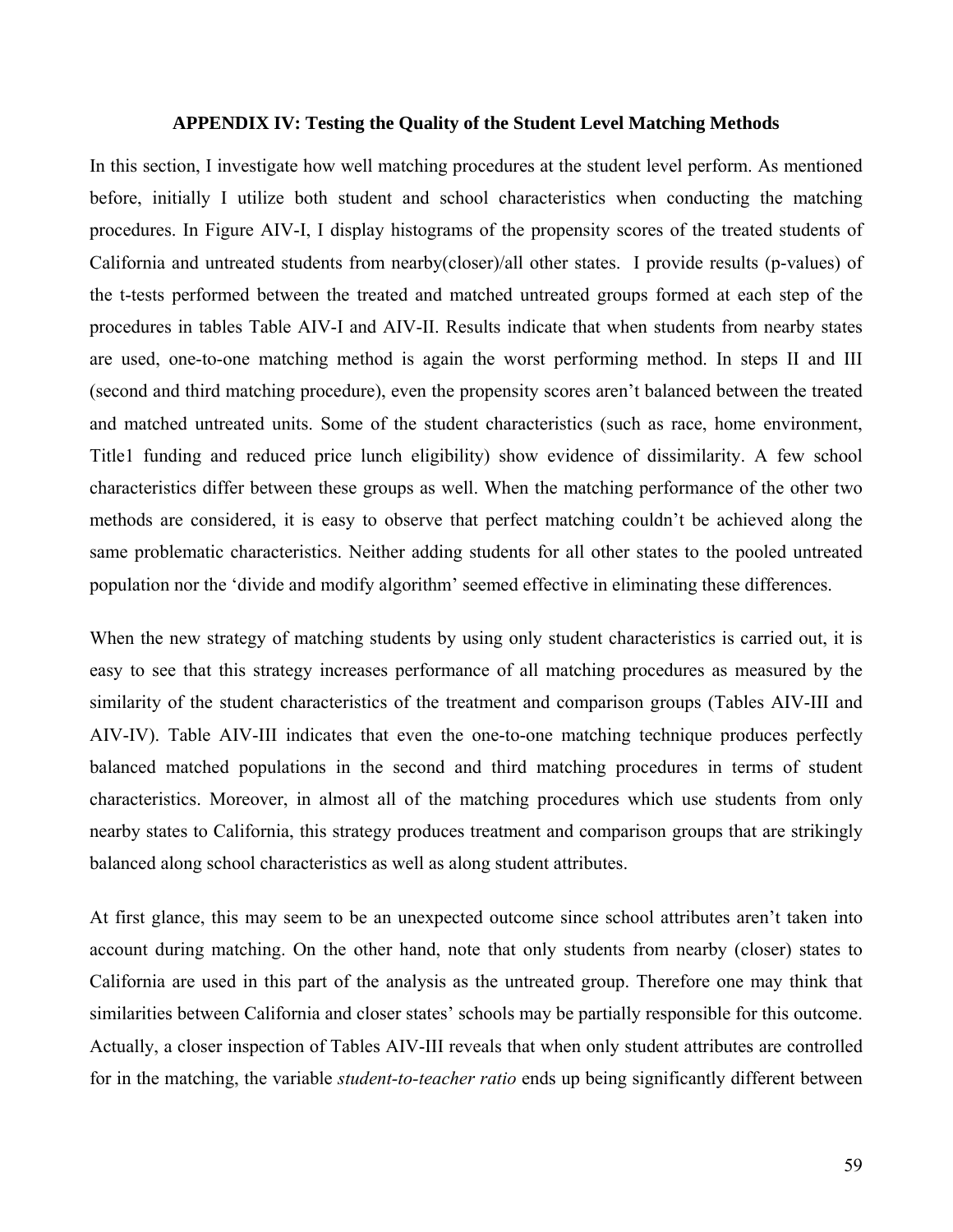treatment and matched untreated groups in the last two matching procedures. Therefore, when controlled for in the matching process, this variable could be the reason why other characteristics turned out to be not balanced between treatment and comparison groups.

When students from all states are included as untreated students in the matching procedures and when only student attributes are controlled for in the matching, matched student pairs are more similar in terms of student attributes (Table AIV-IV). Features of the matched pairs' schools, however, are no longer well matched. This is not an unexpected result because now California students are matched with students from all other states. The untreated students therefore come from a larger pool of school that may differ substantially from California. Therefore when school characteristics are not controlled for in the matching, the matched treatment and comparison groups have fewer tendencies to display similarities along school attributes.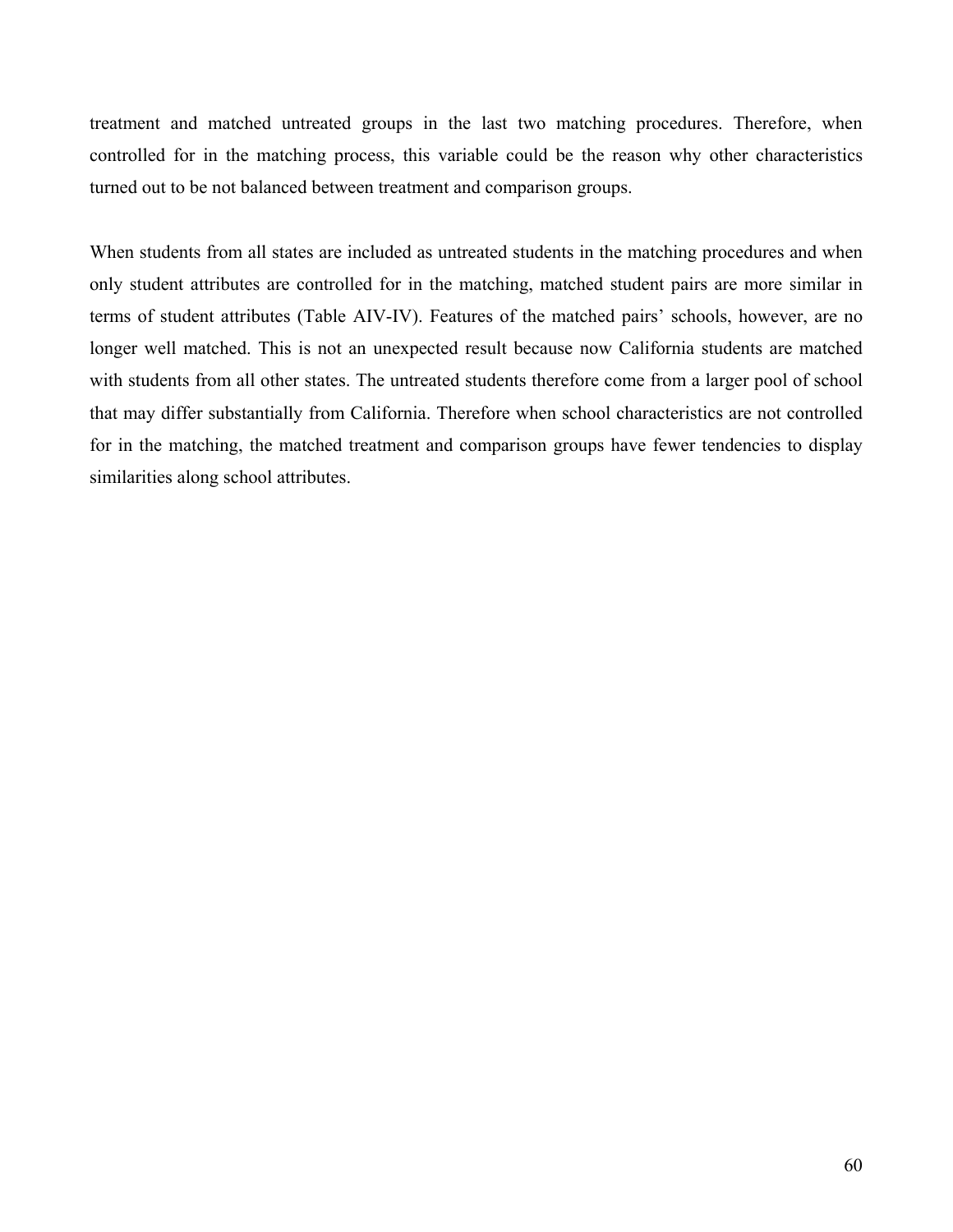

Figure AIV-I: Histogram of the propensity scores of the treated and untreated students. Nearby (closer) states to California and all other states are used and matching is performed at the student level using both student and school characteristics.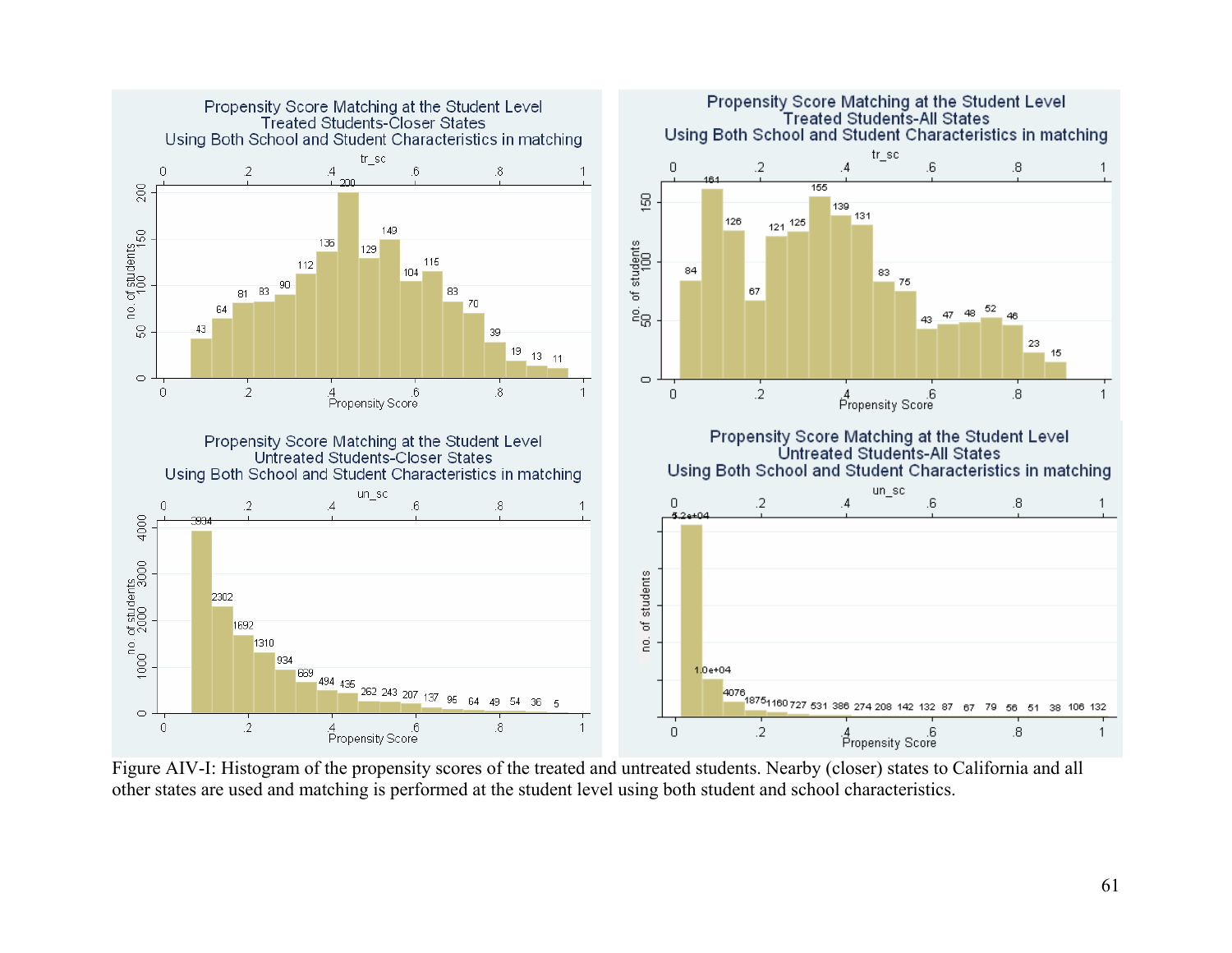

Figure AIII-II: Histogram of the Propensity scores of the treated and untreated students. Nearby (closer) states to California and all other states are used and matching is performed at the student level using only student characteristics.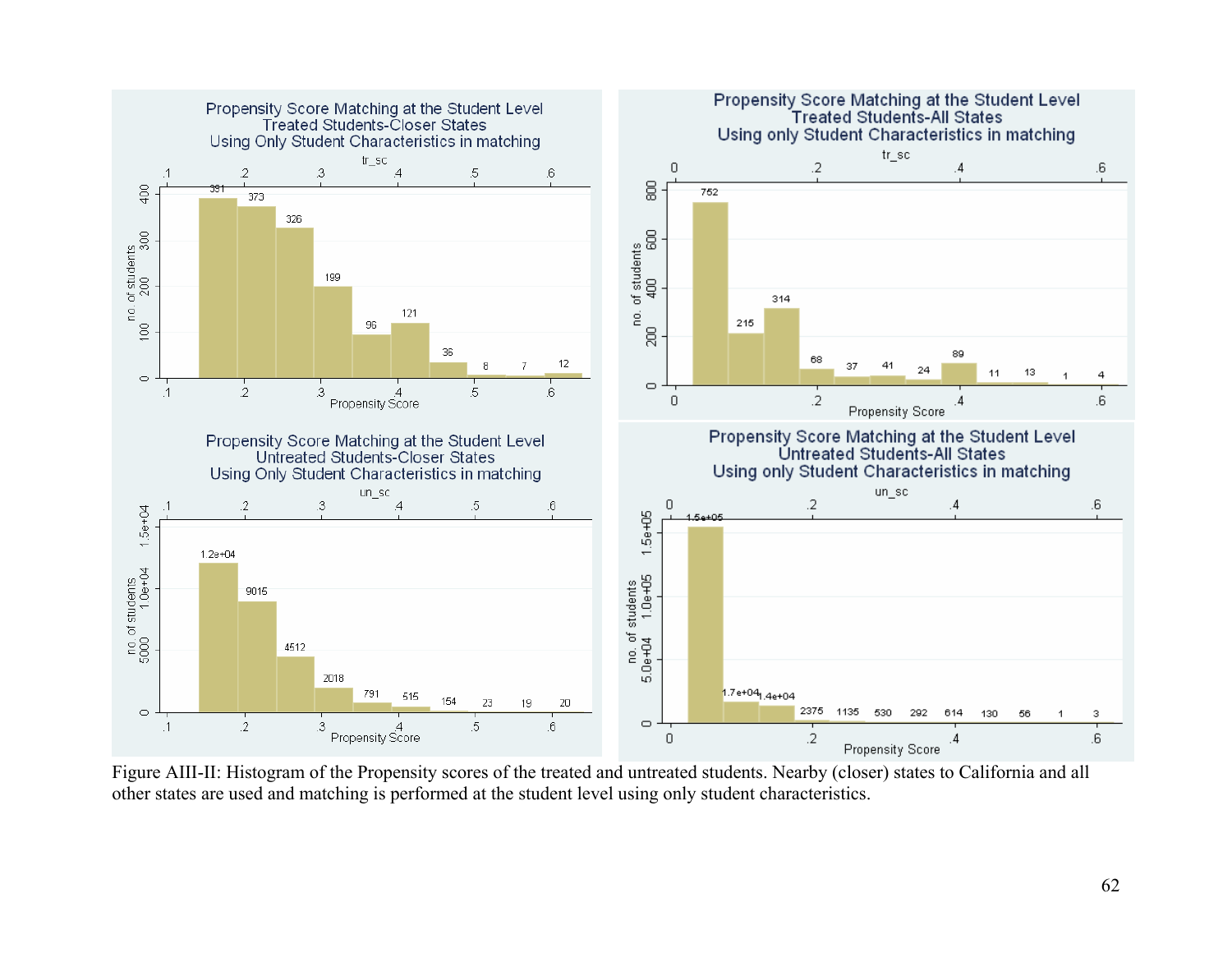|                                 | <u>nateming nictious i chomica at the station Ecver Osing Doth station and school Characteristics</u> |            |          |        |           |          |        |         |          |
|---------------------------------|-------------------------------------------------------------------------------------------------------|------------|----------|--------|-----------|----------|--------|---------|----------|
| Matching Method                 |                                                                                                       | One-to-One |          |        | Nearest 4 |          |        | Kernel  |          |
| Matching Step                   | Step I                                                                                                | Step II    | Step III | Step I | Step II   | Step III | Step I | Step II | Step III |
| <b>Matching Characteristics</b> |                                                                                                       |            |          |        |           |          |        |         |          |
| Student:                        |                                                                                                       |            |          |        |           |          |        |         |          |
| Female dummy                    | 0.840                                                                                                 | 1.000      | 0.011    | 0.895  | 0.041     | 0.034    | 0.696  | 0.000   | 0.001    |
| Black dummy                     | 0.608                                                                                                 | 0.176      | 0.045    | 0.374  | 0.495     | 0.851    | 0.741  | 0.400   | 0.520    |
| Hispanic dummy                  | 0.051                                                                                                 | 0.000      | 0.000    | 0.105  | 0.000     | 0.000    | 0.059  | 0.000   | 0.000    |
| Asian dummy                     | 0.520                                                                                                 | 0.000      | 0.001    | 0.355  | 0.355     | 0.011    | 0.508  | 0.002   | 0.100    |
| Amer. Indian dummy              | 0.525                                                                                                 | 0.248      | 0.029    | 0.339  | 0.088     | 0.139    | 0.341  | 0.196   | 0.395    |
| Ind. educ. plan dummy           | 0.010                                                                                                 | 0.107      | 0.459    | 0.032  | 0.328     | 0.097    | 0.008  | 0.044   | 0.335    |
| Lim. English dummy              | 0.001                                                                                                 | 0.000      | 0.000    | 0.001  | 0.000     | 0.003    | 0.001  | 0.003   | 0.000    |
| Title 1 funds eligib. d.        | 0.008                                                                                                 | 0.218      | 0.000    | 0.032  | 0.000     | 0.753    | 0.010  | 0.985   | 0.000    |
| Red. price lunch d.             | 0.001                                                                                                 | 0.000      | 0.000    | 0.001  | 0.000     | 0.003    | 0.001  | 0.003   | 0.000    |
| Home env. cat 2 d.              | 0.550                                                                                                 | 0.000      | 0.000    | 0.543  | 0.227     | 0.251    | 0.377  | 0.093   | 0.082    |
| Home env. cat 3 d.              | 0.007                                                                                                 | 0.923      | 0.004    | 0.097  | 0.842     | 0.065    | 0.015  | 0.102   | 0.707    |
| School:                         |                                                                                                       |            |          |        |           |          |        |         |          |
| Large city dummy                | 0.274                                                                                                 | 0.200      | 0.003    | 0.384  | 0.784     | 0.894    | 0.498  | 0.848   | 0.209    |
| Urban city dummy                | 0.016                                                                                                 | 0.339      | 0.168    | 0.151  | 0.678     | 0.020    | 0.012  | 0.062   | 0.793    |
| Rural area dummy                | 0.340                                                                                                 | 0.167      | 0.001    | 0.408  | 0.902     | 0.917    | 0.432  | 0.622   | 0.830    |
| Pupil-teacher ratio             | 0.533                                                                                                 | 0.755      | 0.002    | 0.607  | 0.946     | 0.659    | 0.566  | 0.969   | 0.868    |
| Percentage Black                | 0.708                                                                                                 | 0.081      | 0.007    | 0.814  | 0.459     | 0.954    | 0.650  | 0.728   | 0.481    |
| Percentage Hispanic             | 0.995                                                                                                 | 0.000      | 0.000    | 0.661  | 0.000     | 0.000    | 0.975  | 0.000   | 0.000    |
| Total enrollment                | 0.440                                                                                                 | 0.045      | 0.182    | 0.307  | 0.134     | 0.004    | 0.499  | 0.020   | 0.120    |
| Propensity score                | 0.592                                                                                                 | 0.000      | 0.000    | 1.000  | 0.969     | 0.936    | 0.976  | 0.859   | 0.917    |
| Sample size                     | 3082                                                                                                  | 3082       | 3082     | 3077   | 2917      | 2909     | 3523   | 7048    | 6974     |

Table AIV- I: P-values from the t-tests Between Treated and Matched Untreated Groups-Nearby States Matching Methods Performed at the Student Level Using Both Student and School Characteristics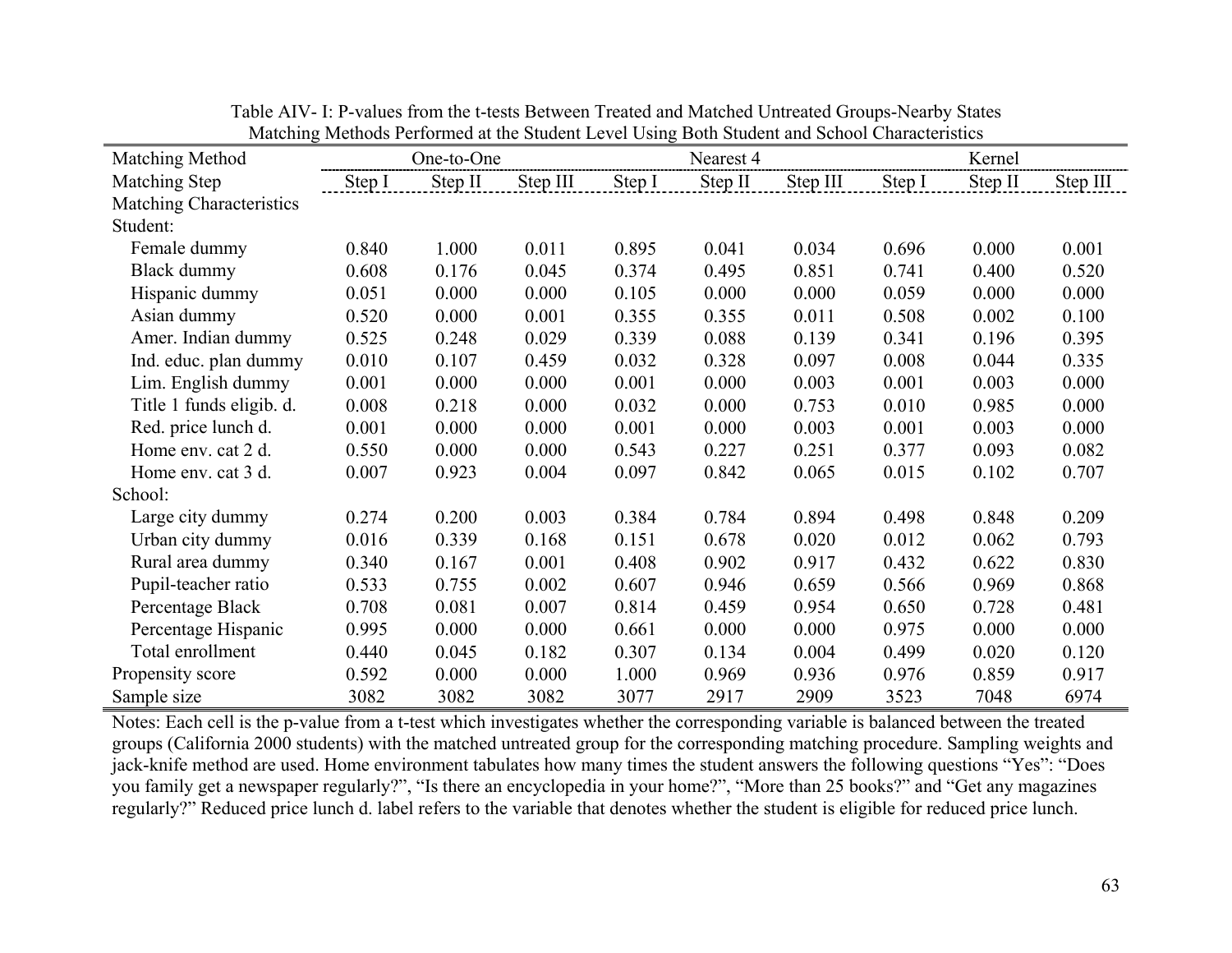| Matching Method          | matering methods I enormed at the statem Lever Comp only statem characteristics<br>One-to-One |         |          |        | Nearest 4 |          | Kernel |         |          |
|--------------------------|-----------------------------------------------------------------------------------------------|---------|----------|--------|-----------|----------|--------|---------|----------|
| Matching Step            | Step I                                                                                        | Step II | Step III | Step I | Step II   | Step III | Step I | Step II | Step III |
|                          |                                                                                               |         |          |        |           |          |        |         |          |
| Matching Characteristics |                                                                                               |         |          |        |           |          |        |         |          |
| Student:                 |                                                                                               |         |          |        |           |          |        |         |          |
| Female dummy             | 0.979                                                                                         | 0.997   | 0.812    | 0.957  | 0.951     | 0.992    | 0.645  | 0.965   | 0.482    |
| Black dummy              | 0.651                                                                                         | 0.926   | 0.890    | 0.941  | 0.882     | 0.955    | 0.750  | 0.120   | 0.031    |
| Hispanic dummy           | 0.268                                                                                         | 0.772   | 0.771    | 0.919  | 0.908     | 0.954    | 0.770  | 0.070   | 0.491    |
| Asian dummy              | 0.016                                                                                         | 0.732   | 0.733    | 0.407  | 0.800     | 0.684    | 0.017  | 0.623   | 0.387    |
| Amer. Indian dummy       | 0.147                                                                                         | 0.978   | 0.758    | 0.143  | 0.987     | 0.836    | 0.052  | 0.020   | 0.031    |
| Ind. educ. plan dummy    | 0.013                                                                                         | 0.705   | 0.728    | 0.002  | 0.679     | 0.477    | 0.008  | 0.047   | 0.074    |
| Lim. English dummy       | 0.179                                                                                         | 0.729   | 0.999    | 0.766  | 0.773     | 0.834    | 0.301  | 0.158   | 0.471    |
| Title 1 funds eligib. d. | 0.090                                                                                         | 0.947   | 0.771    | 0.557  | 0.928     | 0.813    | 0.107  | 0.997   | 0.171    |
| Red. price lunch d.      | 0.179                                                                                         | 0.729   | 0.999    | 0.766  | 0.773     | 0.834    | 0.301  | 0.158   | 0.471    |
| Home env. cat 2 d.       | 0.486                                                                                         | 0.783   | 0.896    | 0.922  | 0.851     | 0.831    | 0.715  | 0.294   | 0.161    |
| Home env. cat 3 d.       | 0.667                                                                                         | 0.634   | 0.833    | 0.538  | 0.694     | 0.815    | 0.423  | 0.012   | 0.520    |
| School:                  |                                                                                               |         |          |        |           |          |        |         |          |
| Large city dummy         | 0.366                                                                                         | 0.967   | 0.876    | 0.803  | 0.979     | 0.827    | 0.830  | 0.232   | 0.882    |
| Urban city dummy         | 0.796                                                                                         | 0.518   | 0.887    | 0.578  | 0.570     | 0.935    | 0.214  | 0.009   | 0.415    |
| Rural area dummy         | 0.180                                                                                         | 0.000   | 0.084    | 0.393  | 0.037     | 0.105    | 0.174  | 0.009   | 0.089    |
| Pupil-teacher ratio      | 0.117                                                                                         | 0.000   | 0.000    | 0.402  | 0.000     | 0.000    | 0.138  | 0.000   | 0.000    |
| Percentage Black         | 0.768                                                                                         | 0.224   | 0.346    | 0.973  | 0.132     | 0.374    | 0.759  | 0.102   | 0.091    |
| Percentage Hispanic      | 0.297                                                                                         | 0.003   | 0.213    | 0.059  | 0.128     | 0.629    | 0.690  | 0.001   | 0.002    |
| Total enrollment         | 0.655                                                                                         | 0.804   | 0.303    | 0.520  | 0.426     | 0.108    | 0.423  | 0.245   | 0.631    |
| Propensity score         | 0.698                                                                                         | 0.887   | 0.834    | 0.997  | 0.997     | 0.992    | 0.837  | 0.753   | 0.636    |
| Sample size              | 3138                                                                                          | 3138    | 3138     | 2286   | 2418      | 2409     | 3836   | 14043   | 15936    |

Table AIV- II: P-values from the t-tests Between Treated and Matched Untreated Groups-Nearby States Matching Methods Performed at the Student Level Using only Student Characteristics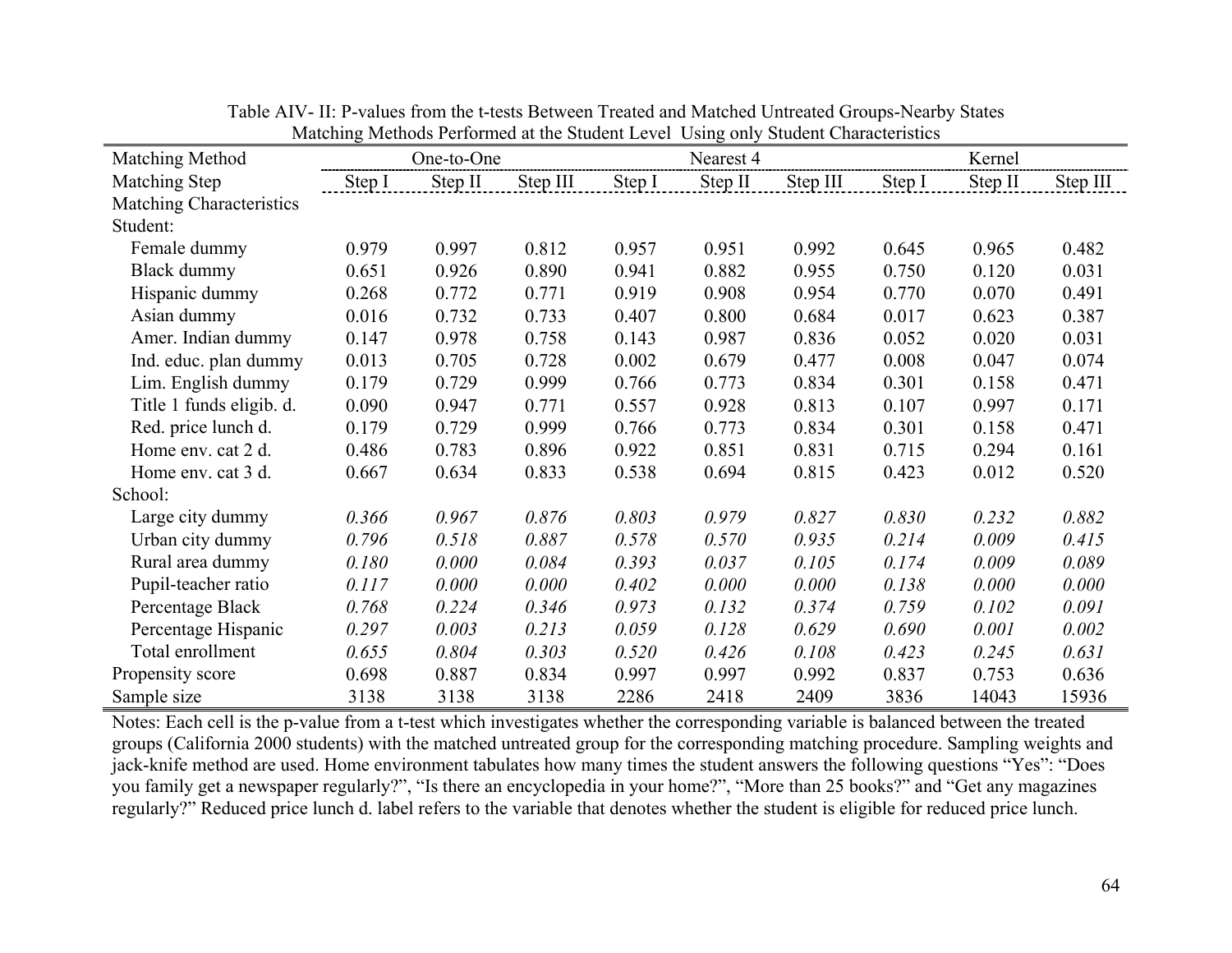| <u>nateling nichous i chonned at the stadent Lever Osing bour stadent and school Characteristics</u> |        |            |          |        |           |          |        |         |          |
|------------------------------------------------------------------------------------------------------|--------|------------|----------|--------|-----------|----------|--------|---------|----------|
| Matching Method                                                                                      |        | One-to-One |          |        | Nearest 4 |          |        | Kernel  |          |
| Matching Step                                                                                        | Step I | Step II    | Step III | Step I | Step II   | Step III | Step I | Step II | Step III |
| <b>Matching Characteristics</b>                                                                      |        |            |          |        |           |          |        |         |          |
| Student:                                                                                             |        |            |          |        |           |          |        |         |          |
| Female dummy                                                                                         | 0.593  | 0.310      | 0.252    | 0.819  | 0.540     | 0.938    | 0.709  | 0.230   | 0.839    |
| Black dummy                                                                                          | 0.851  | 0.063      | 0.095    | 0.836  | 0.117     | 0.121    | 0.689  | 0.192   | 0.082    |
| Hispanic dummy                                                                                       | 0.245  | 0.001      | 0.000    | 0.415  | 0.000     | 0.025    | 0.165  | 0.000   | 0.001    |
| Asian dummy                                                                                          | 0.885  | 0.465      | 0.657    | 0.554  | 0.603     | 0.872    | 0.853  | 0.917   | 0.625    |
| Amer. Indian dummy                                                                                   | 0.682  | 0.014      | 0.009    | 0.985  | 0.001     | 0.171    | 0.454  | 0.005   | 0.250    |
| Ind. educ. plan dummy                                                                                | 0.008  | 0.074      | 0.500    | 0.044  | 0.008     | 0.710    | 0.005  | 0.012   | 0.961    |
| Lim. English dummy                                                                                   | 0.001  | 0.000      | 0.000    | 0.000  | 0.000     | 0.000    | 0.001  | 0.000   | 0.000    |
| Title 1 funds eligib. d.                                                                             | 0.010  | 0.170      | 0.002    | 0.006  | 0.087     | 0.105    | 0.015  | 0.065   | 0.076    |
| Red. price lunch d.                                                                                  | 0.001  | 0.000      | 0.000    | 0.000  | 0.000     | 0.000    | 0.001  | 0.000   | 0.000    |
| Home env. cat 2 d.                                                                                   | 0.820  | 0.310      | 0.190    | 0.726  | 0.084     | 0.664    | 0.713  | 0.262   | 0.971    |
| Home env. cat 3 d.                                                                                   | 0.022  | 0.043      | 0.212    | 0.030  | 0.104     | 0.387    | 0.010  | 0.025   | 0.902    |
| School:                                                                                              |        |            |          |        |           |          |        |         |          |
| Large city dummy                                                                                     | 0.319  | 0.594      | 0.081    | 0.362  | 0.635     | 0.628    | 0.446  | 0.253   | 0.819    |
| Urban city dummy                                                                                     | 0.038  | 0.020      | 0.913    | 0.051  | 0.078     | 0.423    | 0.010  | 0.047   | 0.978    |
| Rural area dummy                                                                                     | 0.148  | 0.235      | 0.124    | 0.244  | 0.081     | 0.161    | 0.264  | 0.135   | 0.161    |
| Pupil-teacher ratio                                                                                  | 0.249  | 0.010      | 0.251    | 0.400  | 0.022     | 0.254    | 0.339  | 0.008   | 0.257    |
| Percentage Black                                                                                     | 0.555  | 0.021      | 0.112    | 0.598  | 0.052     | 0.140    | 0.525  | 0.088   | 0.089    |
| Percentage Hispanic                                                                                  | 0.556  | 0.000      | 0.000    | 0.392  | 0.000     | 0.000    | 0.500  | 0.000   | 0.000    |
| Total enrollment                                                                                     | 0.343  | 0.063      | 0.005    | 0.294  | 0.004     | 0.054    | 0.305  | 0.031   | 0.062    |
| Propensity score                                                                                     | 0.867  | 0.046      | 0.001    | 0.999  | 0.996     | 1.000    | 0.982  | 0.928   | 0.929    |
| Sample size                                                                                          | 3082   | 3082       | 3082     | 3129   | 3519      | 3328     | 3532   | 34168   | 38812    |

Table AIV- III: P-values from the t-tests Between Treated and Matched Untreated Groups-All States Matching Methods Performed at the Student Level Using both Student and School Characteristics